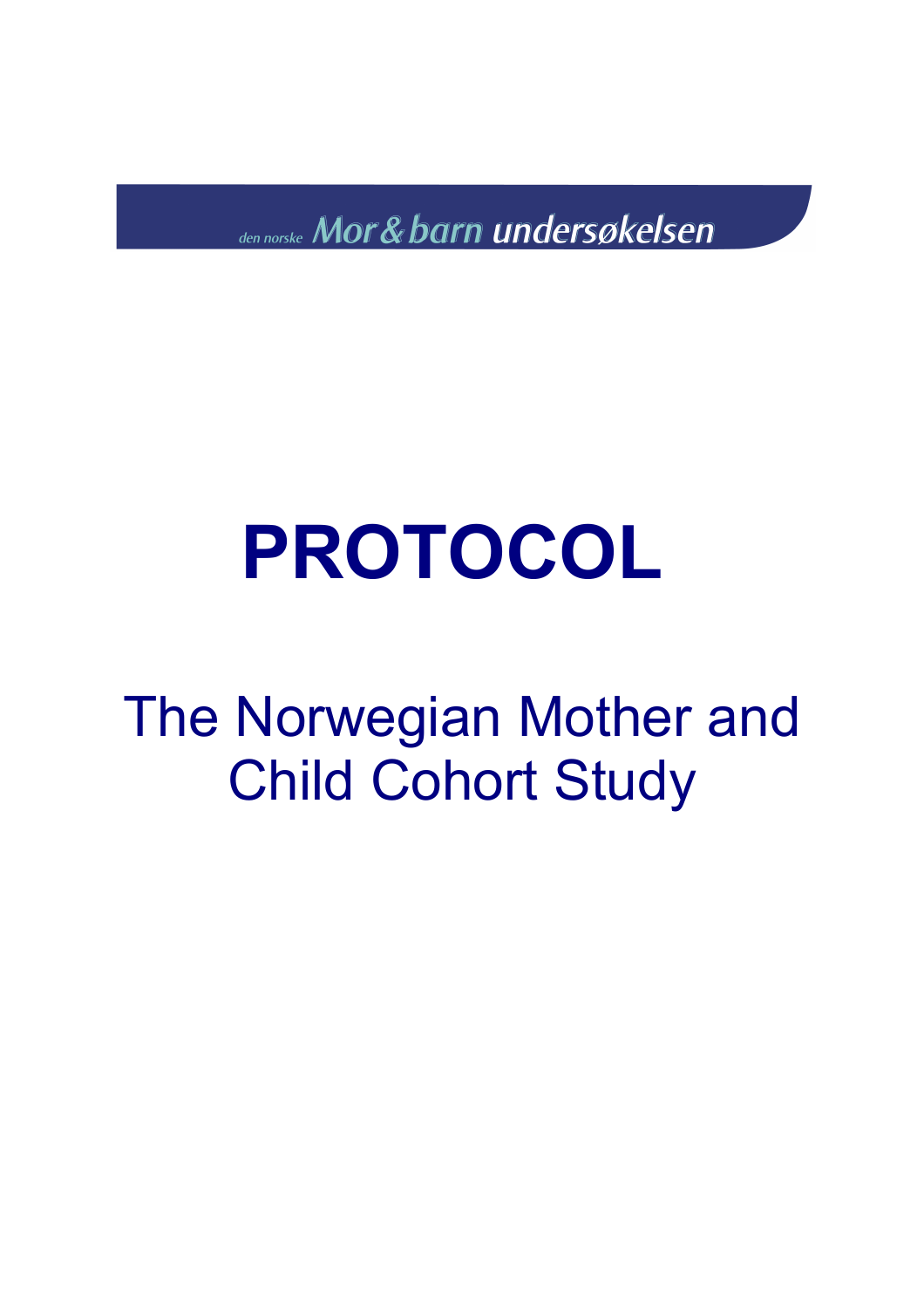#### Norwegian Institute of Public Health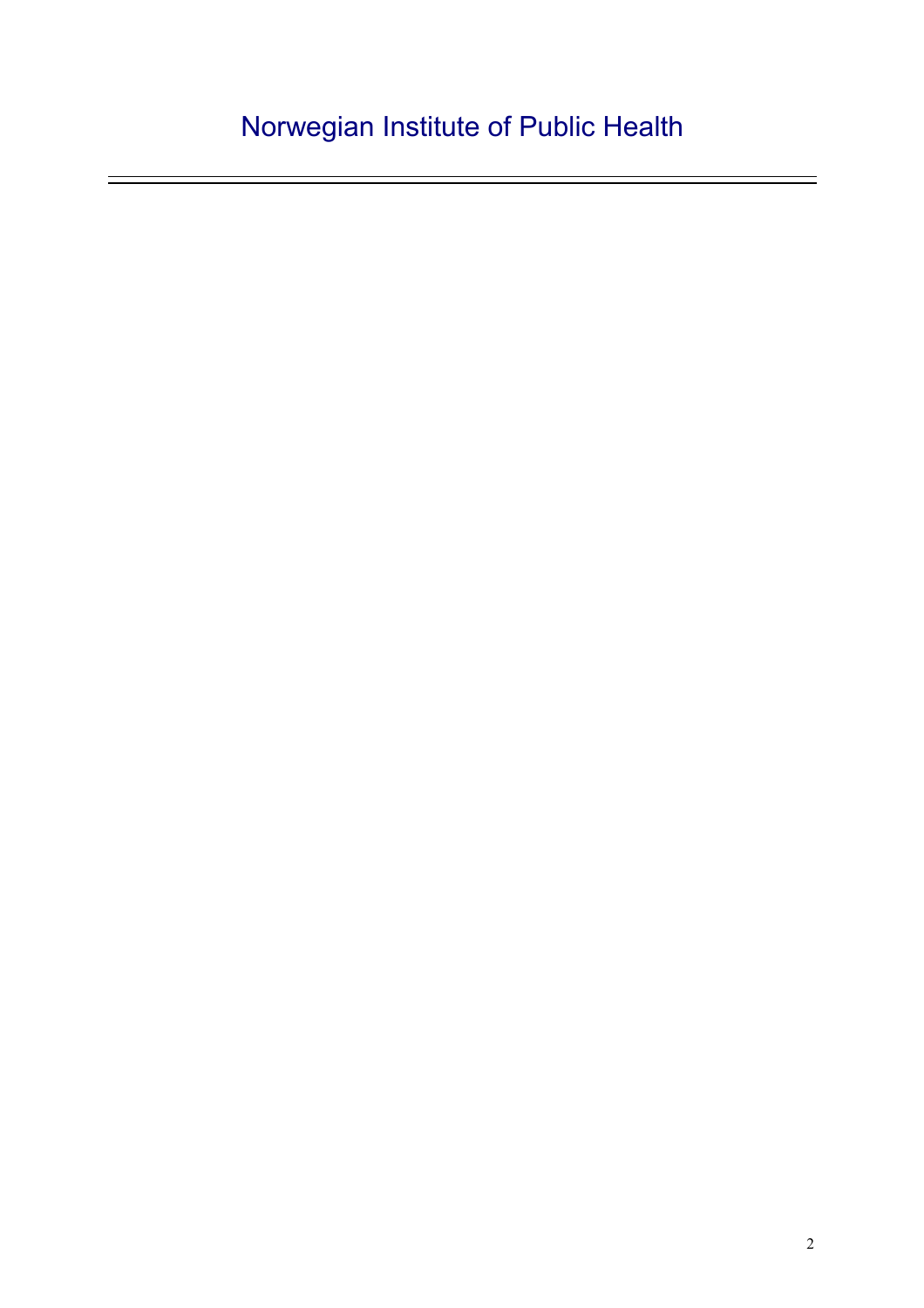#### Contents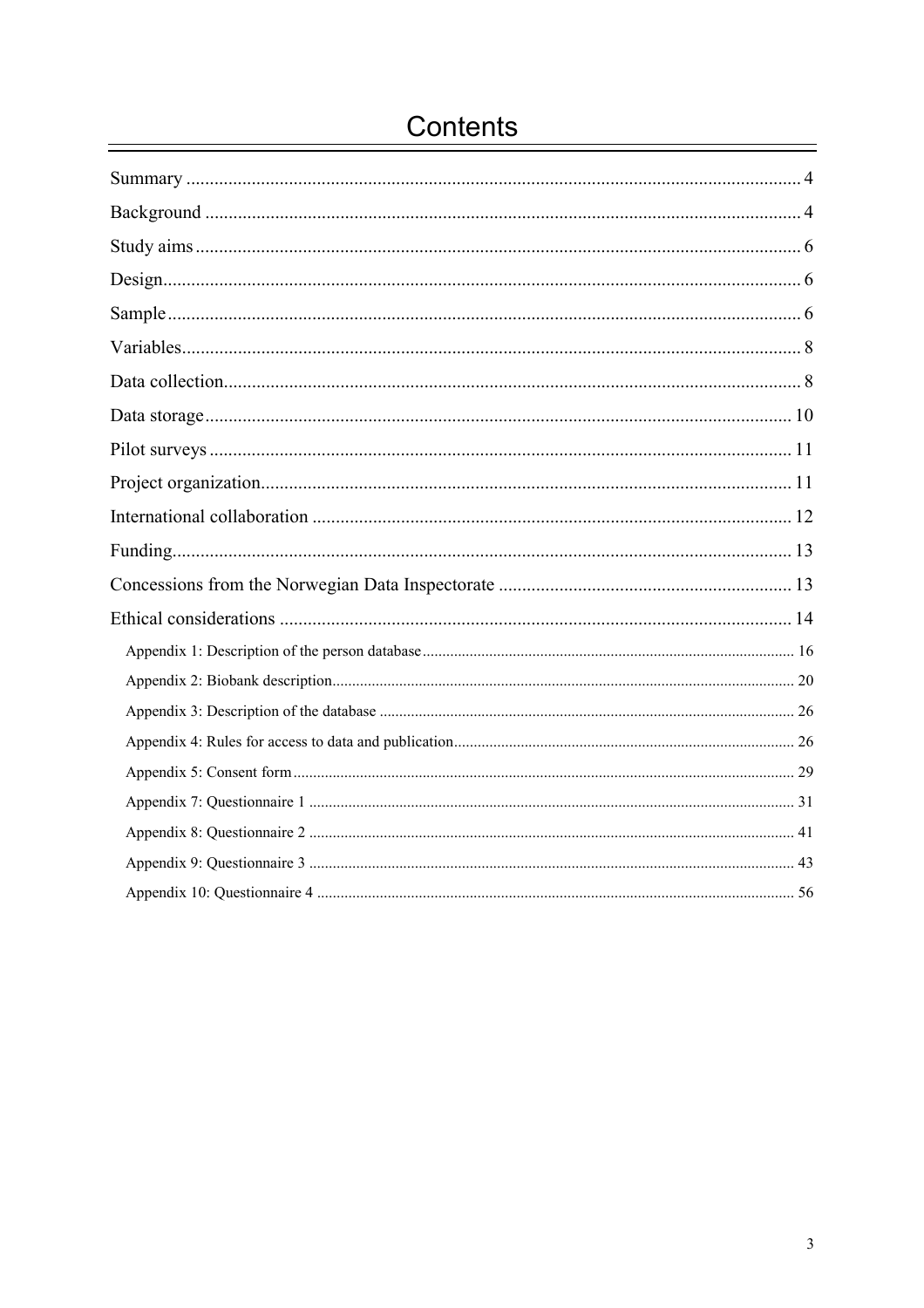#### **PROJECT DESCRIPTION The Norwegian Mother and Child Cohort Study**

#### **Summary**

In order to achieve better health for mothers and children in the future, we wish to test specific hypotheses about the causes of a number of serious diseases by recruiting 100,000 pregnant women to a cohort study. Possible causal factors will be linked to information obtained from questionnaires, blood samples from mother, father and child, and medical registries. The Norwegian Mother and Child Cohort Study has multiple endpoints. Primarily those associated with adverse pregnancy outcomes will be studied, as well as diseases affecting mother, father or child. Endpoints will be taken from questionnaires and medical registries. The study will be carried out nationally and researchers with relevant questions will be welcome to participate. No interventions will be undertaken, which means that any conditions that may, potentially, expose the families to disease will not be modified. Both basic and applied research will be undertaken, with projects spanning from molecular genetics to welfare. Data collection was started in the Hordaland region of Norway in 1999, and began in Akershus in autumn 2000. Extension of the project to several counties is an ongoing task; with national coverage being the ultimate aim. The project is largely funded within the public sector, supplemented by contributions from non-governmental organizations (NGOs) and industry.

#### **Background**

The background for the project is lack of understanding about the causes of disease. The main aim is prevention. This can be achieved by identifying the environmental factors that are the links in the causal mechanism leading to disease. The research has to be specific, and planned in a way that allows concrete questions to be answered. The prevalence of a disease, and the number of causal factors involved, must be taken into consideration. Many people are affected by the serious illnesses with which we are concerned, sometimes at a very young age. All of these diseases are the result of a chain of causal events with many components. There is no contradiction between our understanding of disease as multifactorial (or that health is a multidimensional concept) and looking for specific causes for disease. Much can be gained by understanding the critical points in the causal chain, as experience from the diseases we have been successful in preventing and treating has shown.

The causes of the many diseases and complications that can arise during pregnancy are largely unknown, for example still births or serious congenital abnormalities. We know little about why some births occur prematurely. For many diseases that occur throughout childhood, such as diabetes, autism, cancer, rheumatism and allergy, our knowledge is very incomplete, and treatment of these childhood diseases requires large resources. Many of the complaints and illnesses that occur during pregnancy are also poorly understood. These include nausea, pre-eclampsia, pelvic pain and depression.

Knowledge about the causes of disease (epidemiology) is important for several reasons. Finding specific causes can lead directly to prevention. If we know that a toxic substance or medicament causes damage to a fetus, then by avoiding contact with these substances, we can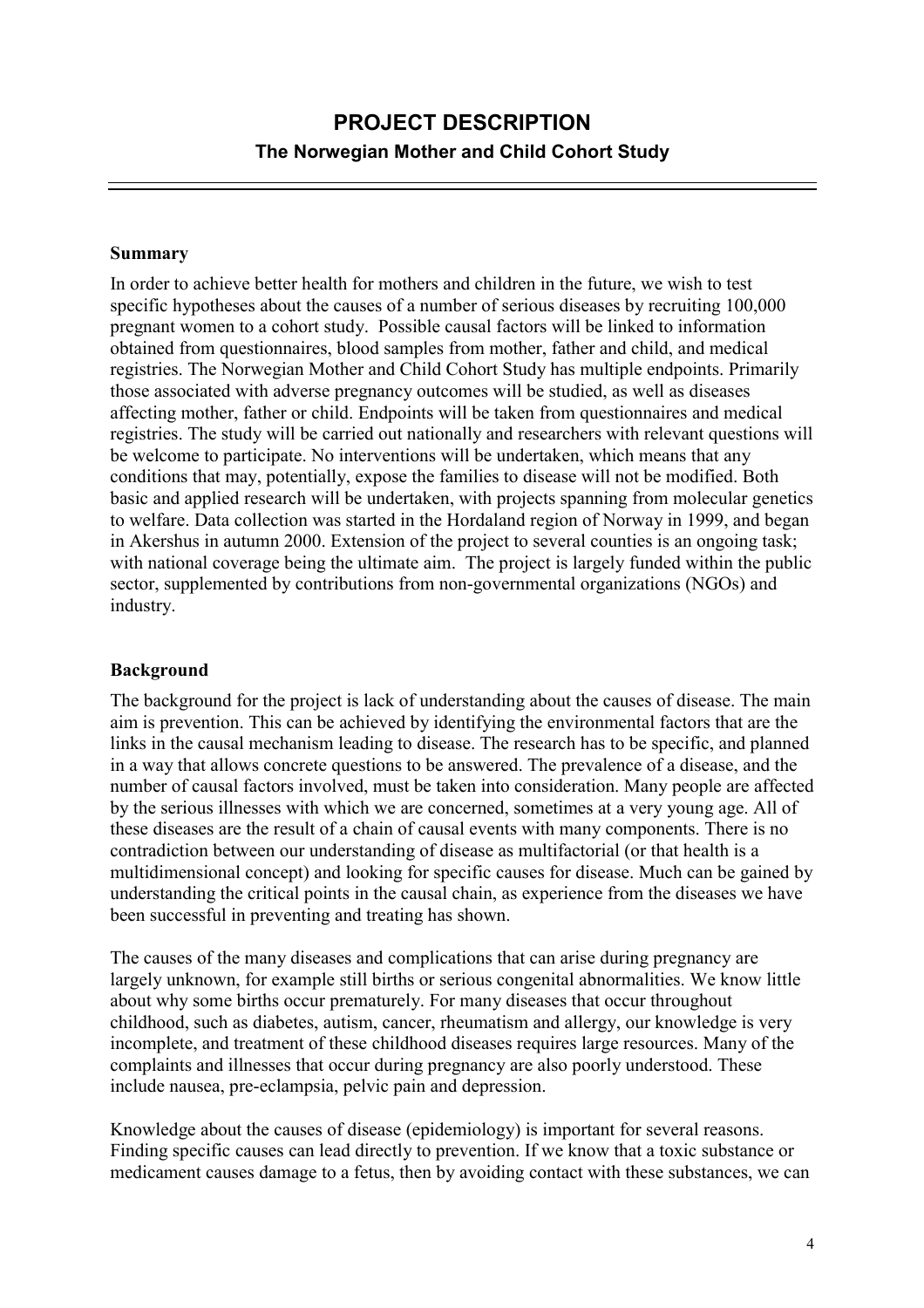prevent damage. Similarly, if the damage is caused by an infection, we can give advice in order to prevent infection and develop vaccines. Also, if we know more about the causes of disease here will be less unnecessary anxiety. We have a tendency to blame either ourselves or factors in our lifestyle or diet, when we are ignorant about the causes of disease. These claims can be tested in the Mother and Child Cohort Study.

Another reason for carrying out epidemiological research is to aid in the development of new medicines. Including mother, father and child in the cohort study will enable us to make effective use of new methods in genetic epidemiology. The transmission disequilibrium test can be used to identify the genes associated with disease. In turn, detailed laboratory work can be carried out which identifies the fundamental metabolic errors underlying disease. Medicines can, therefore, be targeted more efficiently. From this perspective, the cohort study will stimulate basic research in molecular genetics both in Norway and internationally.

It is also important to examine commonly held beliefs concerning the causes of disease. Many aspects of modern society can be sources of anxiety. One recent example is the question as to whether mobile telephones can lead to illness. From a biological point of view this seems unlikely, but without scientific evidence this cannot be refuted. Reduction of unwarranted anxiety is a valuable aspect of the project.

Yet another dimension of the project is to examine quality of life and positive aspects of health. The project can illuminate which environmental factors promote absence of illness and healthy living.

Norway has a social infrastructure that facilitates epidemiological research. We can track individuals and generations over long periods of time. The population is well educated and Norwegians have a long tradition of voluntary participation in responsibly carried-out medical research. In addition, several health registries with high quality data already exist.

The cohort study will be conducted over an extended period of time. Children will be followed up until they are adults, and parents will be followed up over many years. This will enable an investigation into serious adult diseases, such as cancer and cardiovascular disease. For example, all women can be monitored for breast cancer: an illness that is increasing in Norway, especially among the under fifty's. The data collected will enable the testing of many important causal hypotheses.

The project will also supply valuable information relating to the causes of long absences from work during pregnancy. Within the research that is being performed on the Norwegian welfare state system, there has been a lack of individual follow-up studies that include health variables. Which factors are most important in predicting long-term disability? Many women experience that illnesses such as pelvic pain, which start during pregnancy, can affect their subsequent health and ability to return to work.

We believe that if we can contribute to the understanding of even a few of the diseases that we will be investigating, the effort will be worthwhile. The knowledge that is derived will be applicable both to future generations and for mothers and children outside Norway. From a strict philosophy of science viewpoint, we acknowledge that it is impossible to demonstrate that a particular exposure is a cause. It is still correct to use causality models (rather than more diffuse risk models) in order to make the aims of the study more precise and easy to grasp.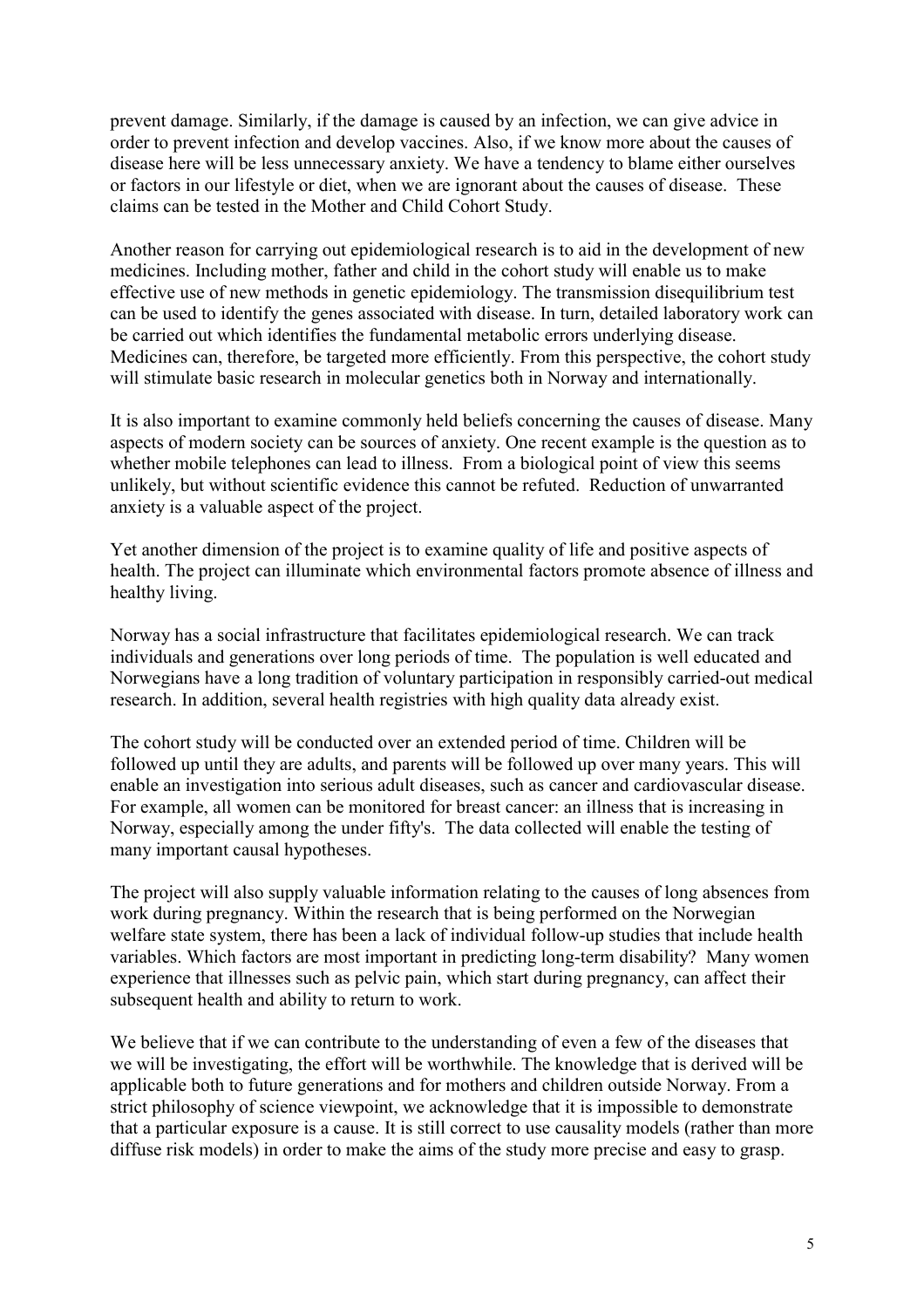#### **Study aims**

The study aims to calculate the degree of association between potential causal factors (exposures) and ill health in mother and child.

As the project evolves, new causal hypotheses will arise. Laboratory techniques in the years to come will ensure that improved methods are available for tracing exposures in the biological material. The main data set from the questionnaires and blood samples will be linked to information about many diseases through other databases. In this way, the main project can be seen to be fundamental to all the subprojects. Many research questions can be answered using the main data set alone, while others will require additional data. If a subproject requires further contact with the study participants in order to collect more data, new consent will be requested.

In addition, the distribution of exposures in the population will be described, and estimates of the incidence and prevalence of many diseases will be made. In the case of some diseases and conditions, natural progression can also be described. No interventions will be carried out as part of the main project.

A number of research questions and proposals for subprojects have been outlined. The breadth of interest in the project is apparent. The many projects focusing on women's health and working conditions during pregnancy will give results relatively quickly. Others, such as those focusing on childhood illnesses, will require follow-up over many years.

Diet, infections, hereditary factors, environmental toxins, medication and exposure to occupational hazards can be mentioned as examples of exposures that are of scientific interest. However, they will not be detailed in this protocol.

#### **Design**

This is a cohort study, which involves recruitment prior to the onset of the disease that is to be studied. The aim is to compare the incidence of disease in a group of exposed women/children with a group that has not been exposed, while controlling for other factors which can affect the risk. The main project will provide data regarding disease and exposure variables, which can be analyzed without further modification. Links to health registries (e.g. Medical Birth Registry or Cancer Registry) or exposure registries (National census data) will enable the generation of new data sets, simply and effectively.

Many of the subprojects will be based on the cohort design of the main project. When additional exposure data are required, or blood samples are being analyzed, the relevant design will be a nested case-control study. This involves identifying a sample of subjects that have developed the disease to be studied, and selecting controls that have not developed the disease, and measuring exposure for both groups.

In addition, subcohorts with particular exposures can be followed in more detail. Also, estimates of the joint effects of genes and disease can be made with the mother-father-child triad design.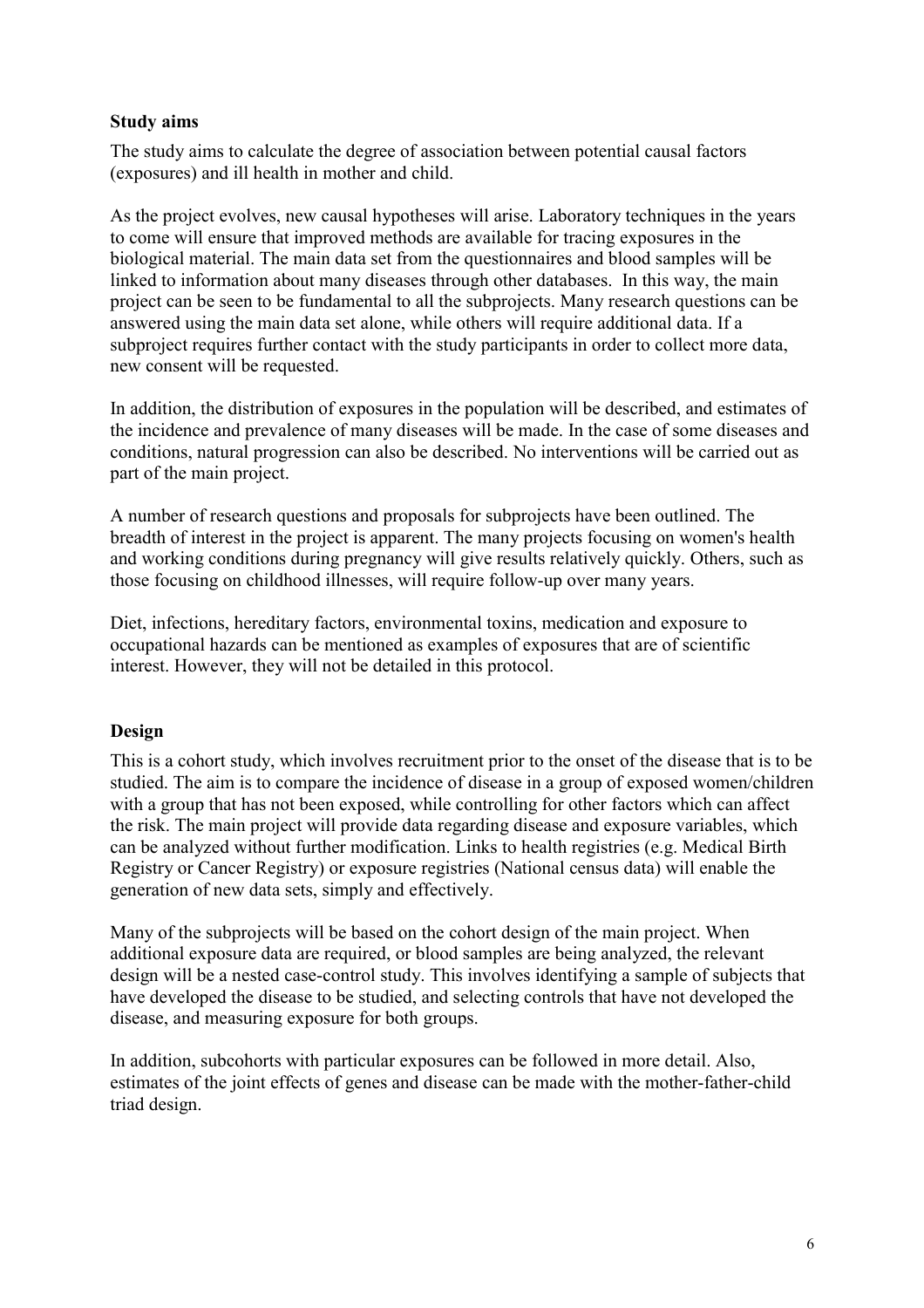#### **Sample**

The target is 100 000 pregnant women who will be recruited between 1999 and 2006. The intention is to continue the project until the goal of 100 000 participants is reached. In Norway, there are approximately 60 000 births annually. Table 1 shows population and birth statistics for all the counties in Norway in 1999. We aim to recruit women from every county.

A sample size of 100 000 is required because many diseases are relatively rare and exposures (e.g. certain infections) infrequent. A typical congenital malformation has a prevalence at birth of about 1 per 1000, so 100 cases can be expected. But such malformations are clinically heterogeneous, so in practice, it will be desirable to carry out analyses in subgroups. For some malformations, and for other rare conditions such as childhood cancers, collaboration with the Danish Mother and Child Cohort Study will therefore be indicated.

Four conditions can be seen to lead to a potential selection bias. Firstly, women who choose to terminate pregnancy prior to recruitment to the study or who have a spontaneous abortion will obviously be excluded from the study. Secondly, some women may not wish to participate in the study; thirdly women may withdraw from the study after recruitment and fourthly, women may leave the study because of natural causes such as death or emigration. These selection mechanisms will be described, so that it is possible to examine their likely effect on the study aims. The most important factor affecting selection is probably low recruitment. When calculating associations between exposure and disease this can be critical, but not necessarily. However, low recruitment will commonly bias estimates of disease prevalence, particularly if there is systematic variation according to parents' education or other factors which may be associated with willingness to participate.

Case-control sampling will be based on the number of cases that are found. Normally, two to four times as many control cases are required. These will be randomly selected from the whole cohort. A control group can be used for different groups of cases.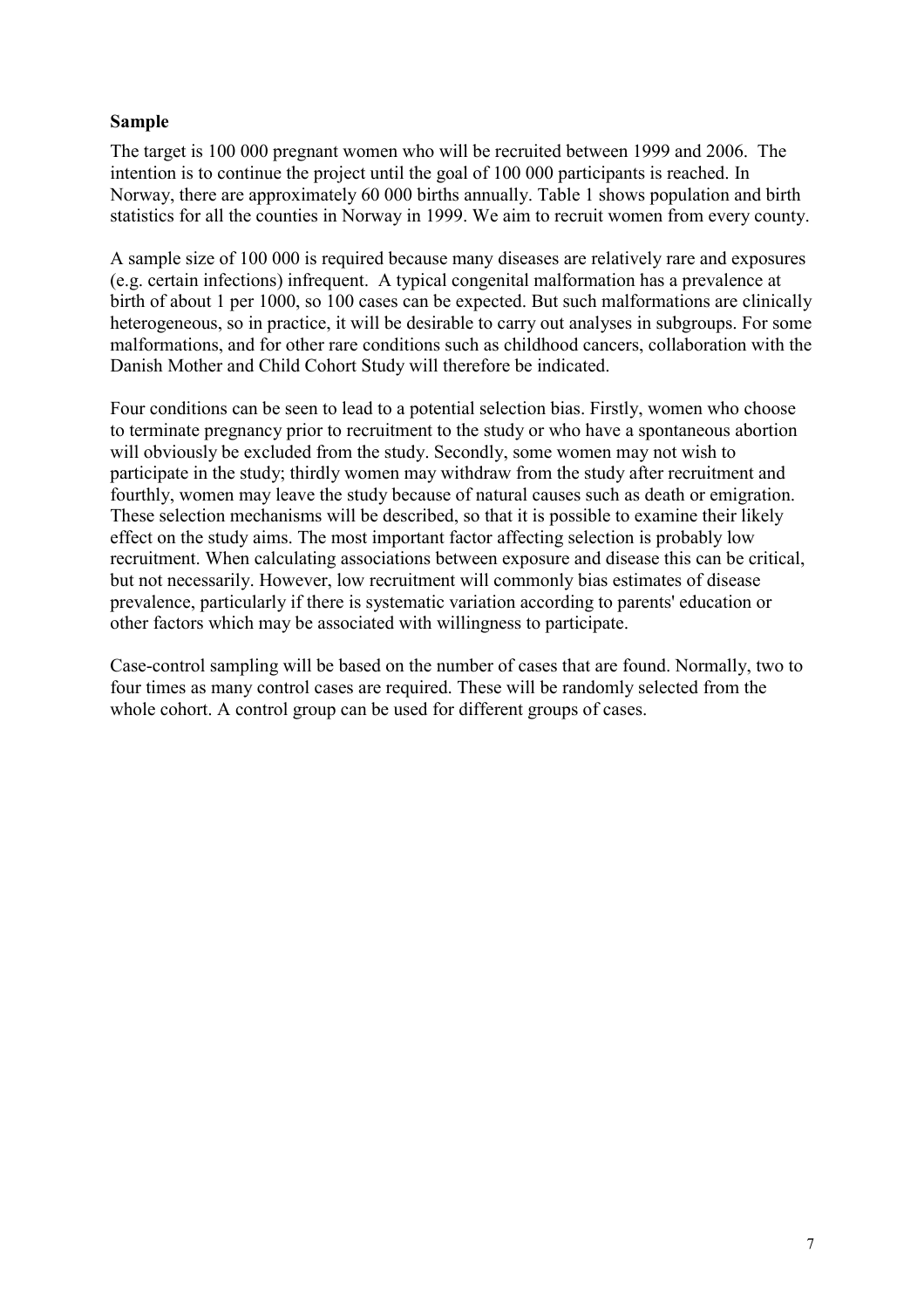#### **Variables**

#### *Exposure variables*

An exposure variable is defined as one if it is named in the study aims as a potential causal factor. Many of the questions posed in the questionnaire will either directly or indirectly measure exposure. Similarly, specific blood factors will be exposure variables when they are analyzed as causal factors. A fuller understanding of the framework for these variables can be obtained from examining the content of the questionnaires (appendix 7-10) and the detailed description of blood sample collection and storage (appendix 2). Subprojects will also enable the collection of further exposure variables.

#### *Health Variables*

A health variable is defined as one that describes or defines a health condition, either from the questionnaire, registry or blood sample. Normally these variables become effect variables in a cause-effect model, but they can also be exposure variables for other health variables. For example a mother's mental health can be the cause of a child's future psychiatric complaint, and low birth weight can lead to a number of childhood ailments. Many health variables will be collected from links to other health registries or as part of subprojects.

#### *Other variables*

The questionnaire will also include a number of other variables which conceptually are neither exposure nor health variables. Some of these will correct for known associations, while others are included because they are of general research interest. Many of the questions relating to diet and use of medicaments are of this type.

#### Table 1

| <b>Examples of exposures</b> | <b>Examples of diseases</b> |
|------------------------------|-----------------------------|
| Medication                   | Pelvic pain                 |
| Hereditary factors           | Congenital malformations    |
| Infections                   | Stillbirth                  |
| Dietary factors              | Premature birth             |
| Environmental toxins         | Cancer                      |
| Physical activity            | Diabetes                    |
| Work situation               | Asthma/allergy              |
| Occupational hazards         | Rheumatism                  |
| Interpersonal relationships  | Depression                  |
| Personal habits              | Breast cancer               |

*Examples of exposures and health outcomes to be investigated in the Norwegian Mother and Child Cohort Study.*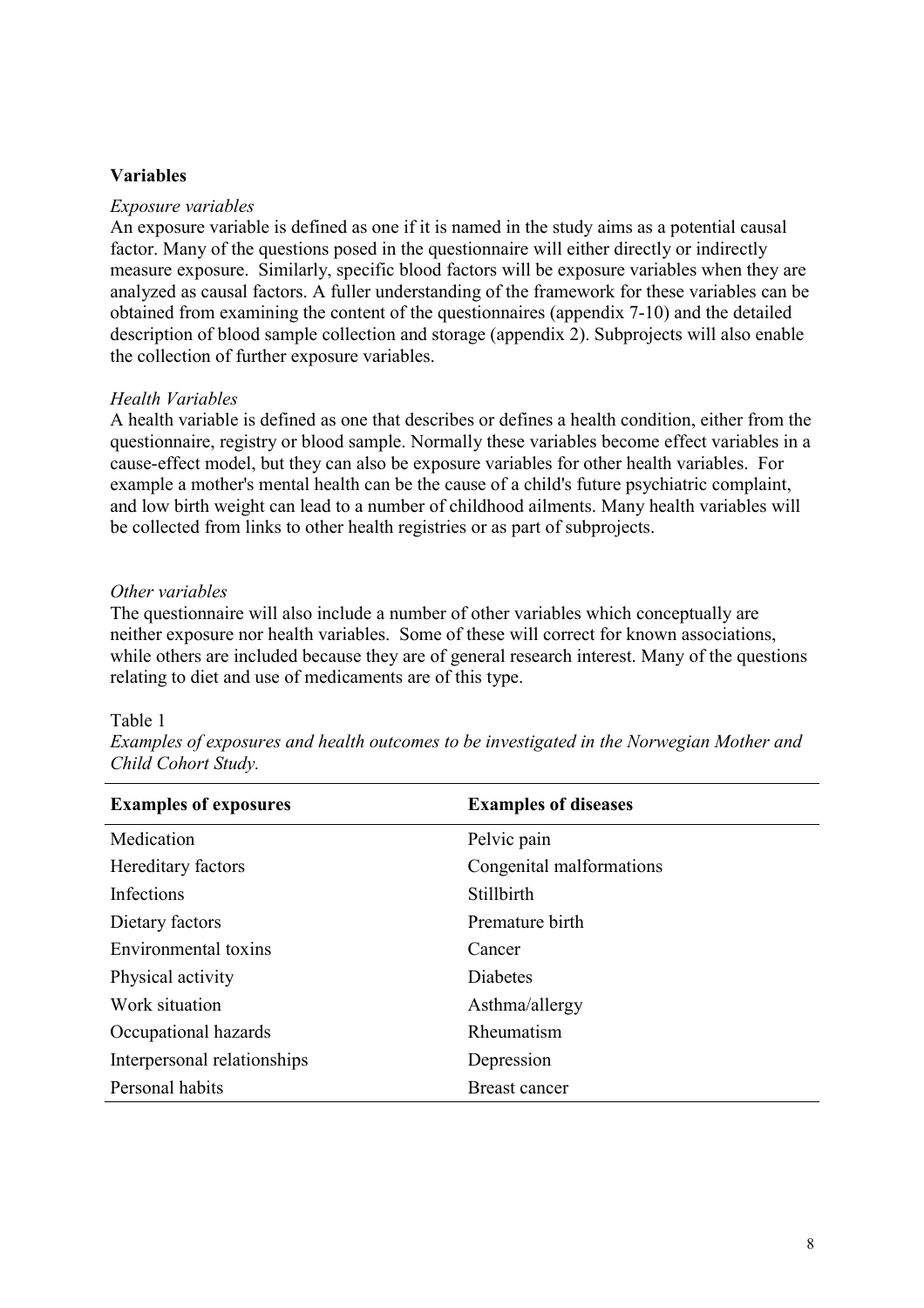#### **Data collection**

#### *Recruitment*

An invitation for participation in the study is sent to women at their home address. The majority will receive this package three weeks before attending routine ultrasound examination in the 17th week of pregnancy. Names and addresses are obtained from the clinics that have received a request for ultrasound examination, either from a doctor or the woman herself. Each week the ultrasound clinics send a list of all women who have appointments to the Medical Birth Registry (MBR) . This list includes names, addresses and national identity number, as well as the date of the appointment (see appendix 1). Permission to maintain such a list of names has been granted by the Norwegian Data Inspectorate. This list is used by the clinics to prepare labels, expected number of blood samples and also as a means of calculating the rate of non-participation.

The invitation which is sent out in collaboration with each participating hospital describes the purpose of the study, protection of privacy and practical details. It is emphasized that participation is voluntary, and that consent from children will be sought when they are older. The women are also notified that they can withdraw at any time. In addition, women are informed that additional invitations may be received requesting participation in subprojects. This may entail the collection of further data. Information brochures about the project and the MBR are enclosed, together with Questionnaires I and II. Also enclosed is a consent form, which requires a signature, and a return-paid envelope.

During autumn 2000, a pilot was run requesting paternal participation at Bærum hospital. Together with the invitation to the mother, a separate invitation to the father (with consent form and short questionnaire) was sent. Blood samples were also taken. The father is now routinely invited at most hospitals.

If a woman wishes to participate, the questionnaires and signed consent form are returned either by post to the Medical Birth Registry in Bergen, or handed-in at the ultrasound examination.

#### *Ultrasound examination*

At this examination, a midwife informs about the project and asks the woman if she wishes to participate. After obtaining consent, blood samples are drawn. Blood samples are also taken from the participating fathers. Blood samples are sent the Norwegian Institute of Public Health in Oslo. See appendix 2. If the mother and father are uncertain about participation, they can either consult the midwife or she may refer the couple to a project colleague who can clarify any misunderstandings. If the woman has said that she is willing to participate, but has not returned the questionnaires within two weeks, she is sent a single reminder.

A copy of the standardized ultrasound form where values can be entered and any abnormal findings noted is sent from the hospital to the Medical Birth Registry.

#### *30th week*

During the 30th week, the woman is sent a new questionnaire (Questionnaire III) with a reply paid envelope. If necessary, a reminder is sent after three weeks.

#### *At Birth*

Soon after birth, a blood sample from the umbilical cord and a second sample from the mother are taken. Both are sent to the Norwegian Institute of Public Health in Oslo.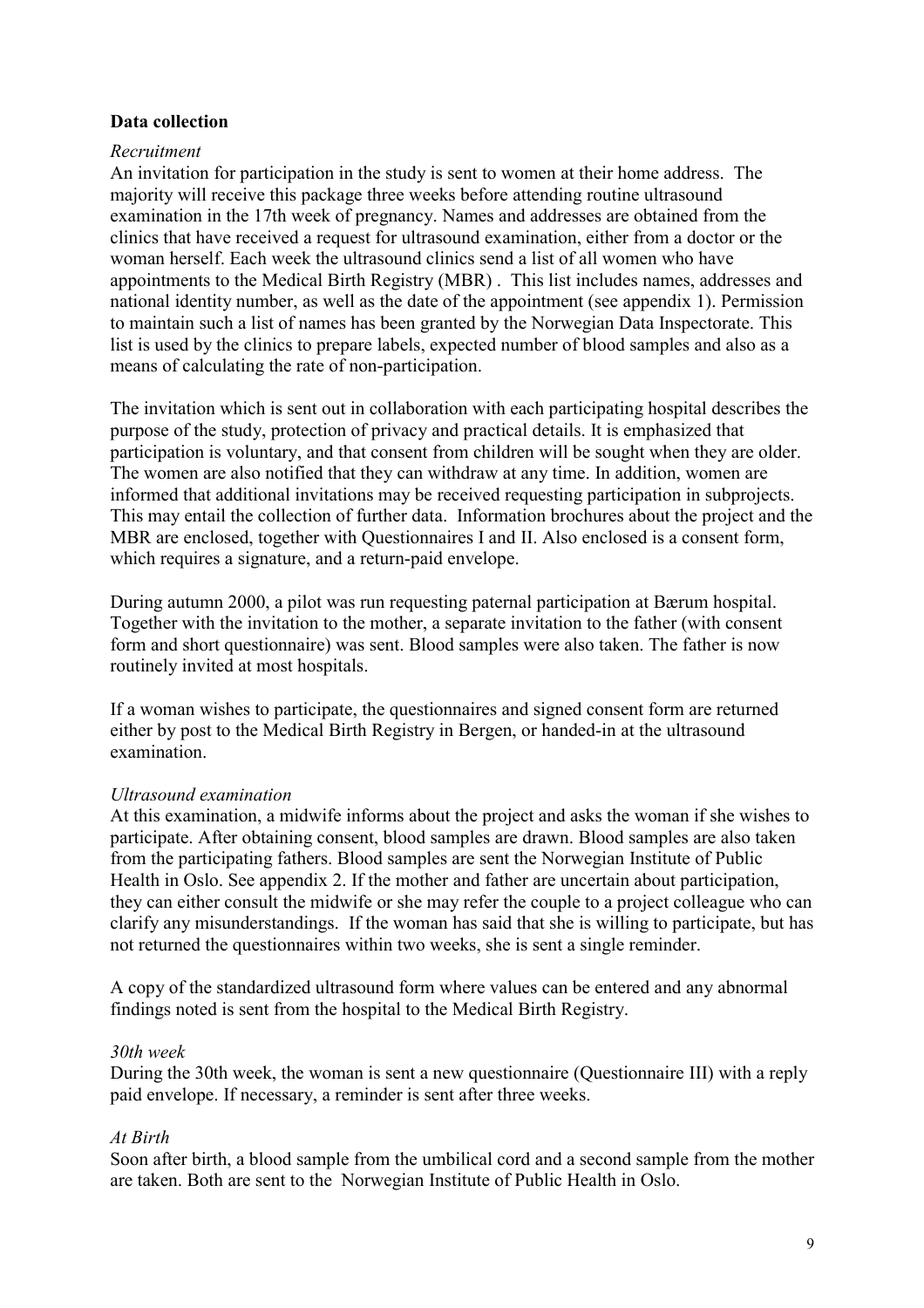#### *Postnatal questionnaires*

Further questionnaires are sent to the mother when the child is six months, eighteen months and six years old.

#### **Data storage**

#### *Person identifiable data*

Women who agree to participate are registered in a data base containing name, national identification number, a code number which corresponds to other files, information relating to when questionnaires or blood samples are sent and received, and whether reminders have been sent. No other information is stored in this database. All information about father and child will be linked to the woman, who is the index person in the project.

#### *Questionnaires*

.

Data files that contain information from the questionnaires and the ultrasound investigation have a code number. This code number, which is the same as the one in the person database, will only be used together with the national identification number in the event that links are to be made to other health registries or data is to be extracted for case-control studies. The questionnaire databases will be stored and checked at the Medical Birth Registry in Bergen. For content, see appendix 1

#### *Collaboration with Medical Birth Registry (MBR)*

Data from the standard notification form to MBR will be included in the database for the Norwegian Mother and Child Cohort Study. The Norwegian Data Inspectorate has granted a concession for this. This is an important link, as it will prevent the project contacting the parents of children who have died at, or soon after birth, as well as allowing the identification of multiple births. Case control studies that are directed towards the parents of children who are born with congenital abnormalities or other specific pregnancy outcomes will also be possible.

#### *Blood samples*

The aliquoted blood samples will be frozen to  $-85^{\circ}$ C and stored in freezers at the Norwegian Institute of Public Health. Extracted DNA will be stored at -25°C. A specially constructed data application will be used to locate the blood samples. These can only be removed with a concession from the Norwegian Data Inspectorate.

#### *Database links*

All links to databases other than MBR should be approved by the Norwegian Data Inspectorate .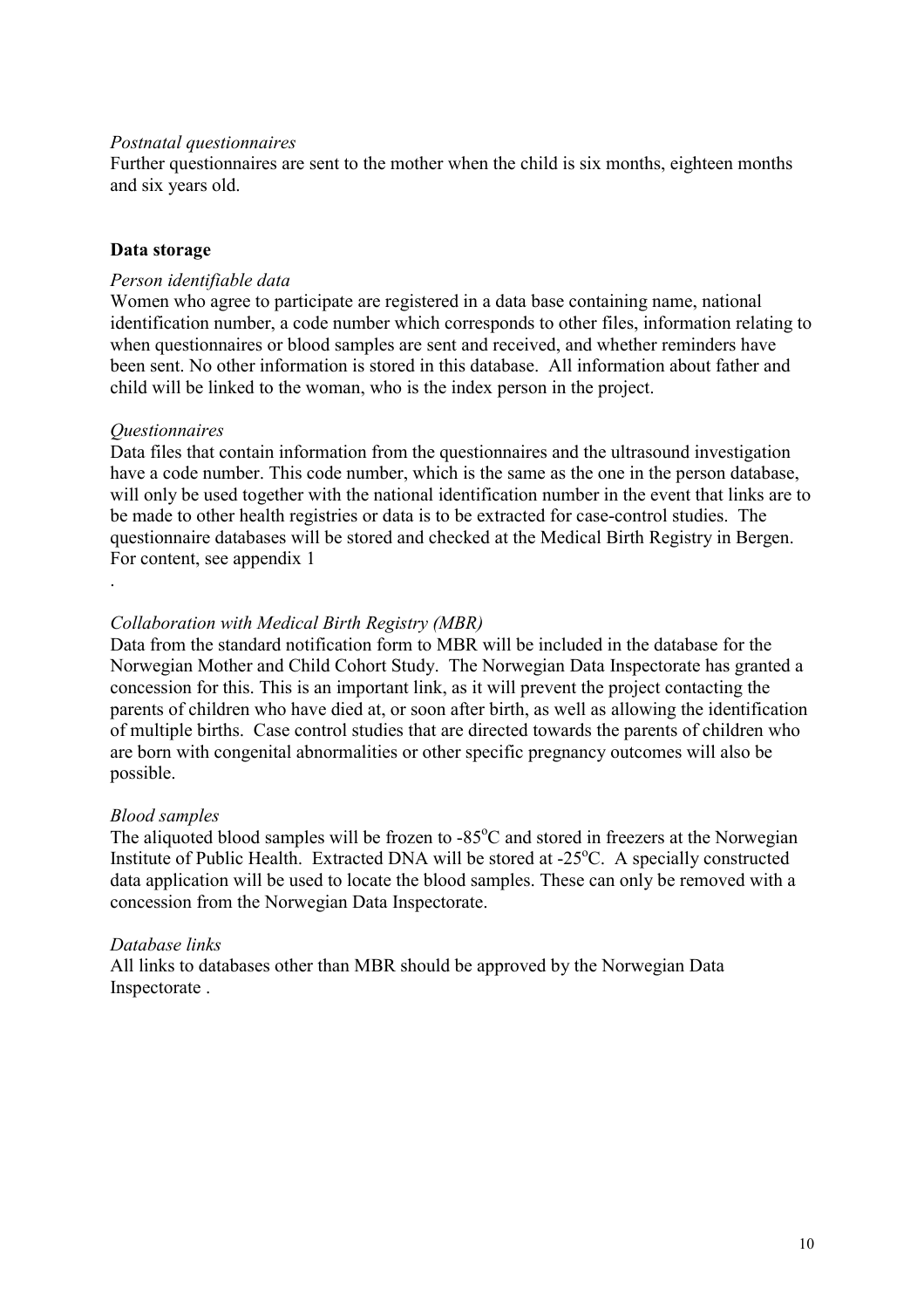Table 3 *Flowchart for data collection*

|           |                                                                               | <b>What happens:</b>                                                                  |                                                 |
|-----------|-------------------------------------------------------------------------------|---------------------------------------------------------------------------------------|-------------------------------------------------|
| Week/mth  | <b>Hospital</b>                                                               | <b>MBR</b>                                                                            | <b>Inst.of Public Health</b>                    |
| $10 - 14$ | Before ultrasound                                                             |                                                                                       |                                                 |
|           | Receive name and address of<br>pregnant women generally from<br>referring GP. |                                                                                       |                                                 |
|           | A copy of list sent to MBR each<br>week.                                      |                                                                                       |                                                 |
|           |                                                                               | Sends invitation by post to<br>women with questionnaires 1 and<br>$\overline{2}$      |                                                 |
|           |                                                                               | Receives consent form and<br>questionnaires from participating<br>mothers and fathers |                                                 |
| 17        | <b>Ultrasound examination</b>                                                 |                                                                                       |                                                 |
|           | Women are asked if they<br>will/will not participate                          |                                                                                       |                                                 |
|           | Blood samples taken                                                           |                                                                                       |                                                 |
|           |                                                                               | Receive copy of standard<br>ultrasound form                                           | Receive blood samples<br>from mother and father |
|           | Later in pregnancy                                                            |                                                                                       |                                                 |
| $18 -$    |                                                                               | Reminder for missing consent<br>form and questionnaires                               |                                                 |
| 30        |                                                                               | Questionnaire 3 sent out                                                              |                                                 |
| 33        |                                                                               | Reminder sent after 3 weeks                                                           |                                                 |
|           | <b>Birth</b>                                                                  |                                                                                       |                                                 |
|           | Blood samples from mother and<br>umbilical cord after birth                   |                                                                                       |                                                 |
|           |                                                                               |                                                                                       | Receive blood samples<br>from mother and child  |
|           | Age 6 months                                                                  |                                                                                       |                                                 |
| 6 mth     |                                                                               | Send out questionnaire 4                                                              |                                                 |
|           | Age 18 months                                                                 |                                                                                       |                                                 |
| 18 mth    |                                                                               | Send out questionnaire 5                                                              |                                                 |

#### **Pilot surveys**

A small-scale trial survey was completed and the questionnaires and routines for taking and sending blood samples tested. The overall experience was positive. Physicians working in primary health care collaborated in this study, but after discussion within the Norwegian Medical Association recruitment by this channel was abandoned. From summer 1999,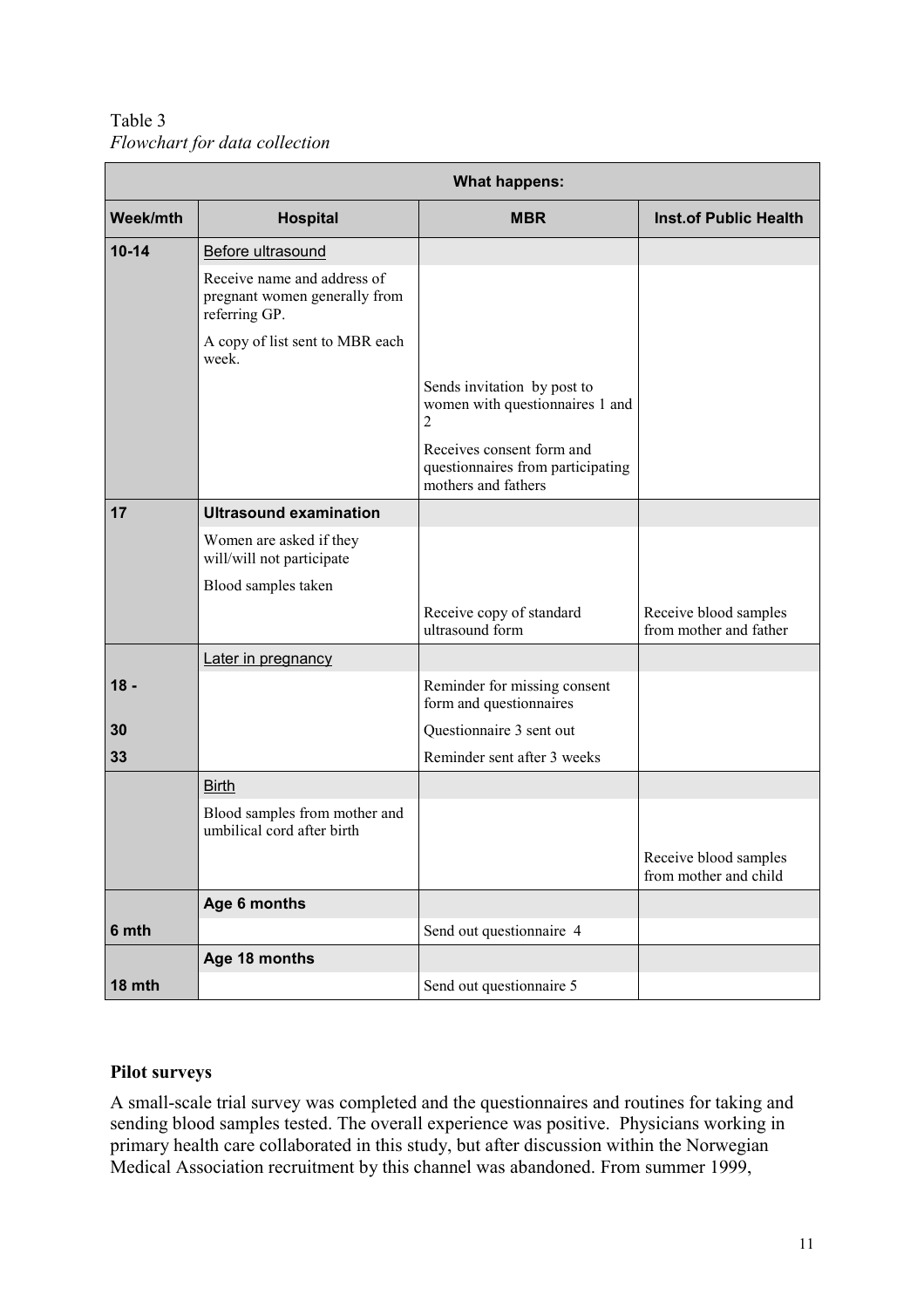recruitment has been as described above. By December 2003, approximately 32 000 women had been recruited. The overall participation rate is about 45% of all invited women..

In September 2000, a pilot study was started with inclusion of the fathers. The reason for this is that occupational hazards, ill health and use of medications by the father may potentially cause mutations in reproductive cells, which can lead to illness in the child. Fathers were asked to complete a questionnaire and give a blood sample. The fathers are now included in all parts of the country.

The project will not be able to require that all the participating hospitals follow exactly the same routines in recruitment, ultra sound examination and the taking of blood samples. Therefore, the project must be flexible and able to adapt to local conditions. Special support has, for example, been given to the midwives working at some hospitals and to laboratory staff at others.

The availability of economic resources has determined the study's progress. The project is now recruiting women from all parts of Norway, but some of the larger hospitals are not yet participating.

#### **Project Organization**

Two teams engaged in perinatal epidemiological research started the project: One consisting of researchers at the Medical Birth Registry and The Department of Public Health and Primary Health Care at the University of Bergen; the other attached to the Section for Epidemiology, National Institute of Public Health, Oslo. After 01.01.02 both groups are parts of The Division of Epidemiology, Norwegian Institute of Public Health , where the study is anchored (Head: Camilla Stoltenberg). The project is headed technically, financially and administratively by the Director of The Norwegian Institute of Public Health, Geir Stene-Larsen. Furthermore, the study has a leader team, consisting of 4 members from the division. The principal investigator is Per Magnus. The Norwegian Mother and Child study was evaluated by a governmental committee in spring 1998. The initiative for this was taken by general practitioners. In Parliament, a large majority approved the study and the Ministry of Health and Social Affairs requested that the National Institute of Public Health carry out the study.

An advisory board consisting of representatives from the main five health regions in Norway will meet about twice a year and act as a link to the health authorities in the whole country.

In order to carry out the data collection, the study has engaged full- or part time, laboratory technicians/midwives at the main participating hospitals. The period of employment is related to the length of time data will be collected in each region. The project has also employed staff in Bergen to manage the databases at MBR in Bergen.

#### **International collaboration**

The National Institute of Environment Health Sciences in the US has signed a contract for 1,2 million dollars, giving them access to urine and blood samples from participating women. The purpose of their study is to examine the effect of environmental toxins on childhood illness. The US National Institute of Health (NIH) is funding part of this project. Together with a group of researchers at The Columbia University, New York, a sub-study of Autism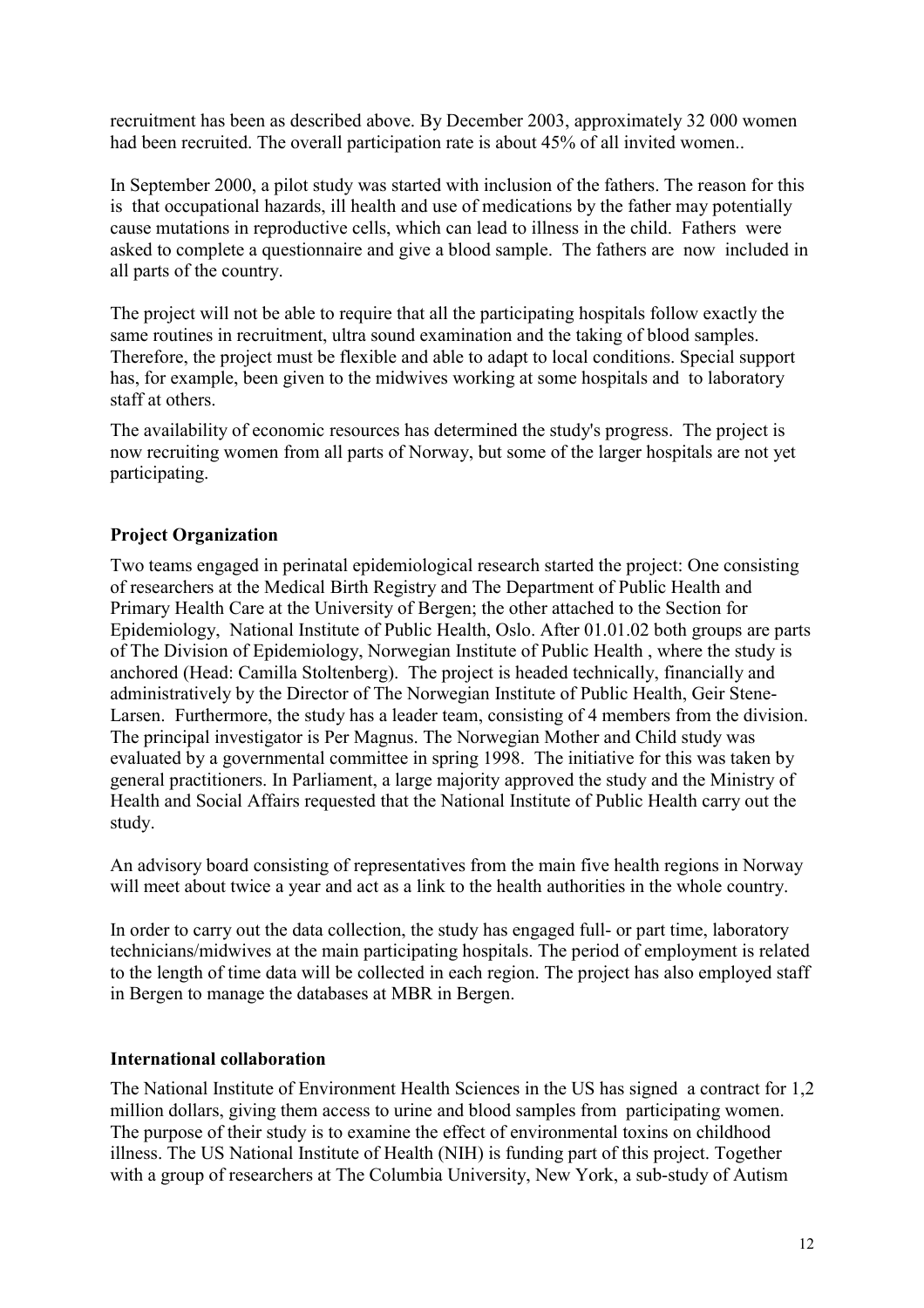related disorders is planned (The ABC – Autism Birth Cohort). An amount of \$ 13 mill from NINDS (National Institute of Health National Institute of Neurological Disorders and Stroke) will be granted in 2003 for this study. We collaborate with a group carrying out similar research in Denmark.

#### **Funding**

At today's recruitment level, a unit price of about NOK 3 375 (\$ 450) per woman has been estimated. This estimate is subject to revision.

The Norwegian Ministry of Health granted the project a budget of NOK 1 million for 1998, 1999 and 2000 , NOK 5 million for 2001 and 2002 and 6.5 million for 2003 and 2004.

Through the Norwegian Research Council, funds have been set aside for research in functional genomics. 50 mill. NOK over 5 years has been given to a technology platform for human biobanks and health studies, consisting of the Cohort of Norway (a cohort of 200 000 adults) and the Norwegian Mother and Child Cohort Study. In 2002, 4.5 million NOK was allocated to The Mother and Child Study.

The Confederation of Norwegian Business and Industry (NHO) has given NOK 1 million to the project through its occupational environment fund in 2000 and 2001. Private organizations and non-governmental research organizations are currently considering a number of applications.

#### **Concessions from the Norwegian Data Inspectorate**

In October 1996, the project was granted a concession by the Norwegian Data Inspectorate. This was renewed in September 2003. The Director at the Norwegian National Institute of Public Health is responsible for the registers. Together with the concession, the Norwegian Data Inspectorate also made recommendations relating to participant information and consent. The concession includes information from the Medical Birth Register and information and blood samples from the father. Meetings and correspondence between the Norwegian Data Inspectorate and the project have lead to, amongst other things, changes in the recruitment procedure.

The project involves collecting sensitive personal information. Much effort has already been, and will continue to be, expended on ensuring that third parties cannot link data from the project to a specific name. We require participants to state name, address and national identity number for two reasons. Firstly, so we can communicate with participants during data collection and secondly, so we can link data to external data sources, such as hospital records.

Data from the questionnaires and blood samples will be stored with a linkable code number. The code number and national identity number will only be linked when required in the course of data collection, and later when links to other databases are made. All the data made available to researchers (internal and external) will be stripped of personal identifiers; that is identification will be possible using the code number, but not directly to the person who has provided that information. As a general rule, the results from analyses of blood samples will be transferred back to the central database so that others can utilize them, but this can be evaluated in each individual case. When new data are being collected (in connection with a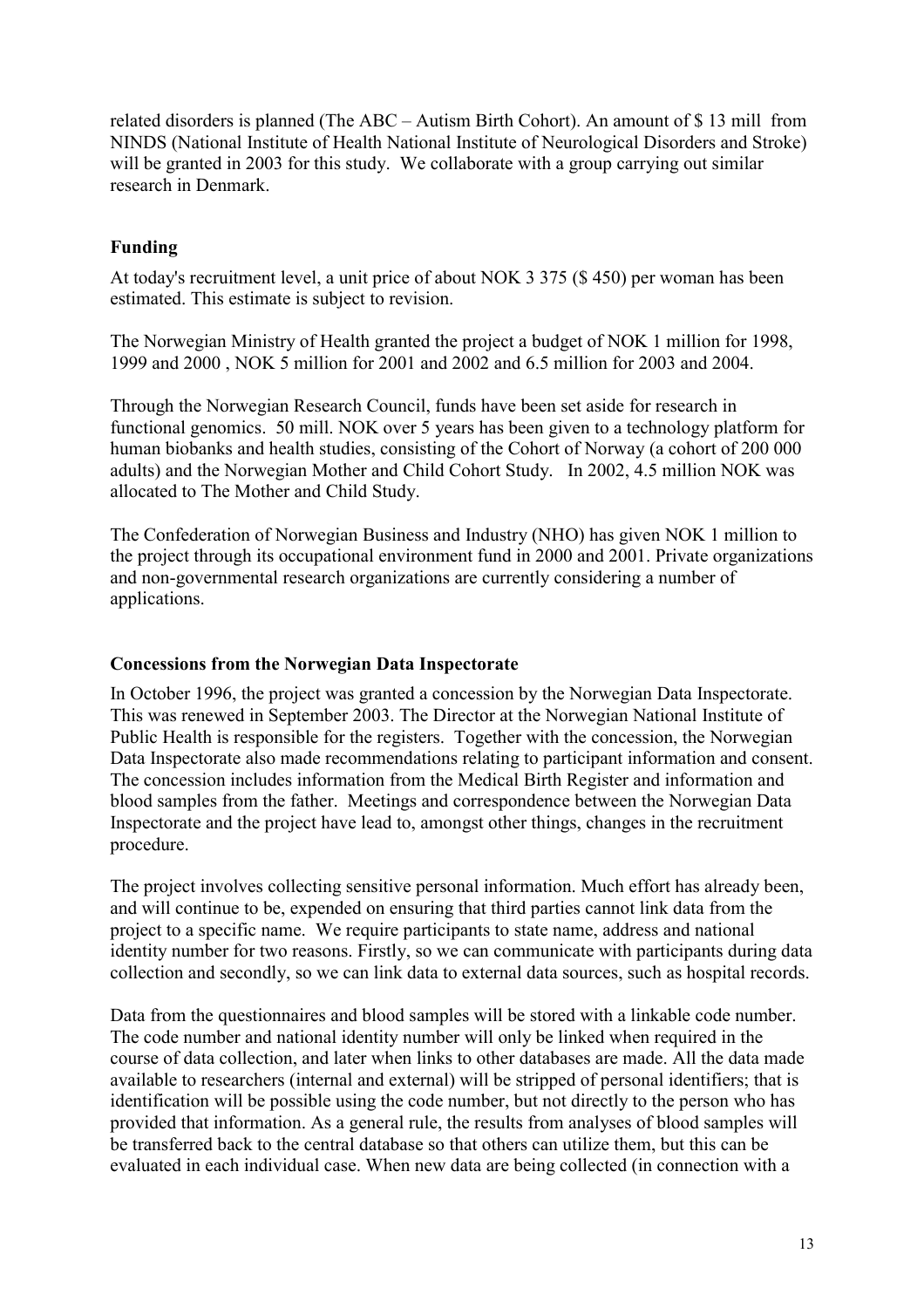subproject requiring additional consent), consent shall also be obtained to transfer the data to the main database.

It should be particularly noted that the use of all blood samples will require approval from the Norwegian Data Inspectorate and the Regional Ethical Committee. All links to external data sources require a concession from the Norwegian Data Inspectorate.

The consent forms, letter inviting study participation and the brochure (see appendices) shall all give information regarding the scope of the study and consequences of participation. Later, newsletters will keep participants informed. Children will be informed personally about the study when they are 15 years. They will be asked to give active consent to continue in the study when they are 18.

#### **Ethical considerations**

#### *"Contract" between participants and researchers*

While rights and obligations have not been negotiated, the consent form in many ways resembles a contract, whereby participants agree to donate biological material and information about themselves. In exchange a guarantee is given that the researchers will use the material to study the causes of disease. This involves a fundamental trust on the part of the participants; it will be unethical on the part of the researchers not to utilize the material in the manner intended, or to use it for other purposes. New subprojects, which require active participation (completion of new questionnaires, clinical investigations, evaluation of exposure or new biological samples) beyond what is explicitly stated in the signed consent form, will require new consent. Subprojects that require collection of new data will need approval from Regional Ethics Committees and the Norwegian Data Inspectorate. Participants on subprojects must also give permission that data will be channeled into the main project.

#### *Project value*

The purpose of the project is to investigate the causes of disease. Knowledge about the causes of disease can lead to good interventions and further laboratory research which can reveal both the mechanisms that underlie disease processes, and lead to new treatment forms. It is also important to disprove false theories regarding the cause of disease and investigate which factors promote good health and absence of disease.

#### *Potential Harm*

No interventions will be undertaken in connection with the project, in the sense that conditions resulting in an exposure will not be wittingly modified in order to prevent disease. Participants will not receive the results of blood tests, or other information about themselves, that they are not already aware of. Participants can be recruited to projects on the basis of disease information (e.g. pelvic pain or incontinence) or pregnancy outcomes about which they are already informed (e.g. congenital abnormalities) or based on geographical location, child's date of birth etc. As a guiding principle, recruitment cannot occur on the basis of lifestyle; for example, smoking. If participants are to be recruited on the basis of findings from a blood analysis, they must previously have given written consent stating that they are aware that they will be informed of the results of the blood analysis.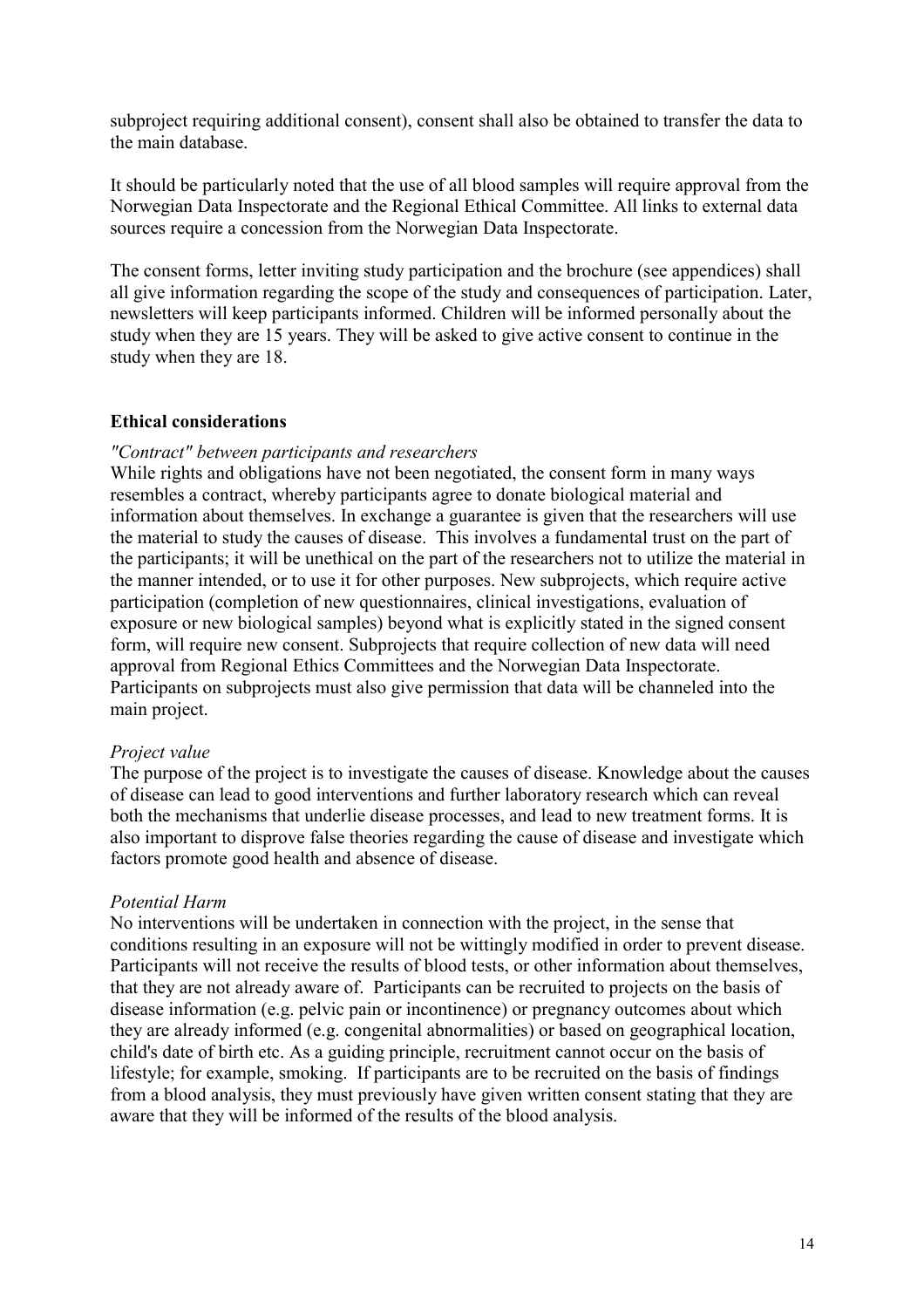Some participants may find some questions offensive, others may find that the scope of the questionnaire is wider than they had expected. The drawing of blood samples can also be experienced as unpleasant.

#### *Conflicts of interest between researchers*

The study is a national resource that will be available to all bona fide researchers with a legitimate request for data. If different research groups have similar study aims and wish to use the same data, then flexibility will be encouraged and collaboration sought. The leader group's decision will be final in such matters.

#### *Dissemination of results*

Publications will be made according to further guidelines (see Appendix 4) Norwegian public health risk evaluations and advice will be given according to the existent guidelines.

#### *Ethical evaluation*

Ethical aspects of the project were discussed in a seminar in 1995. A transcript of contributions at this seminar is available on request (Norwegian only). Further, the project has been evaluated by the Regional Ethics Committees for medical research, Health Region II (REK II). This committee has been kept informed of all modifications and has approved, for example, the trial project including fathers. From spring 1997 to spring 2000, the project had its own committee advising and making recommendations to the project's executive and working groups.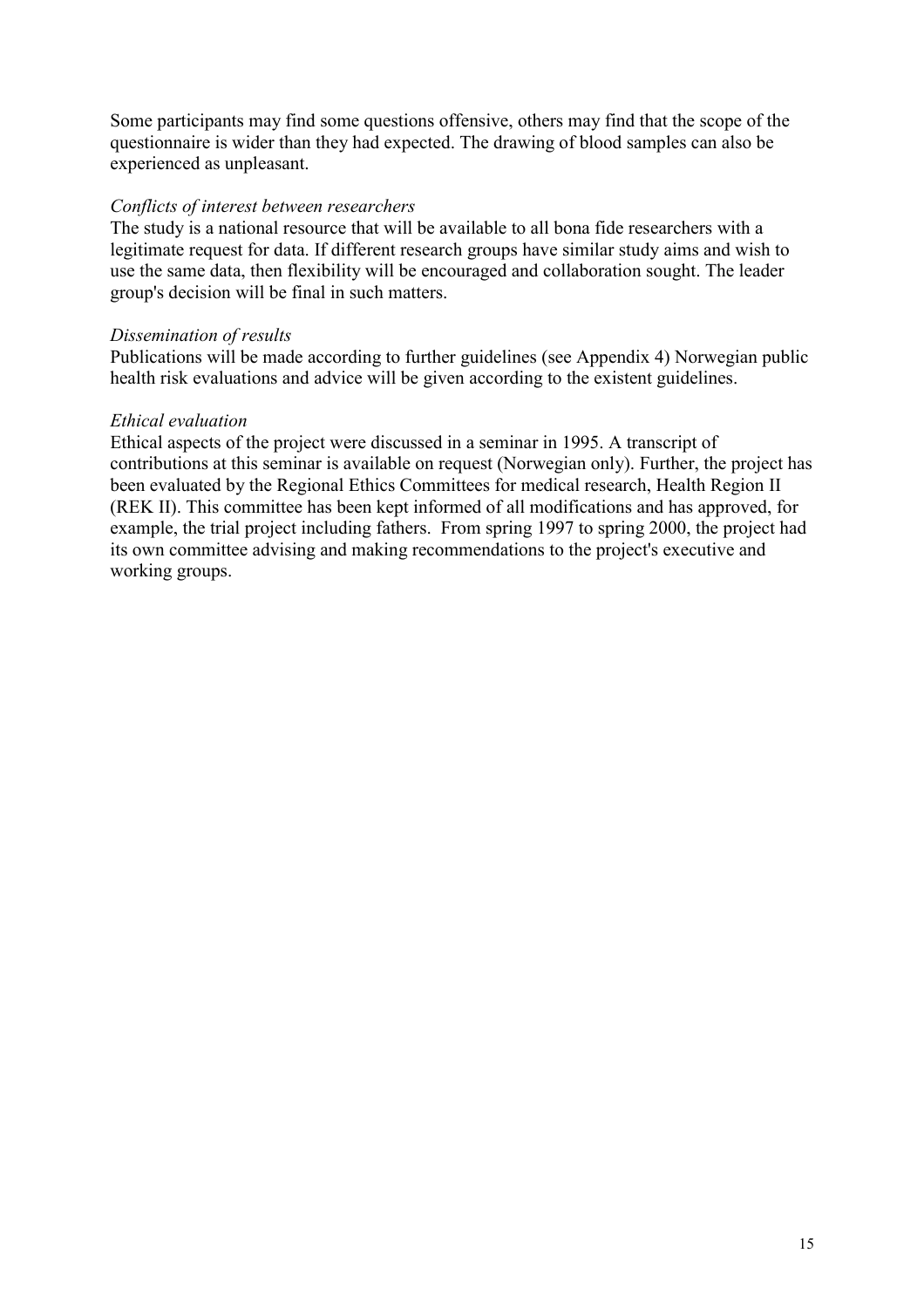#### **Appendix 1: Description of the person database**

#### *Introduction*

The Norwegian Mother and Child Cohort Study uses an advanced database (tracking system) to register and follow the progress of participants through the various phases of the study. Oracle 7.3 has been used to create and access the database, and the screen formats have been developed using Oracle Forms 5.0 and Oracle Reports 3.0. The computers in which the tracking system is installed, are connected to the local network at the Medical Birth Registry. To ensure the security of the database, MBR's standard password system is used.

The main menu of the tracking system shows the most important tasks in the Norwegian Mother and Child Cohort Study. The description in this appendix follows these tasks. All the tasks are important, but screen layouts are not shown.

The unit that is followed by the tracking system is the pregnancy, not the woman. This is because a woman can participate in the project during several pregnancies.

#### *Registration of new ultrasound appointments*

A list of all women receiving ultrasound appointments is compiled at each hospital. These lists are transferred to the person database at MBR either manually or in encrypted electronic form.

Electronic transfer is direct, while paper lists are keyed in manually. If a woman is already registered in the system, the information will be updated.

Data relating to pregnancies being registered for the first time are entered. This information includes name, address, date, and where the ultrasound will be carried out. If a woman is already registered, either for this or a previous pregnancy, notification will automatically appear on the screen and the date for the new ultrasound can be checked.

A pregnancy being registered for the first time in the tracking system is given the status *INNREG (Registered).* The only information about the pregnancy at this stage is the actual registration.

#### *Registration of new ultrasound forms*

The hospital sends a copy of the ultrasound form for all women who have agreed to participate in the study. Estimated delivery date and date of last menstruation are entered from this form. These variables are important so that future mailings from the project are sent out at the correct time. In addition a number of parameters are registered (*para*, *ab* and *gravida)* to ensure that individual pregnancies are kept completely separate. A variable noting the number of foetuses is used after the birth to ensure that the correct number of umbilical cord samples have been taken. Further information from the ultrasound examination is registered in a separate data file (see appendix 3).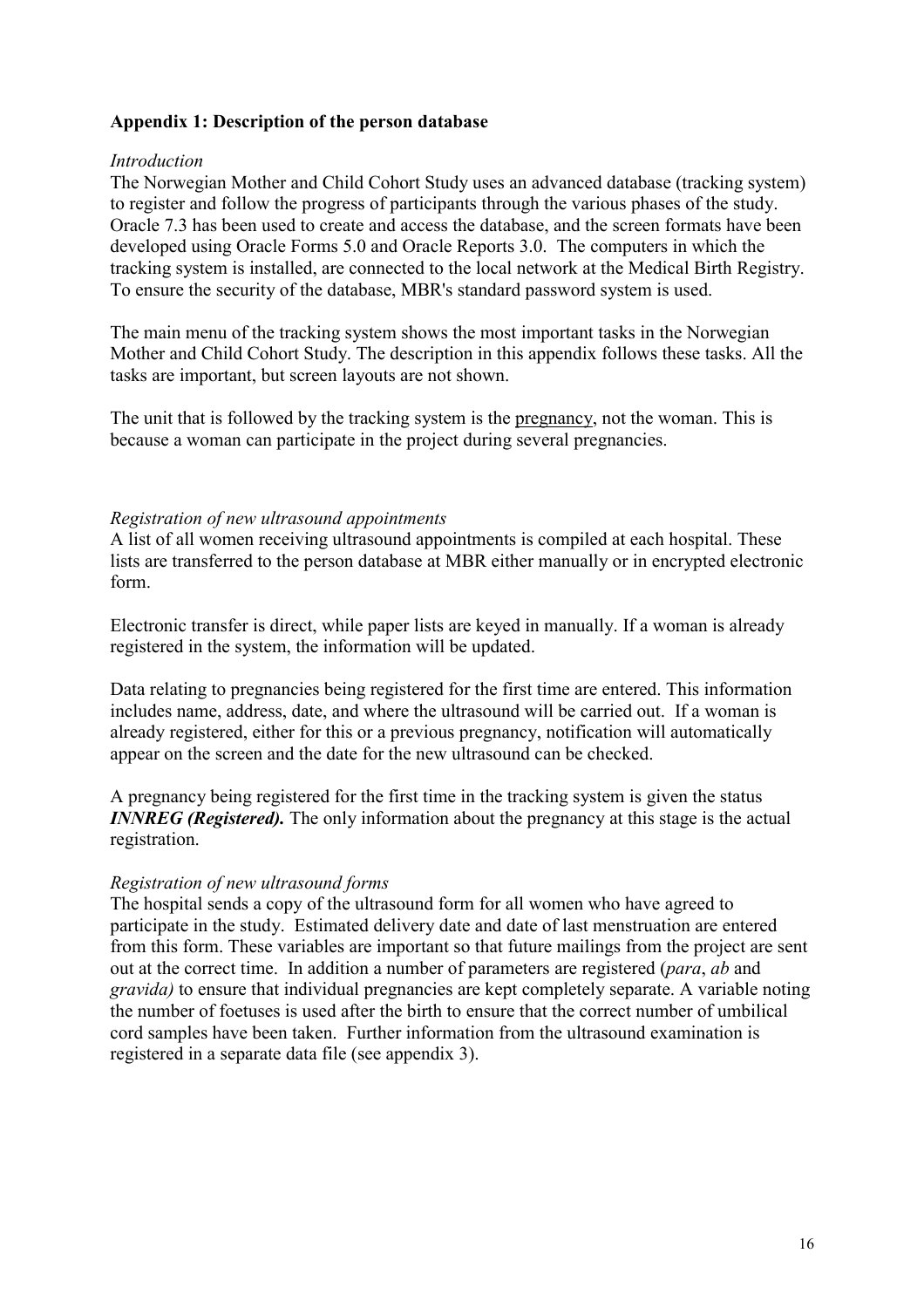|                          |                              | <b>Timepoint for</b>      |                               |
|--------------------------|------------------------------|---------------------------|-------------------------------|
| Mailing                  | <b>Timepoint for mailing</b> | reminder                  | Target group                  |
| Questionnaires 1 and 2   | approx. 3 weeks before       | at u.s. exam.             | women with status             |
| + consent form $^{1}$    | u.s. exam.                   |                           | <b>INNREG</b> (Registered)    |
| Questionnaires 1 and 2   | after consent form           | 3 weeks after mailing     | women with status             |
|                          | received                     |                           | <b>DELTAKER</b> (Participant) |
| Questionnaire 3          | in 30th or 31st week of      | 3 weeks after mailing     | women with status             |
|                          | pregnancy                    |                           | <b>DELTAKER</b> (Participant) |
| Questionnaire 4, one for | When the child is 6mths      | 3 weeks after mailing $3$ | women with status             |
| each child               | old                          |                           | DELTAKER(Participant)         |
| Consent form reminders   |                              | monthly                   | women for whom samples        |
|                          |                              |                           | or questionnaires have been   |
|                          |                              |                           | received, but status          |
|                          |                              |                           | <b>INNREG</b> (Registered)    |

#### **Appendix table 1:** Mailing overview

1. Women attending ultrasound examination at hospitals where fathers are also being recruited will also receive an invitation for the father containing questionnaires and consent form.

2. Only sent to women who have entered the tracking system from other sources than through ultrasound clinics.

3. Does not apply to triplets who are treated individually.

When questionnaires 1 and 2 are sent out (line 1, table 1), status changes from INNREG (registered)to INVITERT (invited)

The return date for each kind of questionnaire is entered in the tracking system. Consent form reminders (last line, table 1) are only sent to women from whom samples, or one or more completed questionnaires, have been received.

Questionnaires that have been returned, are scanned and interpreted by a high capacity Fujitsu scanner and the program Eyes and Hands in Windows NT. This program reads marked and numbered fields and also allows the operator to manually enter data that the program finds difficult to interpret. The questionnaires are scanned and stored as optical images, which are then displayed on the screen as they are read by the program. This allows the operator to add or modify codes when necessary. Each scanned questionnaire is allocated a code consisting of a pregnancy identification number and a number indicating the type of questionnaire. These code numbers are transferred to the person database to keep track of the questionnaires that have been scanned.

#### *Returned consent forms*

The consent form is an important item in the tracking system. When returned, the consent date is noted and the pregnancy is given the status DELTAKER (participant). Only pregnancies that have been allocated this status are considered to be part of the study, and will be followed up with further questionnaire mailings.

#### *Change of status*

It is apparent from the description so far, that the status of the pregnancy is decisive in allowing progress through the tracking system. As soon as a pregnancy is registered, it is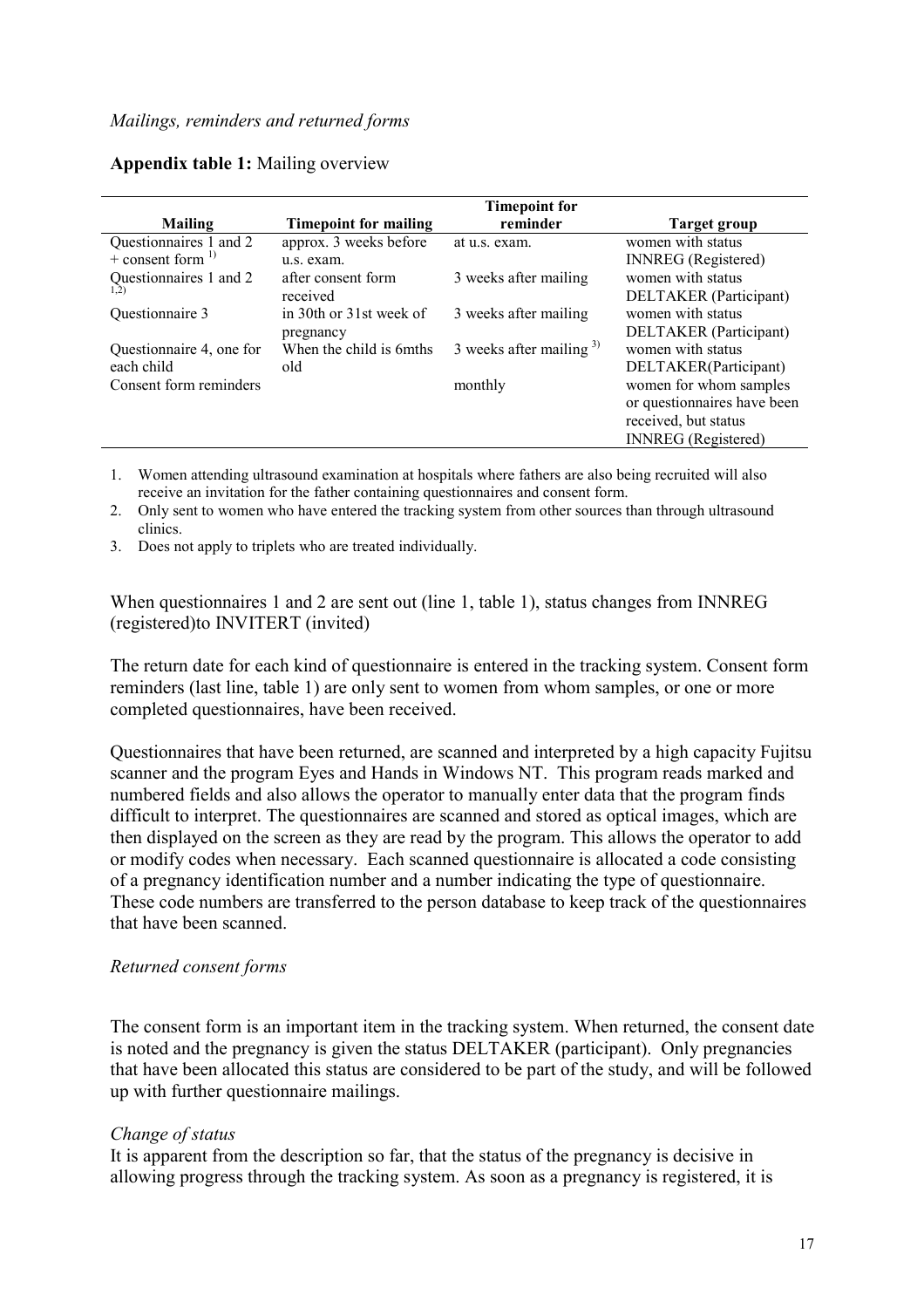given the status INNREG (registered). Thereafter, and for as long as it remains in the system, it will always have a status. The different types of status are shown in appendix table 2. When a woman, the Biobank or a hospital contacts the project indicating that the status of a pregnancy should be changed, a special command is used.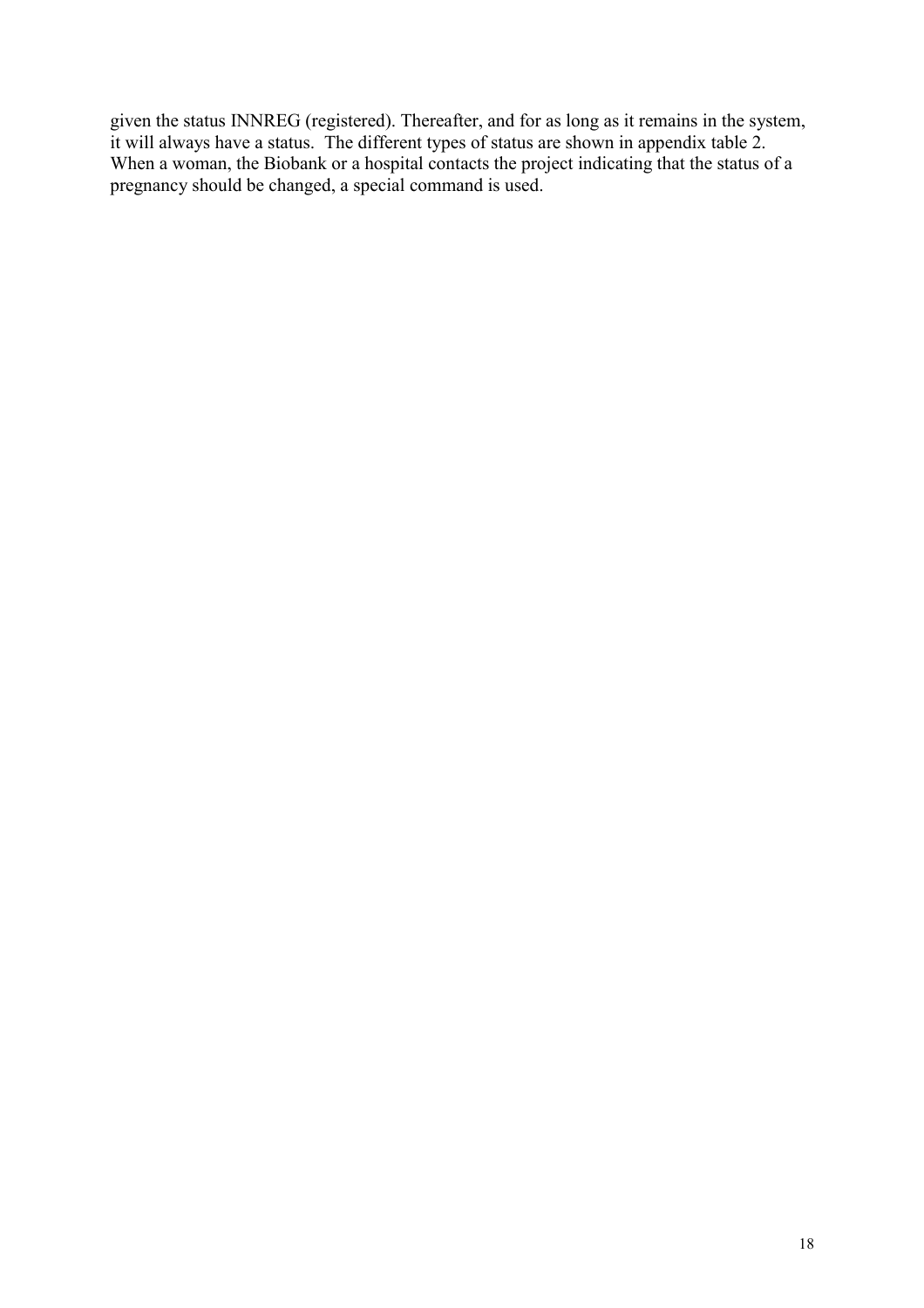| <b>Status</b>             | Event resulting in change of status                                                   |
|---------------------------|---------------------------------------------------------------------------------------|
| <b>INNREG</b>             | The pregnancy is registered in the tracking system.                                   |
| (rgistered)               |                                                                                       |
| <b>INVITERT</b>           | First mailing to the expectant mother with status INNREG is sent out.                 |
| (invited)                 |                                                                                       |
| <b>DELTAKER</b>           | Consent form returned.                                                                |
| (participant)             |                                                                                       |
| <b>ABORTERT</b>           | Notification of abortion either from the woman herself or the hospital.               |
| (abortion)                |                                                                                       |
| <b>UTMELDT</b>            | Notification of withdrawal from the study.                                            |
| (withdrawn)               |                                                                                       |
| <b>VIL SLETTES</b>        | Notification of withdrawal and that all data is to be deleted.                        |
| (wants to be              |                                                                                       |
| deleted)                  |                                                                                       |
| <b>SLETTET</b>            | Notification from the Biobank that blood samples with status VIL SLETTES are deleted. |
| (deleted)                 |                                                                                       |
|                           | Notification that the baby died (after 16th week) from MBR or woman herself.          |
| DØDFØDSEL(still<br>birth) |                                                                                       |

**Appendix 1 table 2** Overview of events which alter status in the tracking system

#### *Deleting a pregnancy*

A pregnancy can be deleted if a woman having first agreed to participate and later wishes to withdraw and have all the data concerning her pregnancy deleted. The resulting status is VIL SLETTES ( to be deleted), and the Biobank is requested to delete blood samples. Data already registered from questionnaires can also be deleted from the main data files. However, data that have been made anonymous and already given to researchers cannot be deleted. On receipt of an acknowledgement from the Biobank that blood samples have been deleted, the pregnancy is again called up and the date for deletion of the blood sample entered. The status of the pregnancy is then automatically registered as SLETTET (deleted). At this stage, the only information remaining in the system is that the woman has participated in the study during the pregnancy. A letter is sent to the woman , stating that all the information about her has been deleted.

#### *Data from the Biobank*

Once a week, a computer generated encrypted list of newly registered blood samples is sent to the project from the Biobank. Data from this list are entered into the tracking system. This enables consent form reminders to be sent and compilations of pregnancies with complete sets of blood samples to be made.

#### *Linking data from MBR and DSP*

Before questionnaire 4 is sent out, data from the Medical Birth Registry (MBR) and National census data (DSP) are linked to the tracking system. This is to confirm the date of birth and ensure that questionnaire 4 is only sent to women having one or more living children in the registered pregnancy. In addition, information about multiple births (twins, triplets) enables an appropriate number of questionnaires to be sent.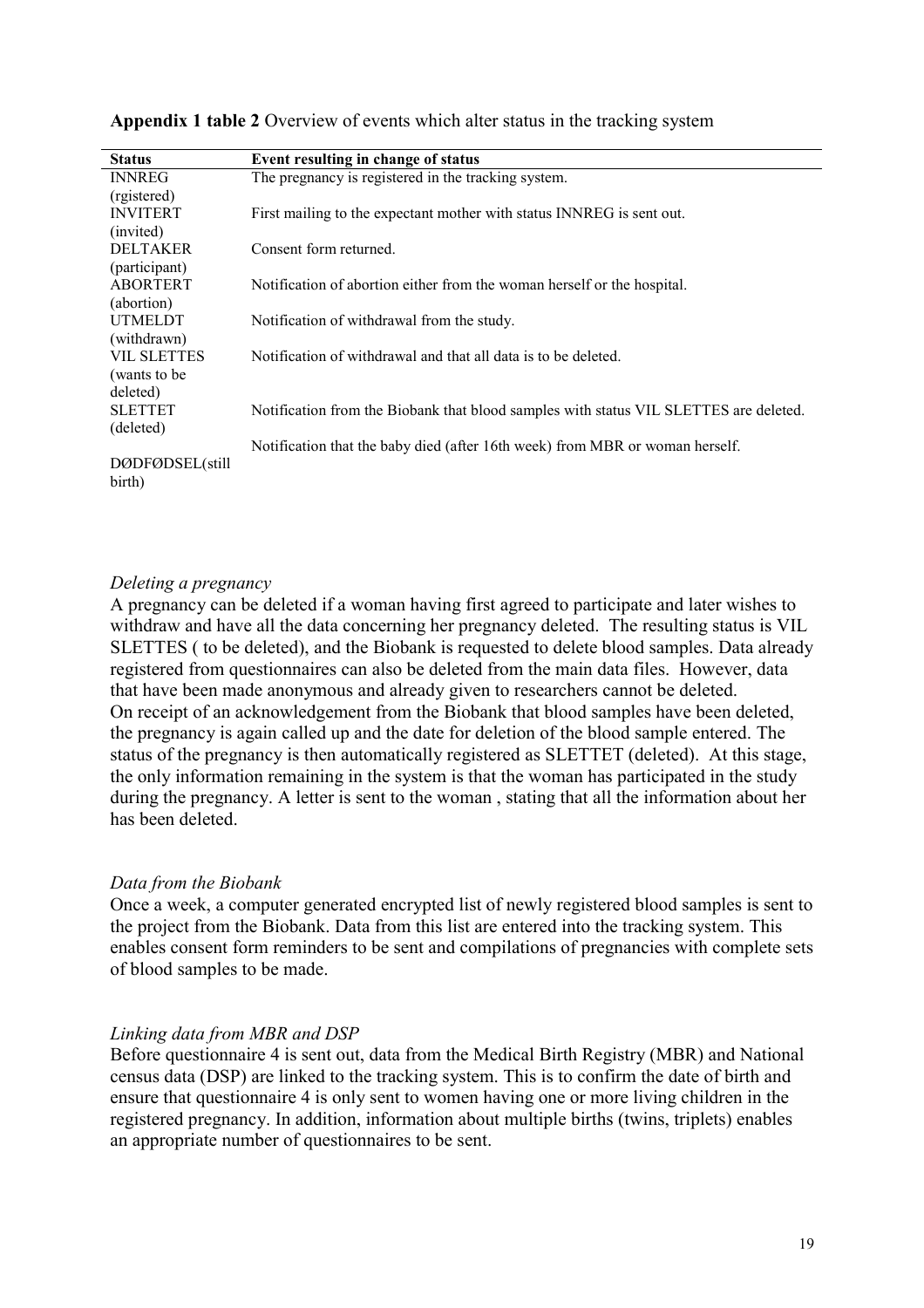#### **Appendix 2: Biobank description**

Biological samples will be collected from participants during the Norwegian Mother and Child study.

At ultrasound examination: 100 000 samples from pregnant women

At and after the birth:

100 000 umbilical cord samples from the child 100 000 maternal samples

A pilot project, inviting the child's father to participate has been undertaken at Bærum hospital near Oslo. During the first recruitment period (October - November 2000) approximately 65 % of women, and approximately 80 % of their partners agreed to participate. Fathers are now also being asked to participate at other hospitals. Assuming that 80% of fathers will wish to participate, we shall have approximately 80 000 paternal samples nationwide.

A contract is signed with the National Institute of Environmental Health Sciences in the US to study the influence of environmental toxins for illhealth in mother and child. For this study,special blood samples and urine sample will be taken from the mother at ultrasound examination. In December 2000, an international advisory group visited the National Institute of Public Health in Oslo and gave recommendations.

#### **SAMPLING TECHNIQUE**

All samples are taken at the hospital and sent to the Biobank at The Division for Epidemiology, Norwegian Institute of Public Health , Oslo for registration, processing and storage.

#### **At ultrasound examination**:

Samples taken from pregnant women, the K1-sample:

Tube 1: 7 ml EDTA vacutainer-tube with whole blood Tube 2: 7 ml EDTA vacutainer-tube with whole blood Tube 3: 2.5 ml plasma in a plastic tube (transferred from tube 2) Tube 4: 3 ml whole blood (EDTA) Tube 5: 7 ml whole blood (EDTA) Tube 6: 10 ml urine

Tube 2 is centrifuged in a standard centrifuge (not a chilled centrifuge) and 2 .5 ml plasma is transferred to a 5 ml empty plastic tube.

To be sent to the Norwegian Institute of Public Health in Oslo: Tube 1: 7 ml whole blood (EDTA) Tube 2: 4.5 ml blood (2.5 ml plasma removed) Tube 3: 2.5 ml plasma Tube 4: 3 ml whole blood (EDTA) Tube 5: 7 ml whole blood (EDTA) Tube 6: 10 ml urine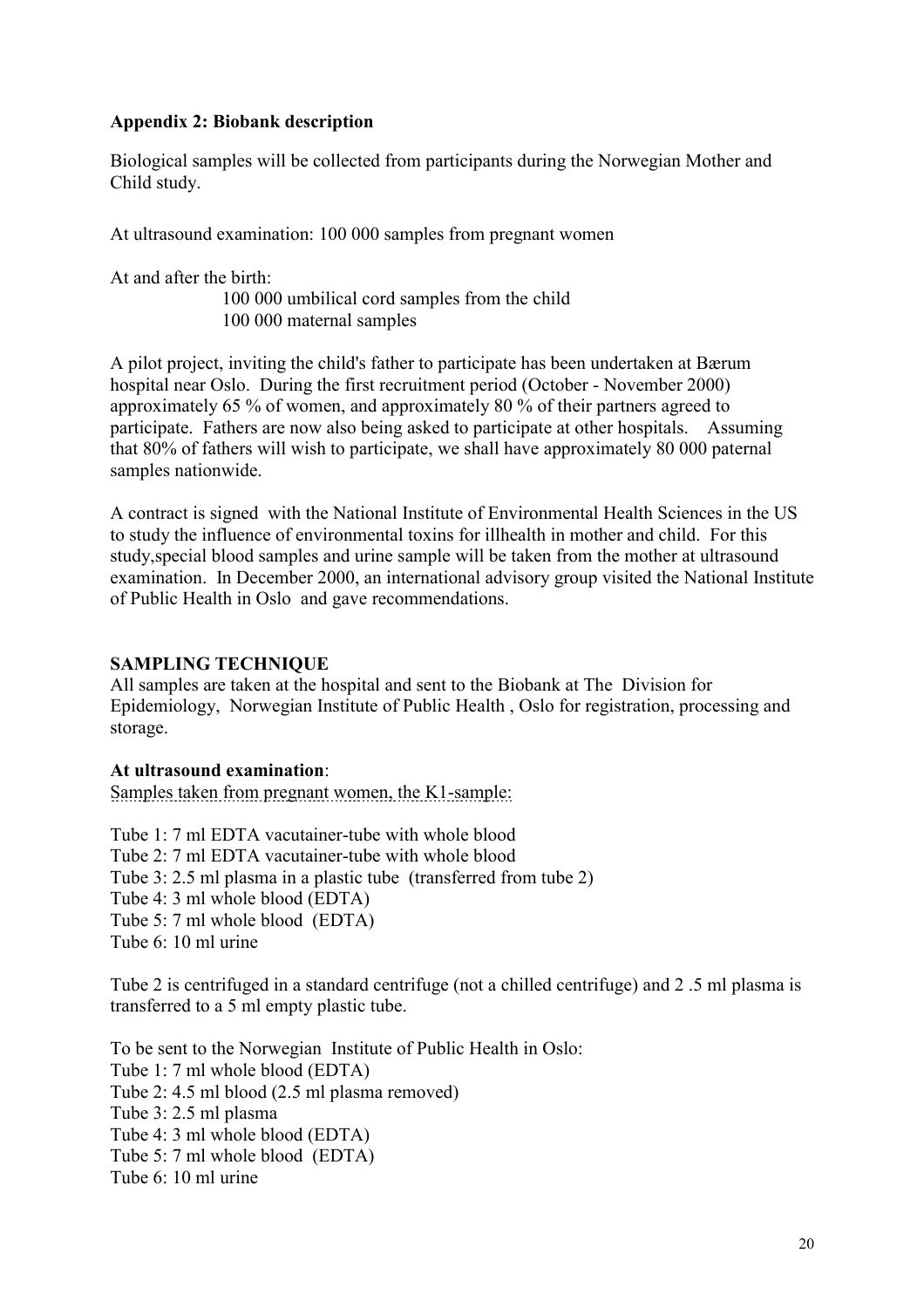See figure 1.

Samples taken from fathers, the F-samples:

Tube 1: 7 ml whole blood (EDTA) Tube 2: 7 ml whole blood (EDTA) Tube 3: 2.5 ml plasma transferred from tube 2 (after centrifugation)

The tubes are sent to The Norwegian Institute of Public health

**At birth** Cord blood, N: Tube 1: 7 ml whole blood (EDTA) Tube 2: 7 ml whole blood (EDTA) Tubes are filled as much as possible using aspiration or squeezing the cord.

To be sent to The Institute of Health: Tube 1: 7 ml whole blood (EDTA) Tube 2: 7 ml whole blood (EDTA)

Maternal sample, K2: Tube 1: 7 ml whole blood (EDTA) Tube 2: 7 ml whole blood (EDTA) Tube 3: 2.5 ml plasma in a plastic tube (transferred from tube 2 after centrifugation)

All samples are labeled with mother's date of birth and name, together with information on type of blood sample: K1, K2, N or F. This information is also labeled to a note stating where and when the sample was taken.

If, for some reason, blood samples are not taken, the hospital sends notification to the Biobank at the Norwegian Institute of Public Health.

#### **TRANSPORT**

All samples are stored at 4<sup>o</sup>C until they are sent to the Norwegian Institute of Public Health.

If possible, blood samples should be sent the same day that they have been taken. The samples are sent as usual - not on ice or frozen. They can be sent as ordinary mail, by messenger or express delivery (over night). Information notes are sent together with the samples.

The samples are processed as soon as they arrive at the Norwegian Institute of Public Health. Exception: samples arriving on Saturdays will be stored at 4°C until Monday morning.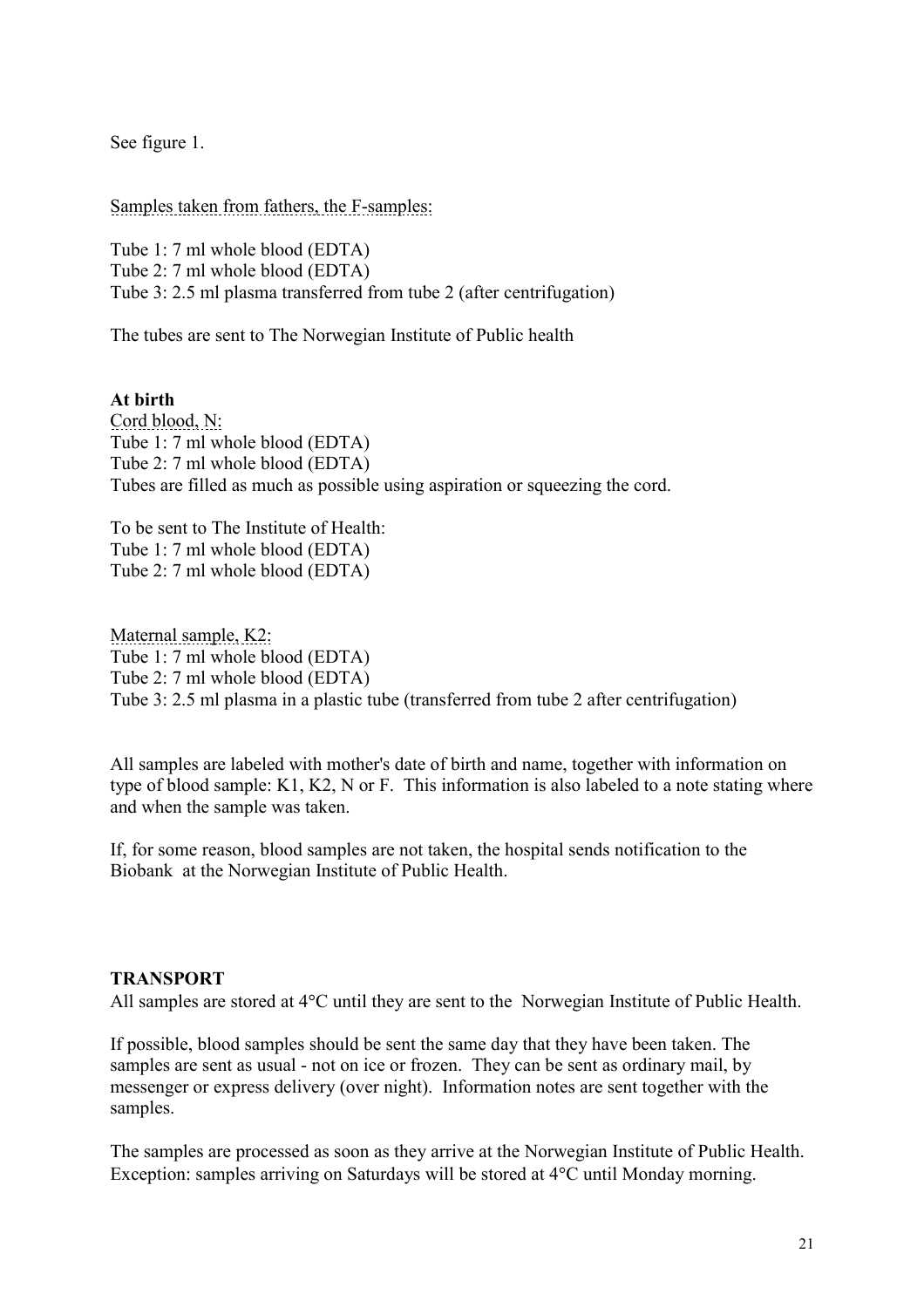#### **THE BIOBANK**

A specially constructed data application (the Mother-Child-program) has been made for the Biobank. Its function is to keep track of where each individual sample is stored and ensure that samples cannot be mixed up. The program communicates with the software in a pipetting robot so that all the samples in the pipetting robot are correctly registered in the Mother-Child-program.

#### Registration of samples:

All in-coming samples are labeled with the woman's name and national identification number. The samples are registered in the specially constructed program using name, national identification number and the type of sample (K1, K2, N, F). In addition, the hospital's name and dates for sampling and arrival at the laboratory are registered. The contents of the sample (whole blood, plasma) are also registered, together with comments when these apply, e.g. coagulated umbilical cord sample, too little blood in tube, etc.

On storage, each sample is given a sample code, and the national identity number is encrypted/protected. Access to the file which allows the data to be deencrypted will be strictly limited to authorized personnel.

#### Cord blood samples:

Umbilical cord blood will not be centrifuged at the hospitals. This will take place in the laboratory at the Norwegian Institute of Public Health, so that a plasma sample can also be obtained.

#### Subdividing the samples:

A robot-aided pipetting system is used to distribute full blood and plasma between 96-well microtiter and deep-well plates. All the plates are mechanically heat-sealed before they are frozen.

Whole blood: 1860 µl is transferred to a single well in a deep-well plate. A single plate will therefore store blood from up to 95 people and at least one control. Storage tp.  $-86^{\circ}$  C. (fig 1). 3 ml whole blood (EDTA) is frozen without any processing

Plasma: A total of 1.8 ml plasma is divided on microtiter plates. 300 µl plasma from each person is stored, for example, in position 1B on six separate plates. Storage tp. -86C (fig 1).

Urine: Subdivided and frozen in deep well plates.

#### DNA-extraction:

In addition to whole blood and plasma, DNA is also stored.

DNA is extracted from the rest of the blood, using a DNA-extraction kit (Examples: PureGene, Gentra, FlexiGene ). Approximately 150 – 700 mg DNA is obtained from each participant. The critical steps in the procedure, implying a risk that either samples or reagents are accidentally exchanged, are supported and controlled by the computer program. After the DNA is diluted leaving all samples with the same concentration,  $100 \text{ ng}/\mu$ l, a robotic system pipettes out 4 aliquots of 1.5 ml into deep-well plates. Storage tp.  $-20^{\circ}$  C. (fig 1).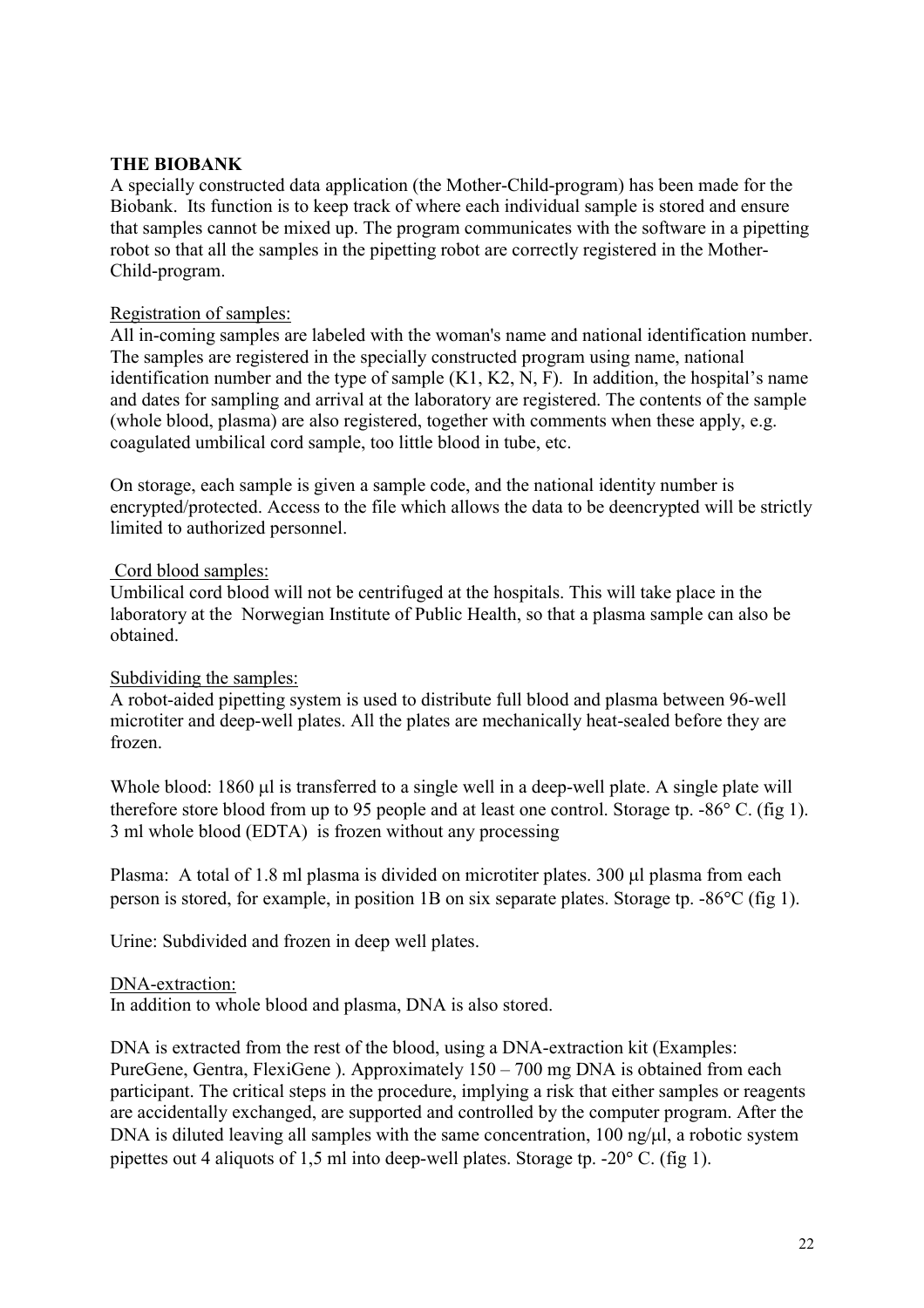DNA from umbilical cord blood is extracted using the same kit. The samples that have coagulated are frozen at -20C. During thawing, clotted samples are crushed using a wooden spatula before the standard procedure is followed.

#### Storage:

Each sample has a unique laboratory code and a unique location.

The sample will have a designated location on a plate. The plates are previously marked with two labels with a unique code and are placed in a containing rack, which is also marked with unique codes. The freezers also have code numbers.

Samples from each participant are stored in at least two separate freezers, and there will always be an empty back-up freezer in case of breakdown. Alarms that have been installed on the freezers, are activated if the temperature in the freezer rises  $10^{\circ}$ C above the optimal.

#### Retrieval:

When samples are to be retrieved, the starting point is a list of national identity numbers. This will be entered into our computer program, and the program will find the correct location for the sample. As all samples are stored in 96-well plates, they will be subject to thaw-freeze cycles each time a plate is retrieved. As certain analytic techniques require that a sample has only been subject to a limited number of thaw-freeze cycles, it is important to keep a record of how often plates have been thawed. Other samples from the same individual will always be available at another location, which has not been thawed. The seals on the plate are only broken for the samples in question, and these are rapidly resealed prior to refreezing.

#### Deleting samples:

In the event a woman wishes to leave the project and that all her data and biological material be removed, a delete function is found in the data program. All information about the woman and her samples is then deleted permanently from the files. Blood samples will remain in the freezer, but no data will be connected to these.

#### Communication with the Medical Birth Registry, Bergen:

Once a week a report is sent to MBR listing the samples that have been received at the laboratory. This information is encrypted and sent by electronic mail.

Information that a blood sample has not been taken is forwarded to MBR.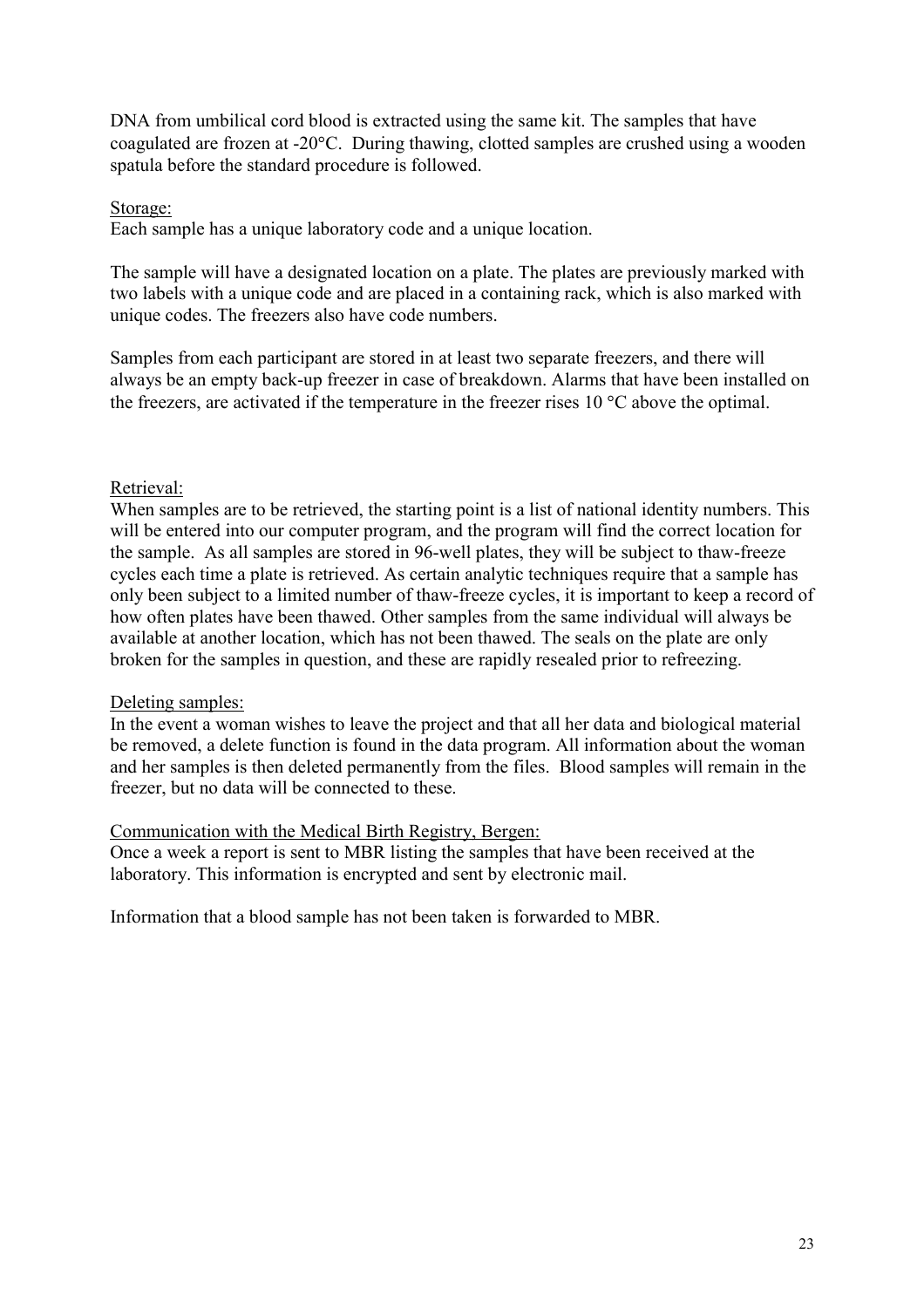Oslo, September 26, 2001 Oslo, September 26, 2001

> **Figure 1 The Norwegian Mother and Child Study**

Blood specimen at all stages from mother at ultrasound to biobank storage, final plan September 2001 **Blood specimen at all stages from mother at ultrasound to biobank storage, final plan September 2001**

| Storage, Folkehelsa                                 | whole blood - 80 °C<br>Plates with 96 wells                               | 2 -4 plates DNA - 20 $^{\circ}$ C<br>Plates with 96 wells<br>$\mathop{\rm {}�}\nolimits_{\rm {}^{^\circ}}$ 08 –<br>$(100 \n\underline{\text{ng}}/\mu\text{lycell})$<br>plasma<br>$\overline{P}$ | whole blood - 20 °C<br>Individually labelled<br>tubes          | Individually labelled<br>plasma - 80°C<br>tubes                                                                     | $\tilde{\cdot}$<br>$-20^{\circ}$ C<br>urine |
|-----------------------------------------------------|---------------------------------------------------------------------------|-------------------------------------------------------------------------------------------------------------------------------------------------------------------------------------------------|----------------------------------------------------------------|---------------------------------------------------------------------------------------------------------------------|---------------------------------------------|
| Handling in the biobank, Folkehelsa                 | $2 \text{ ml}$<br>2 ml whole blood<br>5 ml whole blood<br>$7\,\mathrm{m}$ | Extraction<br><b>DNA</b><br>$0.3$ ml<br>$0.3$ ml<br>$0.3$ ml<br>$0.3$ ml<br>$0.3$ ml<br>$\frac{1}{2}$<br>whole blood<br>5 ml conc.<br>$\frac{1}{2}$ ml                                          | No handling<br>$0.3$ ml<br>$2$ m $l$                           | 930 µL<br>930 µL<br>$1000$ $\mu$<br>individual tubes<br>Plasma into<br>Spindown,<br>$\overline{7}$ m $\overline{1}$ | 930 µL<br>930 µL                            |
| arrival, biobank<br>the $post + at$<br>$\mathbf{E}$ | $7 \, \mathrm{ml}$<br>$\begin{array}{c} \square \end{array}$              | $5 \text{ ml}$<br>$2 \text{ ml}$<br>$\widehat{\Omega}$<br>$\widehat{\epsilon}$                                                                                                                  | normal postage<br>Shipment:                                    |                                                                                                                     |                                             |
| Handling at hospital, before<br>shipment            | $7\,\mathrm{m}$                                                           | conc. whole blood<br>Spindown $\rightarrow$ 5 ml<br>2 ml plasma                                                                                                                                 | No processing at hospital, sent<br>directly to biobank in Oslo |                                                                                                                     |                                             |
| Mother at ultrasound                                | 7 ml EDTA-blood                                                           | 7 ml EDTA-blood                                                                                                                                                                                 | 2 ml EDTA blood                                                | blood<br>7 ml EDTA                                                                                                  | Urine                                       |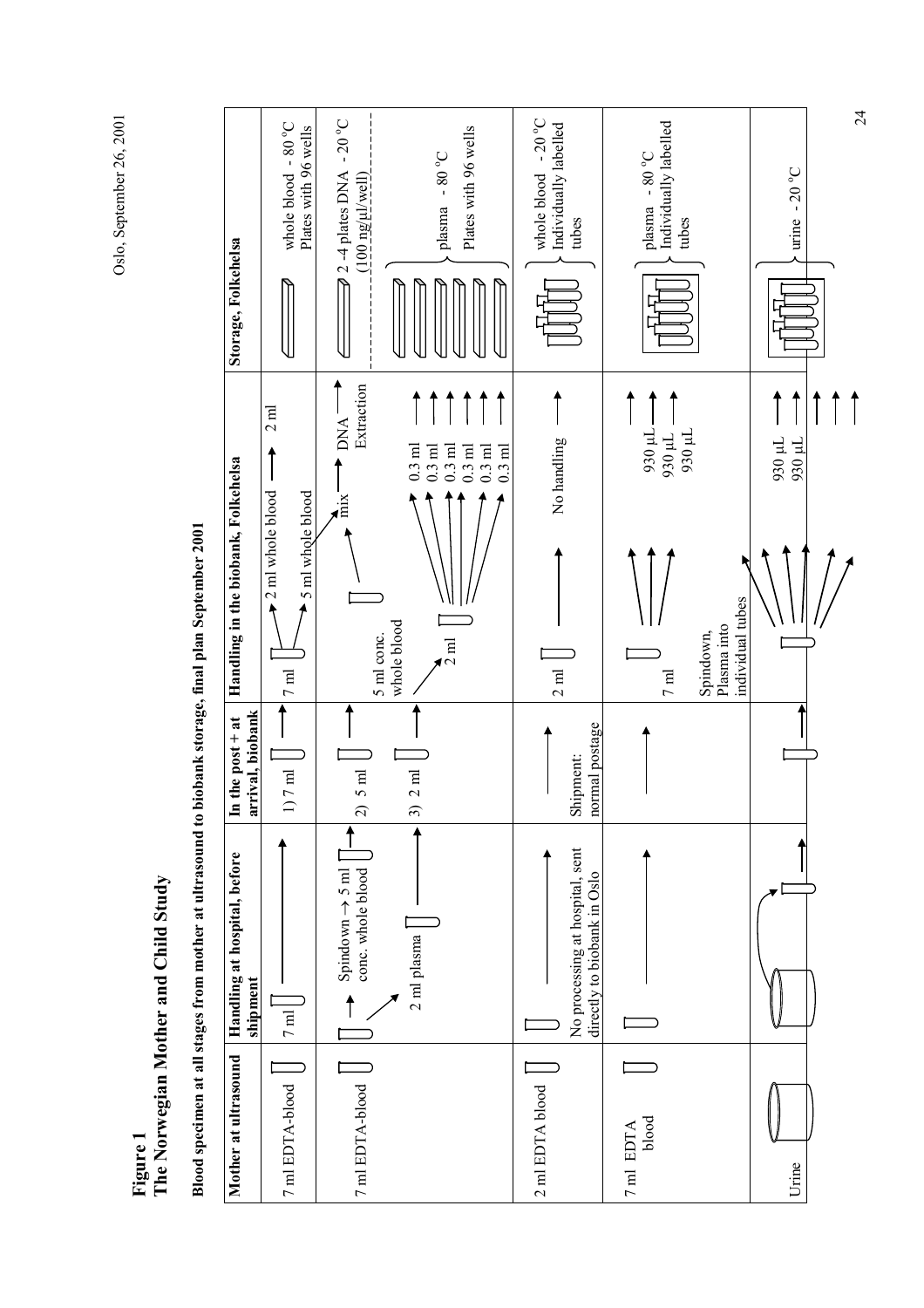| Individually labelled<br>tubes                          |              |  |  |
|---------------------------------------------------------|--------------|--|--|
| 130 µL<br>110 056<br>110 056                            |              |  |  |
| $10\ \mathrm{m}$                                        |              |  |  |
| Shipment:<br>normal postage<br>$\Xi$<br>$\overline{10}$ |              |  |  |
| 10 ml into tube                                         |              |  |  |
| Vacutainer                                              | specimen cup |  |  |
|                                                         |              |  |  |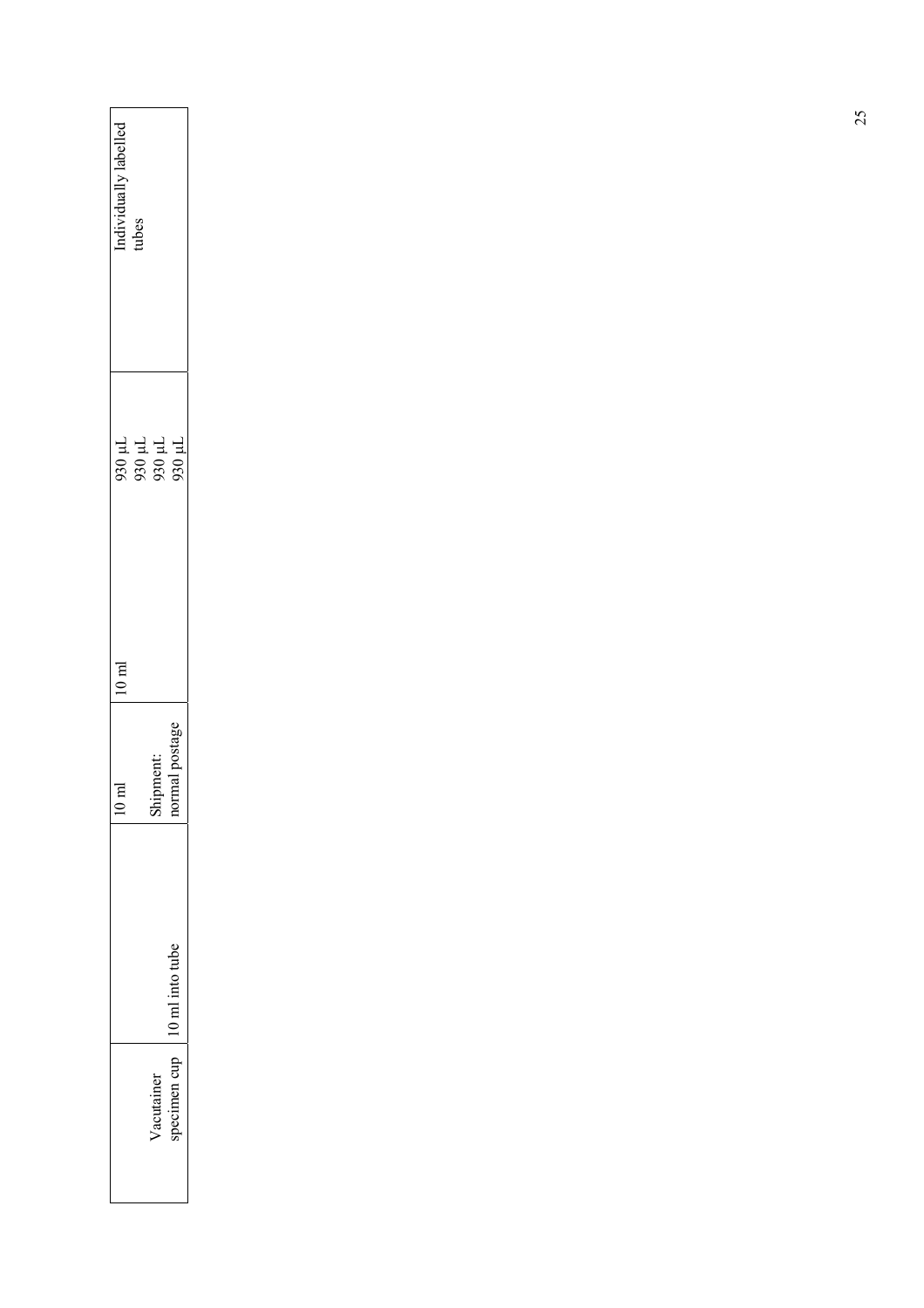#### **Appendix 3: Description of the questionnaire database**

Images of the questionnaires are scanned. These raw data files are stored. They make the starting point for coding variables which the scanner cannot manipulate directly, e.g. information about employment.

A database is constructed for each of the questionnaires and the ultrasound form. The databases can be linked using a serial number.

Quality controls will be carried out during and after the scanning process and before final storage. Personnel will be employed to undertake quality control and manual entering of specific variables if required.

A working group has been formed consisting of one person from The Norwegian Institute of Public Health in Oslo and one from MBR, who will make detailed instructions for quality control. The working group will ensure these instructions are carried out and that quality control is adequately documented. They will also suggest methods for checking the validity of the data.

Questionnaires having passed through the quality control will be stored in the databases. Each month, a copy of the databases at MBR in Bergen will be sent to The Division of Epidemiology in Oslo. Access to the data and agreements regarding analysis and publication, will be decided by the publications group.

The databases will be constructed and accessed using Oracle. Files intended for use by researchers for analysis, will be in SPSS format with a built-in codebook.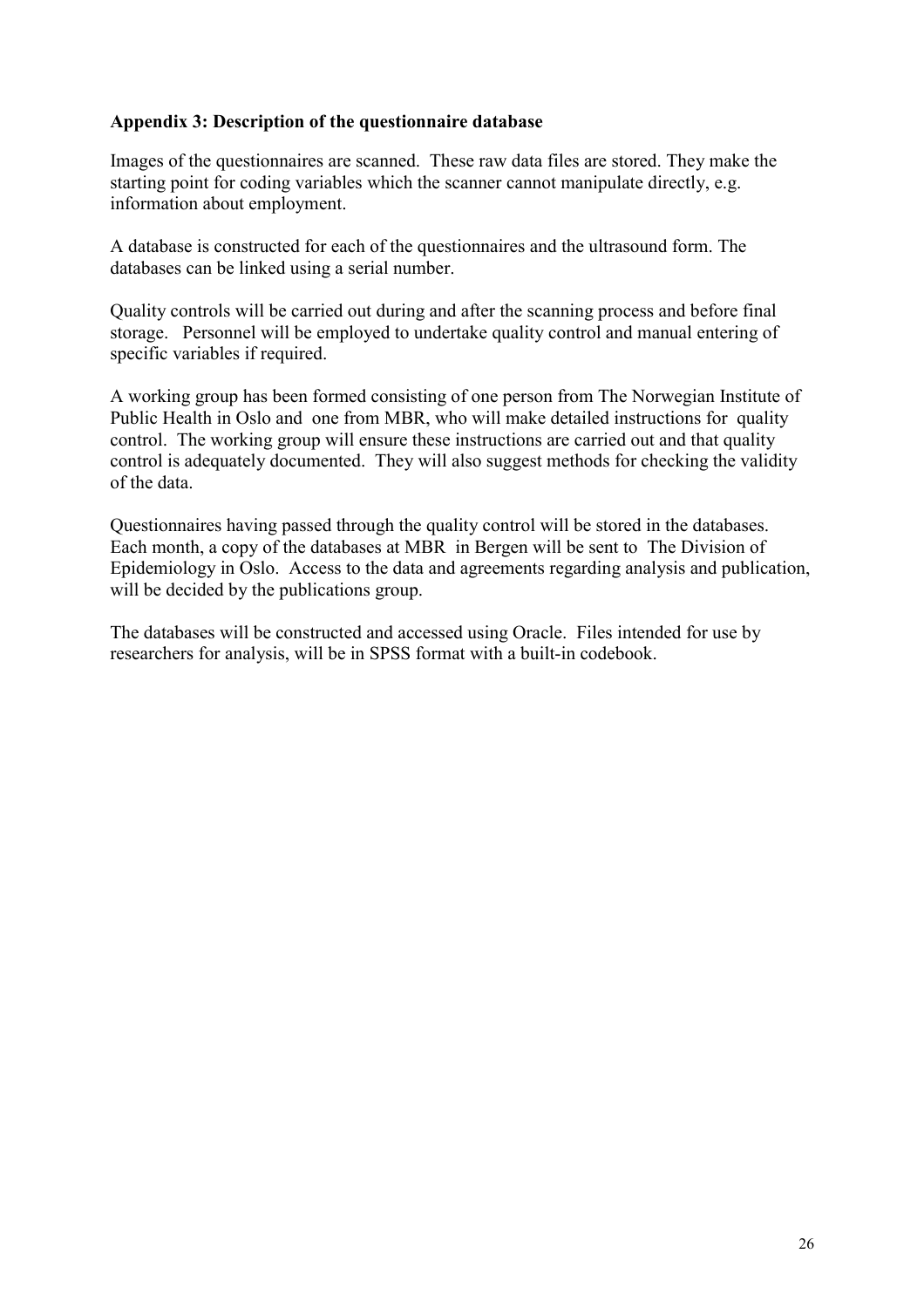#### **Appendix 4: Rules for access to data and publication**

#### *Aims*

The aims are:

- to ensure rapid publication of all the important results of the study
- $\bullet$  to ensure high scientific quality of the publications
- to ensure high availability of data for researchers working both internally and externally with the project group
- to set up procedures which enables the project's executive group to take responsibility for the professional content of the publications
- to maintain a complete list of all publications from the project
- to maintain a list over all sub-projects and ensure that access permission and obligations are complied with

#### *Access to data*

A major objective of the project is that data will be available to all researchers with relevant projects. Members of the project group and their collaborators will have free access to the questionnaire data and analysis files arising from linking the databases. These files will be available both at The Norwegian Institute of Public Health in Oslo, and MBR in Bergen.

Other researchers, nationally and internationally, will have access on request and following approval from the project's leader group. If necessary, contracts will be drawn up with external researchers. New sub-projects will be evaluated by the leader group. If several subprojects are found to be investigating the same or an overlapping topic, this will be resolved as far as possible by engaging in a direct dialogue with the parties involved.

In order for a request for data to become a recognized subproject, a short description that details the research question, variables to be investigated and the sample to be analyzed must be submitted. External researchers will be able to obtain an overview of the variables which are available by referring to the website.

For all subprojects, there will be conditions that either publication, or concrete plans for publication, will take place within three years after the data are made available. If this condition is not fulfilled, the data can be given to other researchers to study the same research questions. During the three years, the researchers will have exclusive rights to a particular research question. However, a high degree of specificity will be required in relation to the research questions.

If an external researcher requests a link between databases which is not of general usefulness, and if much work is required with preparation and delivery of blood samples, a request for payment to cover costs will be made.

#### *Publication*

The leader group will coordinate research between The Norwegian Institute of Public Health and external researchers. The group is composed of two representatives from The Division of Epidemiology in Oslo and two from Bergen (MBR). Membership in the group is for a twoyear period, but reappointment is possible.

Co-authors from The Norwegian Institute of Public Health both in Oslo and MBR will be required for major articles that describe associations between exposure and effect in the whole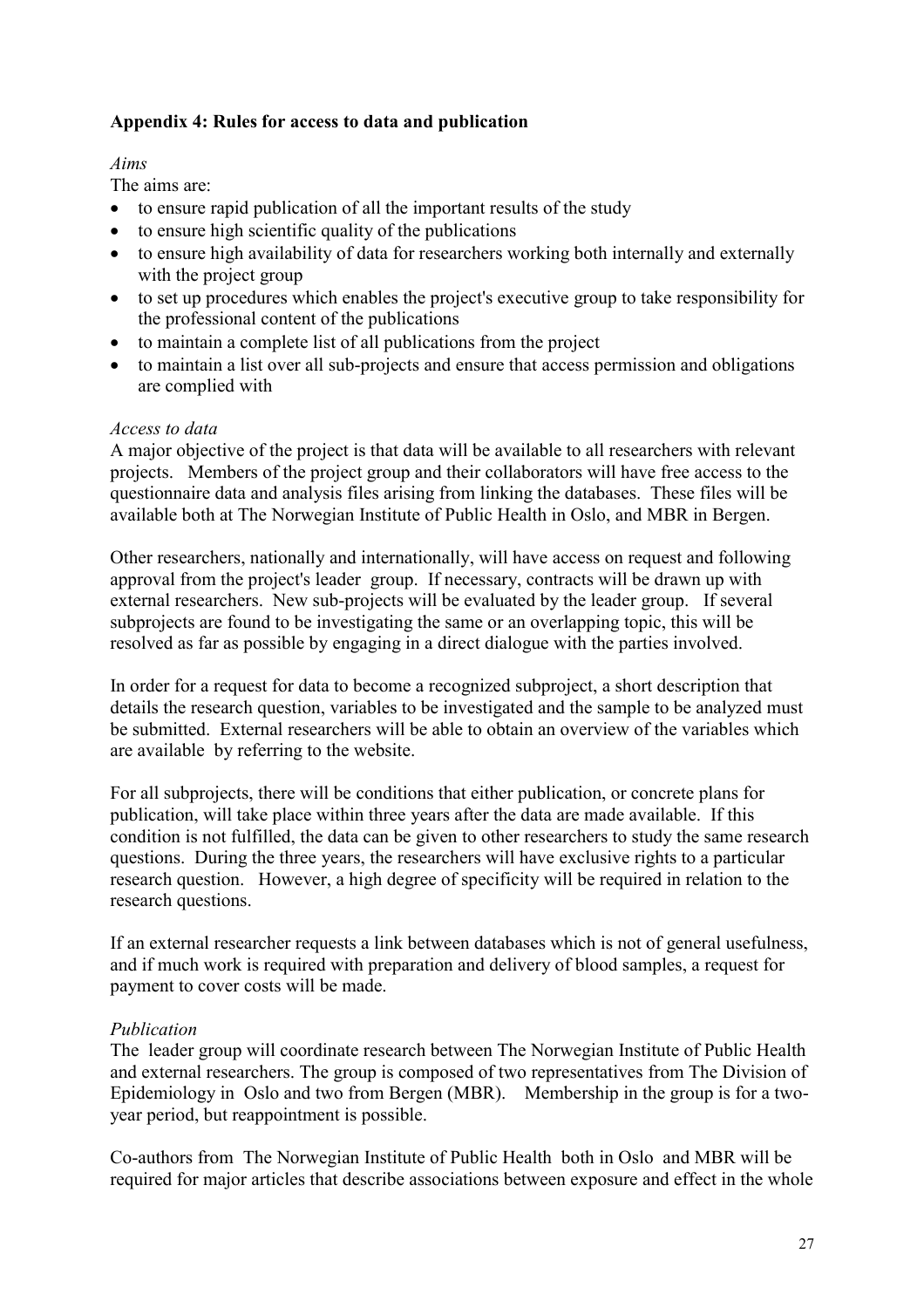sample. Suggestions for articles should be sent to the leader group who appoints an authors' committee with a named first author having overall responsibility for the data analysis and structure of the article as recommended in the Vancouver recommendations. The authors' committee is responsible for arranging working procedures and deciding the corresponding order of authors in the published manuscript. The leader group must approve all article drafts before they are submitted to a journal.

For articles that cannot be defined as major articles, it will be sufficient that only one institution is represented. In these cases, however, the leader group will also require a description of the research question, variables and selection, and approve the final draft of the manuscript.

Articles from subprojects will be required to cite at least one major publication from the project and will contain standardized paragraphs in the methods and materials section giving a brief account of the Norwegian Mother and Child study. This description will be available in English and Norwegian and will be written by the leader group. A copy of each article will be sent to the leader group prior to submission to a journal. The project's leadership will not have the authority to censure the professional content of the article, but will ensure that there are no factual errors about the project.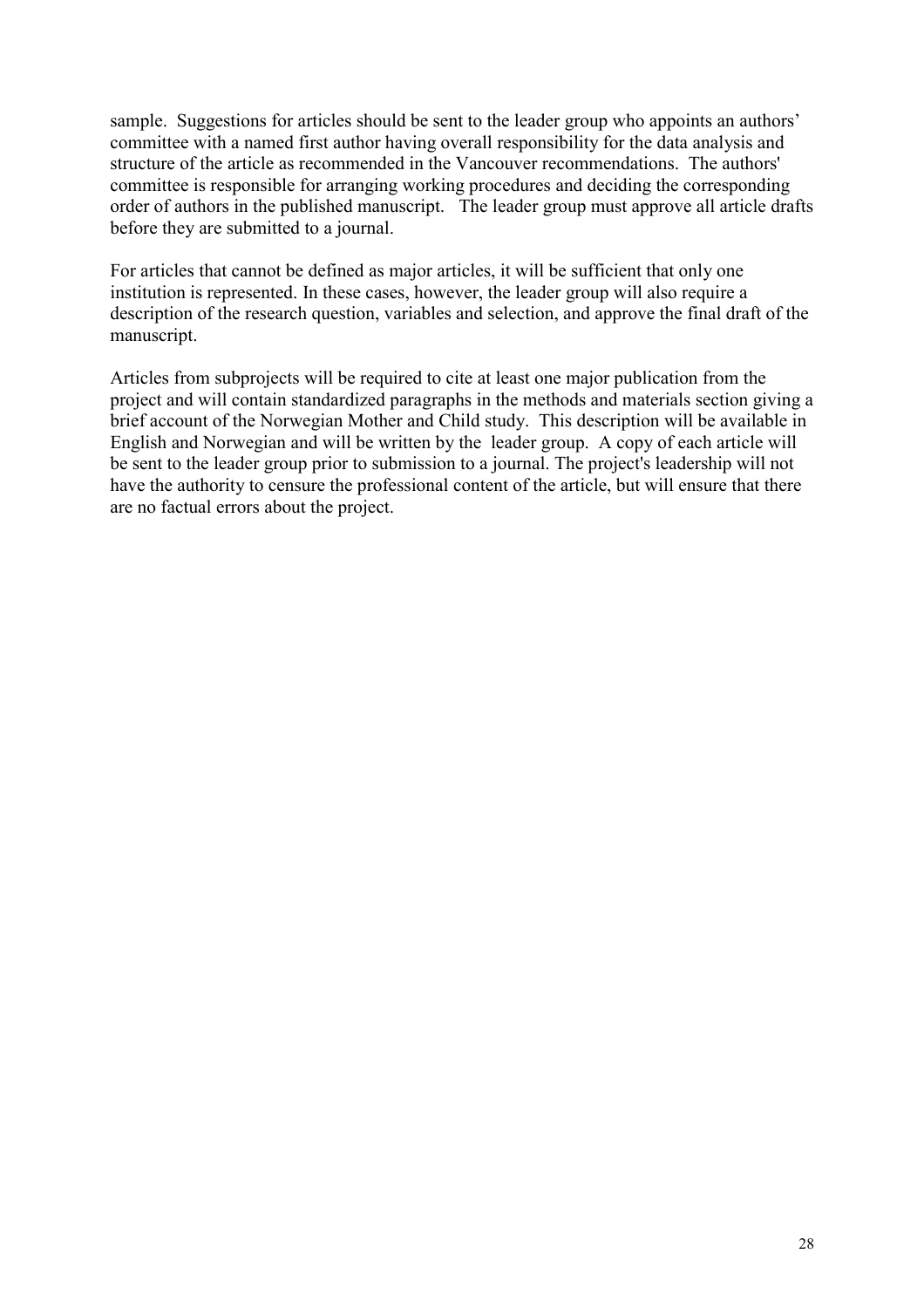#### **Appendix 5: Consent form**

#### **Consent form**

for participation in the Norwegian Mother and Child Cohort Study

I have read the letter inviting participation and the information brochure about the Norwegian Mother and Child study and understand that the information I give will be treated strictly confidentially. I am aware that the project has been recommended by the Regional Ethics Committee for medical research and approved by the Norwegian Data Inspectorate.

> Participation in the Norwegian Mother and Child Cohort Study will entail the following:

- that I complete questionnaires, during and after pregnancy, about my own and my child's' health and about possible causes of disease
- that I give a blood sample and if possible a urine sample, during pregnancy and one after the birth, and that a sample is also taken from the umbilical cord at birth
- that the results from ultrasound examinations carried out during the pregnancy will be made available to the project
- that no results (either concerning my own or my child's health) will be sent by the project to me
- that the blood samples from myself and my child will be stored and used in the future in research to study causes of diseases, including heredity. Laboratories in Norway and other countries will carry out this research following approval by the Regional Ethics Committee for medical research and the Norwegian Data Inspectorate that the blood samples can be used for this purpose.
- that the blood sample which is taken from my child to test for PKU (phenylketonuria) may be made available to the project
- that information about myself and the child can be obtained from other sources, for example the Medical Birth Registry and hospital records, following approval by the Norwegian Data Inspectorate
- that I can be asked to participate in further projects where I will be required to give additional information (or biological samples). Participation will be voluntary, and all such additional projects will satisfy conditions laid down by the Norwegian Data Inspectorate and the Regional Ethics Committee for medical research
- that information and blood samples will be stored indefinitely. This is a long-term study that will also investigate the reasons why diseases occur in adulthood. My child will be informed about the project when he/she is 15 years old, and consent requested from the child that he/she remains in the project when they are 18 years old
- that no information or biological samples will be made available to researchers before name and national identity number have been removed

I am aware that participation is voluntary and that I can withdraw from the study at any time by writing to the Norwegian Mother and Child Cohort Study, Norwegian Institute of Public Health, Medical Birth Registry, Kalfarveien 31, 5018 Bergen or telephone 22042718.

I have read the information above and agree to participate in the Norwegian Mother and Child Cohort Study.

| Name:                                |            |
|--------------------------------------|------------|
| National identity number (11digits). |            |
| Date:                                | Signature: |

My address on the invitation letter is wrong, the correct address is:

\_\_\_\_\_\_\_\_\_\_\_\_\_\_\_\_\_\_\_\_\_\_\_\_\_\_\_\_\_\_\_\_\_\_\_\_\_\_\_\_\_\_\_\_\_\_\_\_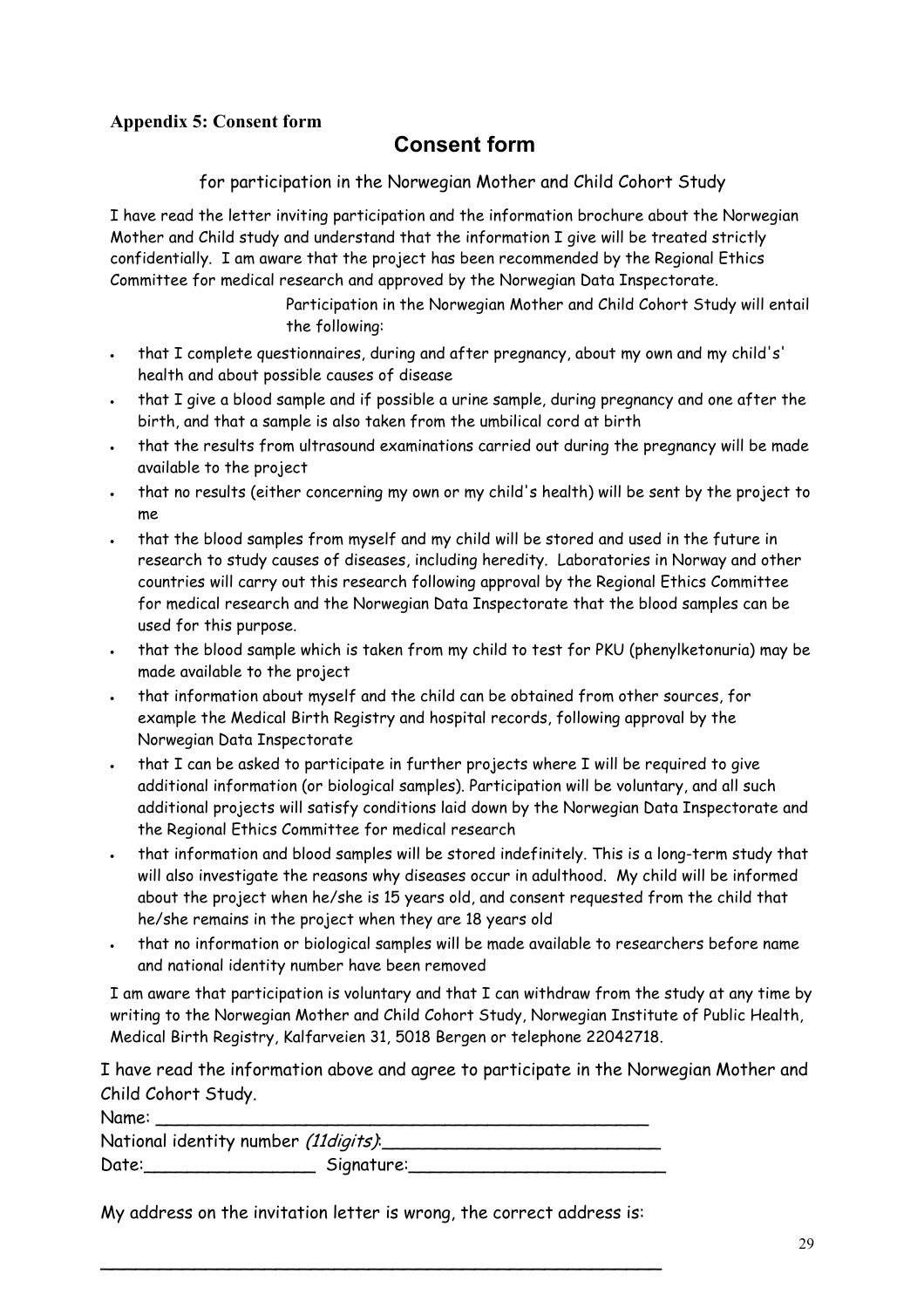| For participation in The Norwegian Mother and Child Cohort Study                                                                                                                                                                                                                                                                                                                             |
|----------------------------------------------------------------------------------------------------------------------------------------------------------------------------------------------------------------------------------------------------------------------------------------------------------------------------------------------------------------------------------------------|
| strictly confidentially. I am aware that the project has been recommended by The Regional Ethics Committee for medical research and approved<br>have read the invitation letter from The Norwegian Mother and Child Cohort Study and I understand that the information I give will be treated<br>by the Norwegian Data Inspectorate.                                                         |
| Participation in the Norwegian Mother and Child Cohort Study will entail the following:                                                                                                                                                                                                                                                                                                      |
| that I complete a questionnaire about my own health, life style and occupational environment<br>that I give a blood sample at the time of my partner's ultrasound examination<br>that no results will be sent by the project to me                                                                                                                                                           |
| carry out this research following approval by The Regional Ethics Committee for medical<br>that the blood sample will be stored and used in the future for research purposes in order to study causes of disease, including heredity.<br>research and The Norwegian Data Inspectorate that the blood samples can be used for this purpose<br>Laboratories in Norway and other countries will |
| that I can be asked to participate in further projects where I will be required to give additional information (or medical samples). Participation<br>will be voluntary, and all such additional projects will satisfy conditions laid down by The Norwegian Data Inspectorate and The Regional<br>Ethics Committee for medical research                                                     |
| ade available to researchers unless name and national identity number have been removed.<br>that information and blood samples will be stored indefinitely<br>that no information or medical samples will be m                                                                                                                                                                               |
| am aware that participation is voluntary and that I can withdraw from the study at any time by writing to The Norwegian Mother and Child<br>Birth Registry, Kalfarveien 31.5018 Bergen or telephone 22042718<br>study, Norwegian Institute of Public Health. Medical<br>Date:                                                                                                                |
| Address:<br>Name:                                                                                                                                                                                                                                                                                                                                                                            |
| National identity number:                                                                                                                                                                                                                                                                                                                                                                    |
| Mother's National identity number:<br>Mother's name                                                                                                                                                                                                                                                                                                                                          |

**Consent from the father**

Consent from the father

Signature: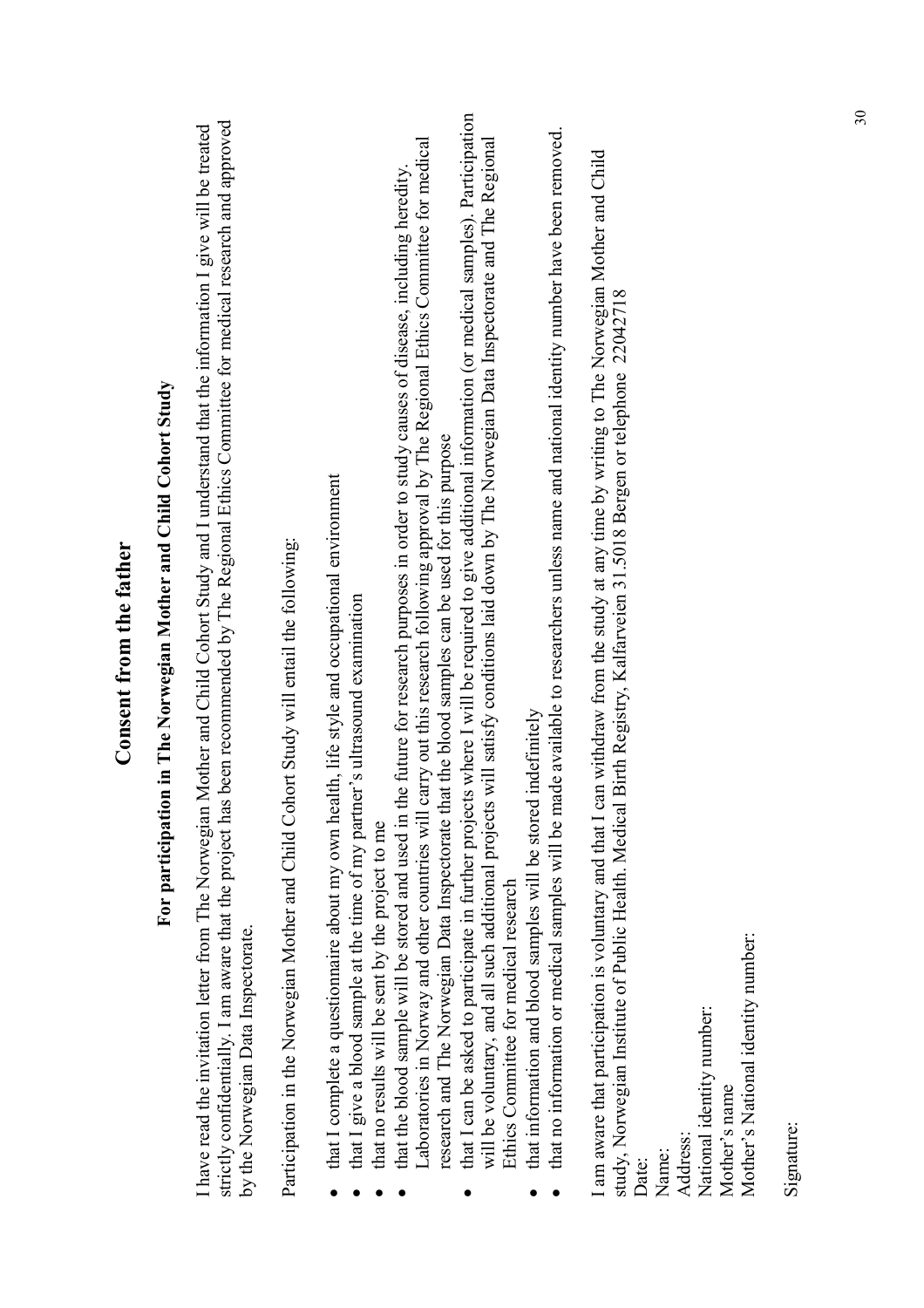| Appendix 7: Questionnaire                                                                                                                                                                                                                                                                                                                                                                                |
|----------------------------------------------------------------------------------------------------------------------------------------------------------------------------------------------------------------------------------------------------------------------------------------------------------------------------------------------------------------------------------------------------------|
| The Norwegian Mother and Child study                                                                                                                                                                                                                                                                                                                                                                     |
| Questionnaire                                                                                                                                                                                                                                                                                                                                                                                            |
| This questionnaire will be processed by a computer and it is therefore important that you follow the instructions below: -<br>by filling in the box completely, like this:-<br>In the large green boxes write a number or a capital letter<br>Put a cross in the box that is most relevant, like this:<br>Should you put a cross in the wrong box correct it<br>Please use a blue or black ballpoint pen |
| week of pregnancy; e.g. fill out week 5 for something that occurred 5 weeks following<br>should be written in the box on the corresponding line<br>Several questions in this questionnaire concern the<br>Specific information e.g. medication or profession<br>your last period<br>$\bullet$                                                                                                            |
| Please write clearly in CAPITAL LETTERS                                                                                                                                                                                                                                                                                                                                                                  |
| Return the form in the stamped addressed envelope provided.                                                                                                                                                                                                                                                                                                                                              |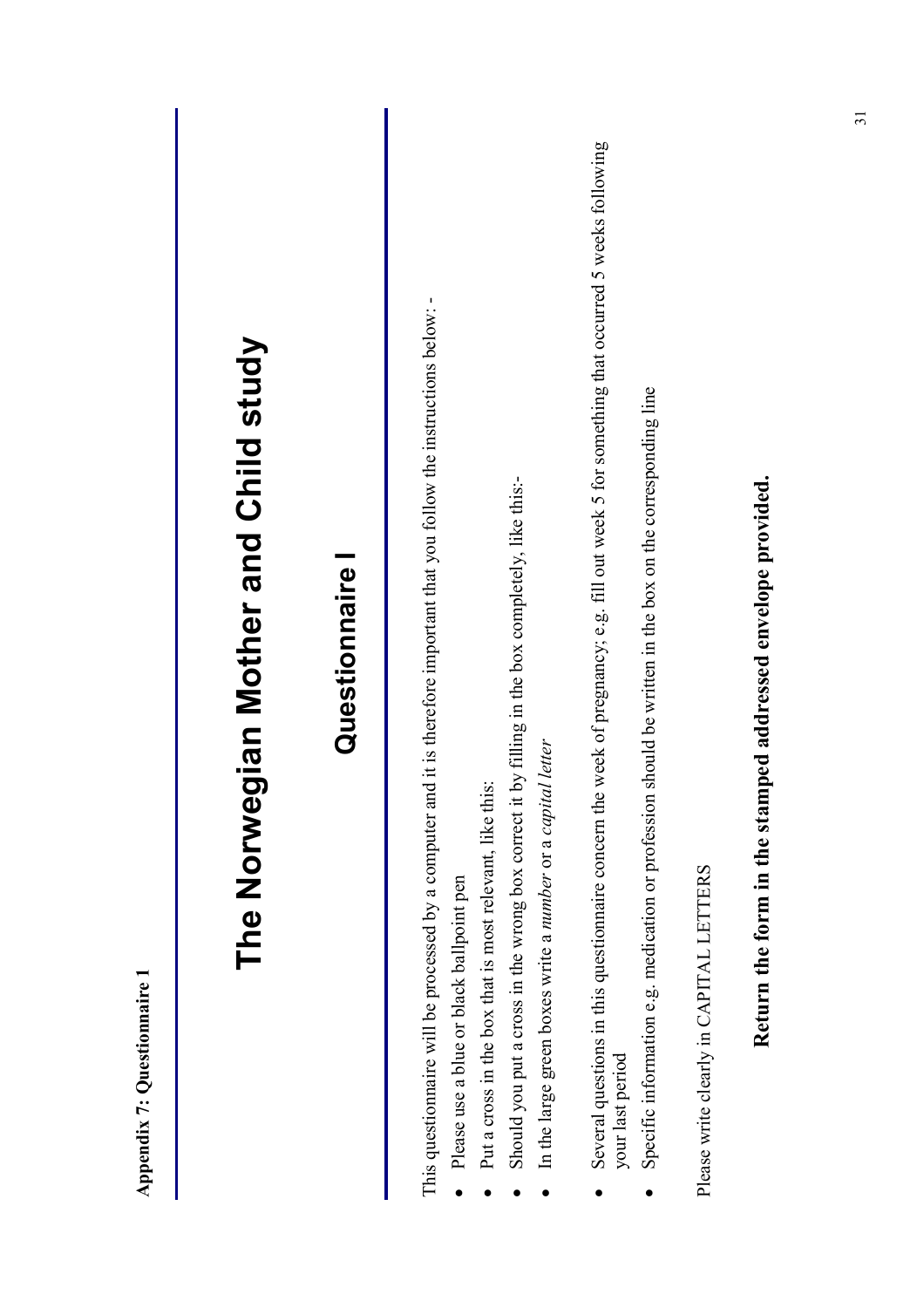|                          | Question                                                                                                                                               | Answer                                                                                                                                                                  |
|--------------------------|--------------------------------------------------------------------------------------------------------------------------------------------------------|-------------------------------------------------------------------------------------------------------------------------------------------------------------------------|
|                          | Menstruation                                                                                                                                           |                                                                                                                                                                         |
|                          | How old were you when you had your first menstrual period?                                                                                             | Years old                                                                                                                                                               |
| $\overline{\mathcal{L}}$ | How many days between the first day in your menstrual period and the first day in your next<br>menstrual period?                                       | Days                                                                                                                                                                    |
| $\dot{\phantom{1}}$      | Are you usually depressed or irritable before your period?                                                                                             | No/ Yes, but just slightly/ Yes noticeably/ Yes, very much                                                                                                              |
| 4.                       | If yes, does this feeling disappear after you get your period?                                                                                         | No/Yes                                                                                                                                                                  |
| S.                       | Were your periods regular the year before you became pregnant?                                                                                         | No/Yes                                                                                                                                                                  |
| Ġ.                       | During the last year before you became pregnant, did you lose your period for more than three<br>months without being pregnant?                        | No / Yes due to another pregnancy / Yes for other reasons                                                                                                               |
| 7.                       | Date of first day of last menstrual period                                                                                                             | day / month / Year                                                                                                                                                      |
| $\infty$                 | Did your last menstrual period come at the expected time                                                                                               | No/Yes                                                                                                                                                                  |
| o,                       | Are you certain about the date of first day of last menstrual period?                                                                                  | Certain/ Uncertain                                                                                                                                                      |
| $\overline{a}$           | Describe the duration, amount of bleeding and period pains of your last period                                                                         | As usual/More than usual/Less than usual                                                                                                                                |
|                          |                                                                                                                                                        | Duration/Amount of bleeding/Pain                                                                                                                                        |
|                          | Contraception                                                                                                                                          |                                                                                                                                                                         |
|                          | 11. Have you/your partner at any time during the last year used the following methods to avoid<br>becoming pregnant? (fill in those that are relevant) | Spermicides (foam, cream, suppositories)/ Safe period/ Withdrawal/ No such methods/<br>Condom/ Diaphragm/ IUD/ Hormone IUD/ Hormone injection/ Mini pill/pill/<br>Other |
| $\vec{c}$                | If you have used the pill/mini-pill, how long have you used them?                                                                                      | Pill/Mini-pill                                                                                                                                                          |
|                          |                                                                                                                                                        | Less than one year/ 1-3 years/ 4-6 years/ 7-9 years/ 10 years or more                                                                                                   |
| $\overline{13}$ .        | If you have used the pill/mini-pill, how old were you when you first used it?                                                                          | Years old                                                                                                                                                               |
| $\overline{4}$ .         | Were you taking the pill/mini pill during the last 4 months before this pregnancy?                                                                     | No/Yes                                                                                                                                                                  |
| $\overline{5}$ .         | the pill/mini-pill?<br>If yes, how long before your last menstrual period did you stop taking                                                          | Weeks                                                                                                                                                                   |
| $\overline{16}$          | Was this pregnancy planned?                                                                                                                            | No/Yes                                                                                                                                                                  |
| 17.                      | If yes, how many months did you have regular intercourse without contraception before you<br>became pregnant?                                          | Less than I month/1-2 months/3 months or more/Number of months if more that 3                                                                                           |
| 18.                      | Did you become pregnant even though you or your partner used contraceptives                                                                            | No (go to question 21) / Yes                                                                                                                                            |

 $(Xear should be written with 4 nos. e.g. 2001)$ Date questionnaire was completed: \_\_\_\_\_Day Month Year\_\_\_\_\_\_\_\_\_\_\_\_\_\_\_\_\_\_\_(*Year should be written with 4 nos. e.g. 2001)*

 $\Box$ Day Month Year

Date questionnaire was completed: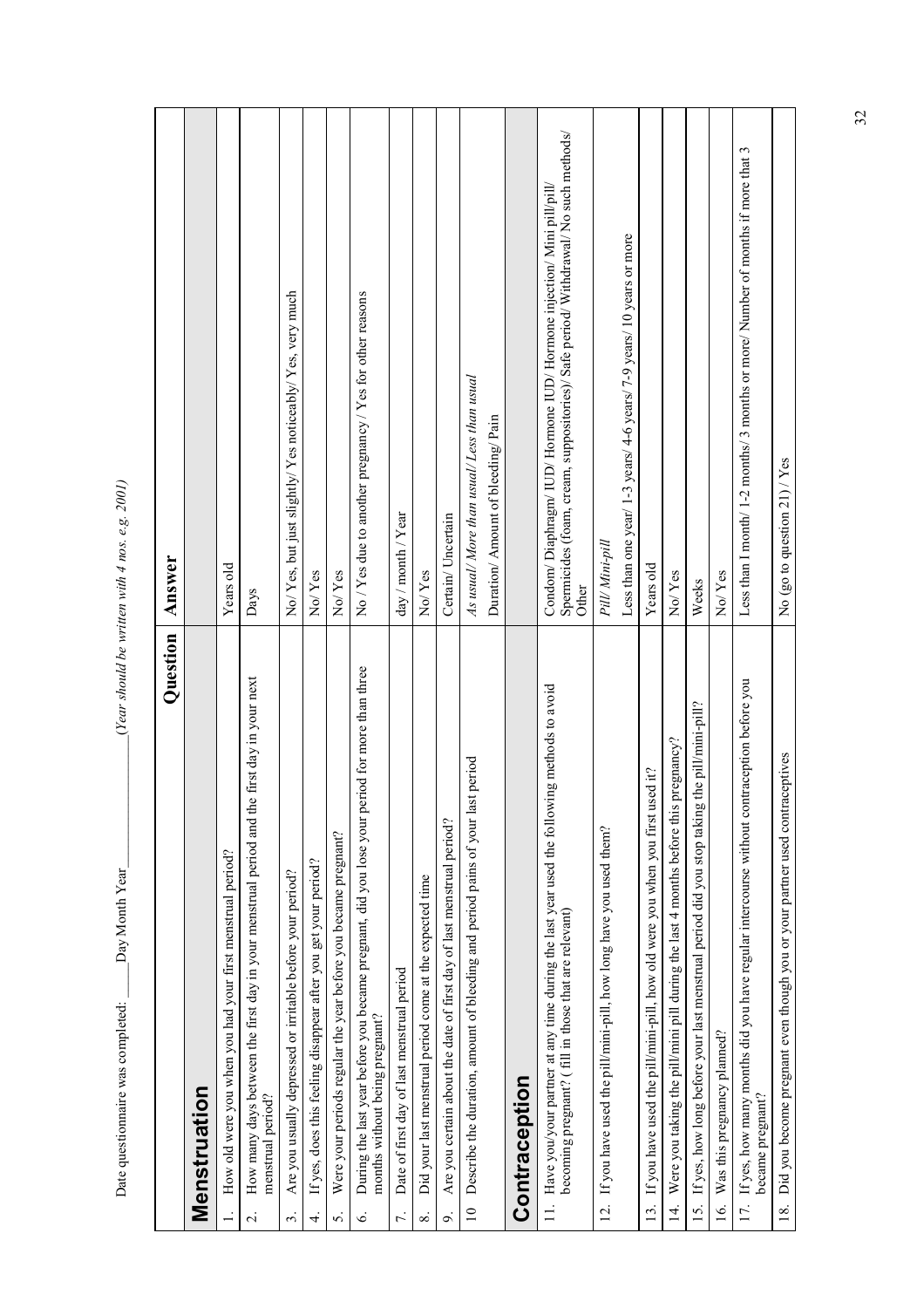| If yes, which type? (fill in more than one if applicable)<br>$\overline{19}$ .                                                                                                                                                                                                                                                                                   | Condom/Diaphragm/IUD/HormoneIUD/Hormone injection/Mini pill/Pill/<br>Spermicides (foam, cream, suppositories)/ Safe period/ Withdrawal/ Other                                                                                                                           |
|------------------------------------------------------------------------------------------------------------------------------------------------------------------------------------------------------------------------------------------------------------------------------------------------------------------------------------------------------------------|-------------------------------------------------------------------------------------------------------------------------------------------------------------------------------------------------------------------------------------------------------------------------|
| $\tilde{c}$<br>If you became pregnant while using an IUD, has it now been removed<br>20.                                                                                                                                                                                                                                                                         | No/Yes                                                                                                                                                                                                                                                                  |
| How long have you and the baby's father had a sexual relationship?<br>21.                                                                                                                                                                                                                                                                                        | Months or years                                                                                                                                                                                                                                                         |
| How often did you have sexual intercourse during the four weeks before you became pregnant and<br>during the last four weeks?<br>22.                                                                                                                                                                                                                             | Every day/ 5-6 times a week/ 3-4 times a week/ 1-2 times a week/ 1-2 times every two<br>weeks/More seldom/None<br>Before/Now                                                                                                                                            |
| Have you ever been treated for infertility?<br>23.                                                                                                                                                                                                                                                                                                               | No / Yes                                                                                                                                                                                                                                                                |
| If yes, was it in connection with this pregnancy or an earlier pregnancy and what type of treatment<br>did you have?<br>24.                                                                                                                                                                                                                                      | Surgery on the ovaries / Other surgery / Medication for endometriosis / Hormone<br>treatment / Insemination (injection of sperm) / Test-tube method / Other                                                                                                             |
| Have you been given information about amniocentesis?<br>25.                                                                                                                                                                                                                                                                                                      | No/Yes                                                                                                                                                                                                                                                                  |
| What was your blood pressure at your first antenatal visit?<br>26.                                                                                                                                                                                                                                                                                               | Highest/Lowest                                                                                                                                                                                                                                                          |
| What did you weigh at the time you became pregnant and what do you weigh now?<br>27.                                                                                                                                                                                                                                                                             | When I became pregnant/Now                                                                                                                                                                                                                                              |
| How tall are you?<br>28.                                                                                                                                                                                                                                                                                                                                         | $\overline{5}$                                                                                                                                                                                                                                                          |
| How tall is the baby's father<br>29.                                                                                                                                                                                                                                                                                                                             | $\epsilon$                                                                                                                                                                                                                                                              |
| How much does the baby's father weigh?<br>30.                                                                                                                                                                                                                                                                                                                    | $\overline{\mathbf{g}}$                                                                                                                                                                                                                                                 |
| Previous pregnancies                                                                                                                                                                                                                                                                                                                                             |                                                                                                                                                                                                                                                                         |
| Have you been pregnant before? (this includes any pregnancies that ended in abortion, miscarriage<br>or a stillbirth)<br>31.                                                                                                                                                                                                                                     | No (go to question 36) / Yes                                                                                                                                                                                                                                            |
| If yes cross off for all earlier pregnancies. Include those pregnancies ending in abortion, miscarriage<br>baby. State whether or not<br>or still birth as well as those outside the uterine wall. State the year the pregnancy began, how<br>many kilos you gained and the number of months you breast-fed each<br>you smoked during earlier pregnancies<br>32. | Pregnancy no. / Year of pregnancy / Live infant / Spontaneous abortion / Termination of<br>pregnancy / Pregnancy outside the uterus / Week of pregnancy for abortion/still birth /<br>No. of months breast feeding / Weight gain in pregnancy / Smoked during pregnancy |
| Cross off if you have had any of the following problems in previous pregnancies<br>33.                                                                                                                                                                                                                                                                           | No/Yes                                                                                                                                                                                                                                                                  |
|                                                                                                                                                                                                                                                                                                                                                                  | Pelvic girdle pain resulting in sick leave/ Pelvic girdle pain resulting in bed rest/ Serious<br>nausea and vomiting/ Eclampsia of pregnancy/ Diabetes of pregnancy/ Sugar in urine/<br>Problems with incontinence                                                      |
| If you had pelvic girdle pain in a previous pregnancy, which led to bed rest or sick leave, when did<br>the pain start?<br>34.                                                                                                                                                                                                                                   | No. of months after start of pregnancy                                                                                                                                                                                                                                  |
| When did the pain stop?<br>35.                                                                                                                                                                                                                                                                                                                                   | Months after pregnancy / Still have pain                                                                                                                                                                                                                                |
| Illnesses and health problems during this pregnancy                                                                                                                                                                                                                                                                                                              |                                                                                                                                                                                                                                                                         |
| Have you had bleeding from the vagina once or more during this pregnancy?<br>36.                                                                                                                                                                                                                                                                                 | No / Yes                                                                                                                                                                                                                                                                |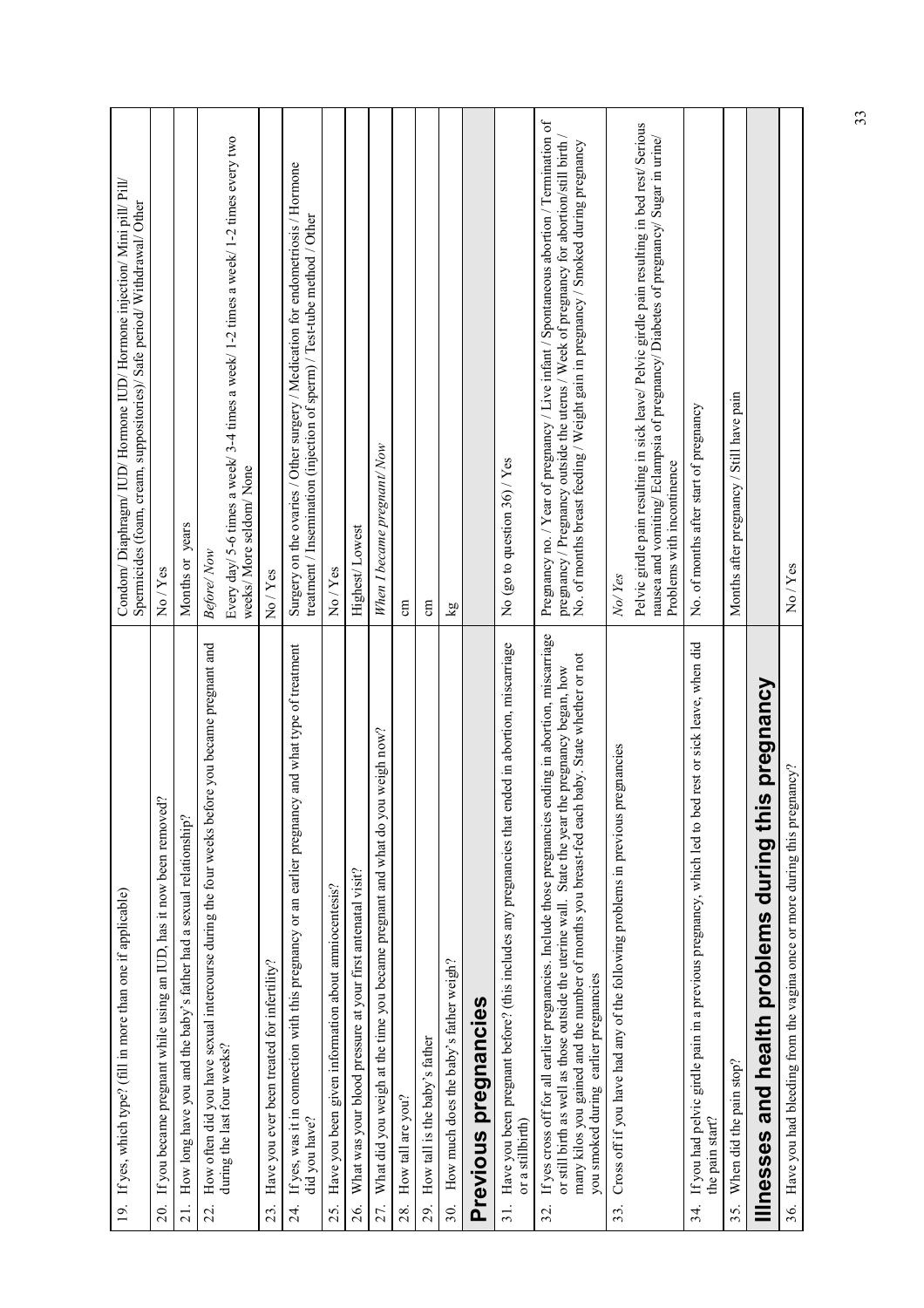| bleeding started, how many<br>If yes, describe the first and last period of bleeding. Give the date the<br>37.                                                                              | Date when bleeding started/No. of days variation/ Amount                                                                                                                                                                                                                                                       |
|---------------------------------------------------------------------------------------------------------------------------------------------------------------------------------------------|----------------------------------------------------------------------------------------------------------------------------------------------------------------------------------------------------------------------------------------------------------------------------------------------------------------|
| days it lasted and how much you bled.                                                                                                                                                       | First bleed/Last bleed                                                                                                                                                                                                                                                                                         |
|                                                                                                                                                                                             | Trace of blood/ More than just a trace/ Coagulated blood.                                                                                                                                                                                                                                                      |
|                                                                                                                                                                                             | If more than two episodes of bleeding, how many?                                                                                                                                                                                                                                                               |
| Have you experienced any of the following problems during this pregnancy? If you have used<br>38.                                                                                           | Illness/ Use of medication                                                                                                                                                                                                                                                                                     |
| medication in connection with these problems give the name of the medicine; in which week you<br>took the medicines and how many days you took them. (Include all types of medication, both | If you were ill - in which week of pregnancy/ If you took medication - in which week of<br>pregnancy/No. of days used                                                                                                                                                                                          |
| prescription and over the counter medicines. Do not include vitamins and dietary supplements as<br>these are discussed elsewhere.)                                                          | Pelvic girdle pain/ Abdominal pain / Back Pain / Neck and shoulder pain / Nausea /                                                                                                                                                                                                                             |
|                                                                                                                                                                                             | Nausea with vomiting/Vaginal thrush / Vaginal discharge/Itchy rash/Constipation/                                                                                                                                                                                                                               |
|                                                                                                                                                                                             | infection/Sinusitis/ear infection/ Influenza/ musculosceletal pain/ Pneumonia/bronchitis/<br>Heartburn/reflux/Oederna/Fever with rash/Fever over 38 C/Common cold/Throat<br>Diarrhoea/ gastric flu / Unusual tiredness/sleepiness/ Sleeping problems /<br>Sugar in your urine/ Albumin (protein) in your urine |
|                                                                                                                                                                                             |                                                                                                                                                                                                                                                                                                                |
| problems<br>and health<br>present illnesses<br>Past and                                                                                                                                     |                                                                                                                                                                                                                                                                                                                |
| problems? If you have taken<br>Do you have or have you had any of the following illnesses or health<br>39.                                                                                  | Illness/ Use of medication                                                                                                                                                                                                                                                                                     |
| medication (tablets, mixtures, inhalation etc.) give the names of the medication and when you took<br>them.                                                                                 | Before pregnancy/ During pregnancy/ Name of medicine/ Last 6 months before                                                                                                                                                                                                                                     |
|                                                                                                                                                                                             | pregnancy/ 0-4 weeks/ 5-8 weeks/ 9-12 weeks/ 13+ weeks/ No. of days used                                                                                                                                                                                                                                       |
|                                                                                                                                                                                             | Asthma/Allergy/Skin disorders                                                                                                                                                                                                                                                                                  |
|                                                                                                                                                                                             | dermatitis(childhood eczema) /Urticaria(hives)/ Other eczema/ Psoriasis/ Cold<br>Asthma/ Hay fever, pollen allergy/ Animal hair allergy/ Other allergy/ Atopic                                                                                                                                                 |
|                                                                                                                                                                                             | sores(herpes)/ Acne/spots (serious)                                                                                                                                                                                                                                                                            |
|                                                                                                                                                                                             | <b>Diabetes</b>                                                                                                                                                                                                                                                                                                |
|                                                                                                                                                                                             | Diabetes treated with insulin/ Diabetes treated without insulin                                                                                                                                                                                                                                                |
|                                                                                                                                                                                             | Heart / Blood / Metabolism / Circulation                                                                                                                                                                                                                                                                       |
|                                                                                                                                                                                             | Congenital heart defect/Other heart disease/ High cholesterol/ High blood pressure/<br>Hypothyroidism/Hyperthyroidism/                                                                                                                                                                                         |
|                                                                                                                                                                                             | Anaemia/ Low haemoglobin/ B-12/folic acid insufficiency                                                                                                                                                                                                                                                        |
|                                                                                                                                                                                             | Gastrointestinal                                                                                                                                                                                                                                                                                               |
|                                                                                                                                                                                             | Hepatitis/jaundice/Gall stones                                                                                                                                                                                                                                                                                 |
|                                                                                                                                                                                             | Duodenal/stomach ulcer/ Crohn's disease/ Ulcerative colitis/ Celiac disease / Other                                                                                                                                                                                                                            |
|                                                                                                                                                                                             | gastro-intestinal problems                                                                                                                                                                                                                                                                                     |
|                                                                                                                                                                                             | Musculo-skeletal/Connective tissue                                                                                                                                                                                                                                                                             |
|                                                                                                                                                                                             | Rheumatoid arthritis/Ankylosing Spondilitis / Lupus(SLE)/ Sciatica / Myalgia                                                                                                                                                                                                                                   |
|                                                                                                                                                                                             | Genital and urinary tract                                                                                                                                                                                                                                                                                      |
|                                                                                                                                                                                             |                                                                                                                                                                                                                                                                                                                |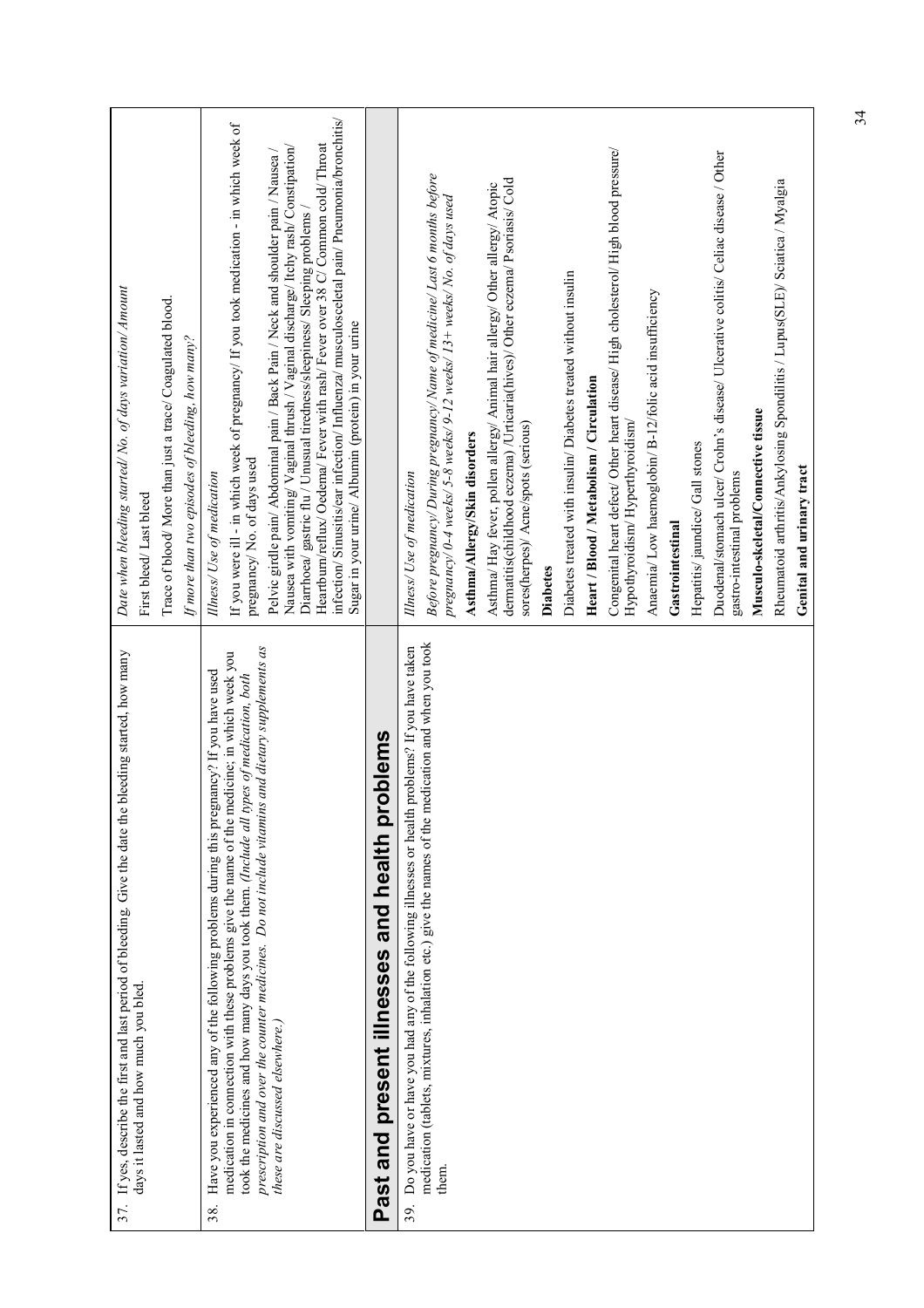|                                                                                                                                                                                                                            | Myoma/ Cervical cell changes/ Herpes/ Venereal warts/ Gonorrhea / Chlamydia/ Kidney<br>Ovarian / fallopian tube infection/ Endometriosis/ Descent of the uterus/ Ovarian cyst/<br>stones/ Kidney infection/ Repeated infection of urinary tract/ Incontinence                                                                                                                                                                                                                   |
|----------------------------------------------------------------------------------------------------------------------------------------------------------------------------------------------------------------------------|---------------------------------------------------------------------------------------------------------------------------------------------------------------------------------------------------------------------------------------------------------------------------------------------------------------------------------------------------------------------------------------------------------------------------------------------------------------------------------|
|                                                                                                                                                                                                                            | Other disorders                                                                                                                                                                                                                                                                                                                                                                                                                                                                 |
|                                                                                                                                                                                                                            | Epilepsy/ Multiple sclerosis/ Cerebral palsy/ Cancer / Depression/ Anxiety/ Other long<br>Sleep disorders/ Extreme tiredness/ Anorexia, bulemia/ Migraine/ Other headache/<br>illnesses or health problems / Which                                                                                                                                                                                                                                                              |
| Do you have a congenital deformity?<br>$\frac{1}{4}$                                                                                                                                                                       | No/Yes                                                                                                                                                                                                                                                                                                                                                                                                                                                                          |
| If yes, which?<br>$\frac{1}{4}$                                                                                                                                                                                            |                                                                                                                                                                                                                                                                                                                                                                                                                                                                                 |
| Do you bleed from your gums when you brush your teeth at present?<br>42.                                                                                                                                                   | No, rarely or never / Yes, sometimes / Yes, often / Yes, nearly always                                                                                                                                                                                                                                                                                                                                                                                                          |
| 43. If you had diabetes before you became pregnant, what was your last long-term blood sugar level<br>(HbA1c) before you became pregnant?                                                                                  | Less that 7.5/7.5-12/ More than 12/ Do not know                                                                                                                                                                                                                                                                                                                                                                                                                                 |
| Other medication                                                                                                                                                                                                           |                                                                                                                                                                                                                                                                                                                                                                                                                                                                                 |
| 44. Have you used other medication not previously mentioned? If yes, which and when did you take<br>them?                                                                                                                  | Last 6 months before pregnancy/ During 0-4 weeks/ 5-8 weeks/ 9-12 weeks/ 13+ weeks<br>Name of medication e.g. Valium Rohypnol, Paracetamol<br>of this pregnancy/No of days used                                                                                                                                                                                                                                                                                                 |
| nts<br>Vitamins, minerals and dietary suppleme                                                                                                                                                                             |                                                                                                                                                                                                                                                                                                                                                                                                                                                                                 |
| Do you take any vitamins, minerals or other dietary supplements?<br>45.                                                                                                                                                    | No (go to question $49$ ) / Yes                                                                                                                                                                                                                                                                                                                                                                                                                                                 |
| Fill out the table below for the vitamins and minerals found in the contents list on the vitamin<br>package/bottle.<br>$\frac{46}{5}$                                                                                      | When did you start taking supplements? Before last period $9+$ weeks/8-5 weeks/4-0<br>Folic acid/Vitamins B1 (Thiamine)/ B2(Riboflavin) / B6 (Pyridoxine) / B12/ Niacin<br>/Pantothenic acid/ Biotin / Vitamins C/ A/ D/ and E / Selenium/ Zinc / Copper /Iron<br>weeks. After last period 0-4 weeks/5-8 weeks/9-12 weeks/13+ weeks<br>How often do you take these?/daily/4-6 times a week/1-3 times a week<br>Chromium / Magnesium /Calcium/ Fluoride/ Cod liver oil/ omega -3 |
| remedies and slimming products. (Write clearly using capital letters as this will be processed by a<br>you use. Include herbal<br>Give the complete name(s) of all the vitamin and dietary supplements<br>computer)<br>47. | NO<br>NO<br>HILM<br>VITAPLEX<br>க்<br>ப                                                                                                                                                                                                                                                                                                                                                                                                                                         |
| olic acid?<br>If you use multivitamins (with or without minerals) do these contain<br>48.                                                                                                                                  | Yes / No / Don't know                                                                                                                                                                                                                                                                                                                                                                                                                                                           |
| Civil status and education                                                                                                                                                                                                 |                                                                                                                                                                                                                                                                                                                                                                                                                                                                                 |
| What is your civil status?<br>$\frac{49}{4}$                                                                                                                                                                               | Married/Live-in partner / Single/ Divorced, Separated/Widow/Other.                                                                                                                                                                                                                                                                                                                                                                                                              |
| What education do you and the baby's father have? (Cross off one box only for the highest<br>50.                                                                                                                           | You/Father                                                                                                                                                                                                                                                                                                                                                                                                                                                                      |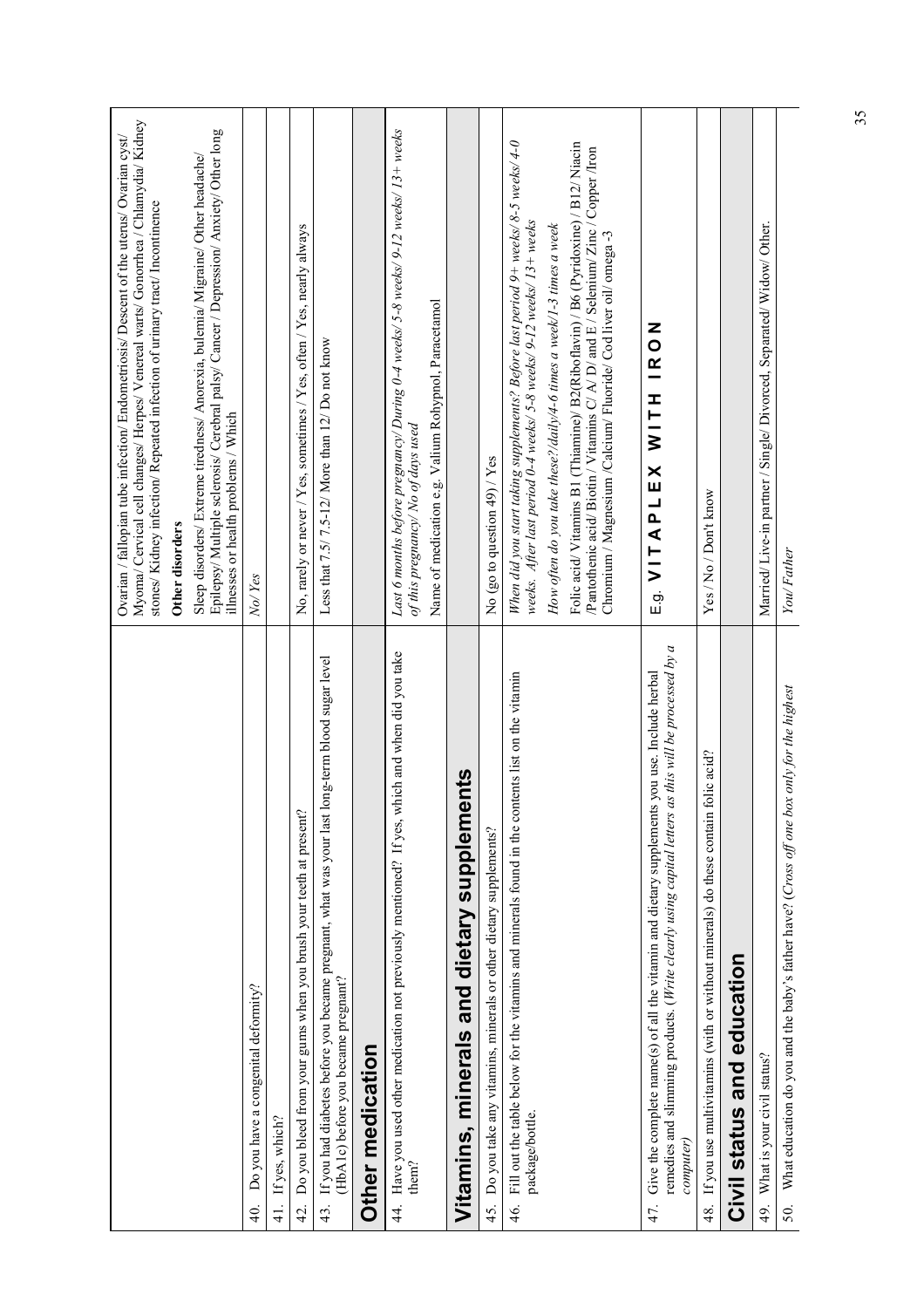|     | completed education. Cross also off for current studies)                                                                                                                                                   | 9 years compulsory education/ 1-2 year junior high school/ Technical high school/<br>Completed/Study in process                                                                                                                                                                                  |
|-----|------------------------------------------------------------------------------------------------------------------------------------------------------------------------------------------------------------|--------------------------------------------------------------------------------------------------------------------------------------------------------------------------------------------------------------------------------------------------------------------------------------------------|
|     |                                                                                                                                                                                                            | Senior high school/3 year college and up to 4 year university degree/ More than 4 year<br>university degree/ Other education                                                                                                                                                                     |
|     | Work and leisure                                                                                                                                                                                           |                                                                                                                                                                                                                                                                                                  |
| 51. | e pregnant? (You may put in<br>What was your and the baby's father work situation when you becam<br>several answers)                                                                                       | Student/Housewife/Apprentice/Military service/Job seeking/disability pension/Public<br>employee/ Private company employee/ Self-employed/ Family business/ Other                                                                                                                                 |
| 52. | Did you have an extra job when you became pregnant?                                                                                                                                                        | No/Yes, describe                                                                                                                                                                                                                                                                                 |
| 53. | egnancy?<br>Have you been absent from work more than two weeks during this pr                                                                                                                              | No/Yes                                                                                                                                                                                                                                                                                           |
| 54. | Are you absent from your work at the present time?                                                                                                                                                         | No/Yes                                                                                                                                                                                                                                                                                           |
| 55. | If yes, what is the reason for your absence?                                                                                                                                                               | Sick leave/ Unpaid leave of absence/ Sick child/ Other.                                                                                                                                                                                                                                          |
| 56. | : present.<br>No. of paid working hours a week before you became pregnant and at                                                                                                                           |                                                                                                                                                                                                                                                                                                  |
| 57. | Describe the type of work carried out at your and the baby's father's place of work. (For example :-<br>hospital department for children with cancer, body workshop for diesel vehicles, work in the home) | You / Baby's father                                                                                                                                                                                                                                                                              |
| 58. | Occupation/job title for you and the baby's father (e.g. staff nurse, mechanic, foreman, lecturer,<br>student, cleaner, housewife)                                                                         | Baby's father<br>You                                                                                                                                                                                                                                                                             |
| 59. | Indicate the appropriate answer for each of the following questions concerning your present work<br>situation.                                                                                             | Yes, daily, more than half of the working day/Yes, daily, less than half of the working<br>dav/                                                                                                                                                                                                  |
|     |                                                                                                                                                                                                            | Yes, periodically, but not daily/Seldom or never                                                                                                                                                                                                                                                 |
|     |                                                                                                                                                                                                            | Do you sometimes have so much to do that your work situation becomes taxing?                                                                                                                                                                                                                     |
|     |                                                                                                                                                                                                            | Do you have to turn and bend many times in the course of an hour?                                                                                                                                                                                                                                |
|     |                                                                                                                                                                                                            | Do you work with your hands above shoulder level or higher?                                                                                                                                                                                                                                      |
|     |                                                                                                                                                                                                            | Do you mostly walk or stand at work?                                                                                                                                                                                                                                                             |
|     |                                                                                                                                                                                                            | Can you choose to work a little faster some days, and a little slower on other days?                                                                                                                                                                                                             |
|     |                                                                                                                                                                                                            | Are you subjected to a lot of uncomfortable background noise?                                                                                                                                                                                                                                    |
|     |                                                                                                                                                                                                            | Are you subjected to a lot of background noise which makes you have to raise your<br>voice when talking to others, even at a distance of one metre?                                                                                                                                              |
| 60. | e answer that is most<br>Consider the following statements of your work situation (cross off the                                                                                                           | Agree/ Agree mostly/Do not agree very much/Do not agree at all                                                                                                                                                                                                                                   |
|     | <i>appropriate</i>                                                                                                                                                                                         | I have physically heavy work. / My work is very stressful / I learn a lot though my work /<br>My work is very monotonous / My work demands a high working tempo / I am able to<br>decide how my work is to be carried out / There is a good team spirit at my place of<br>work / I enjoy my work |
|     |                                                                                                                                                                                                            |                                                                                                                                                                                                                                                                                                  |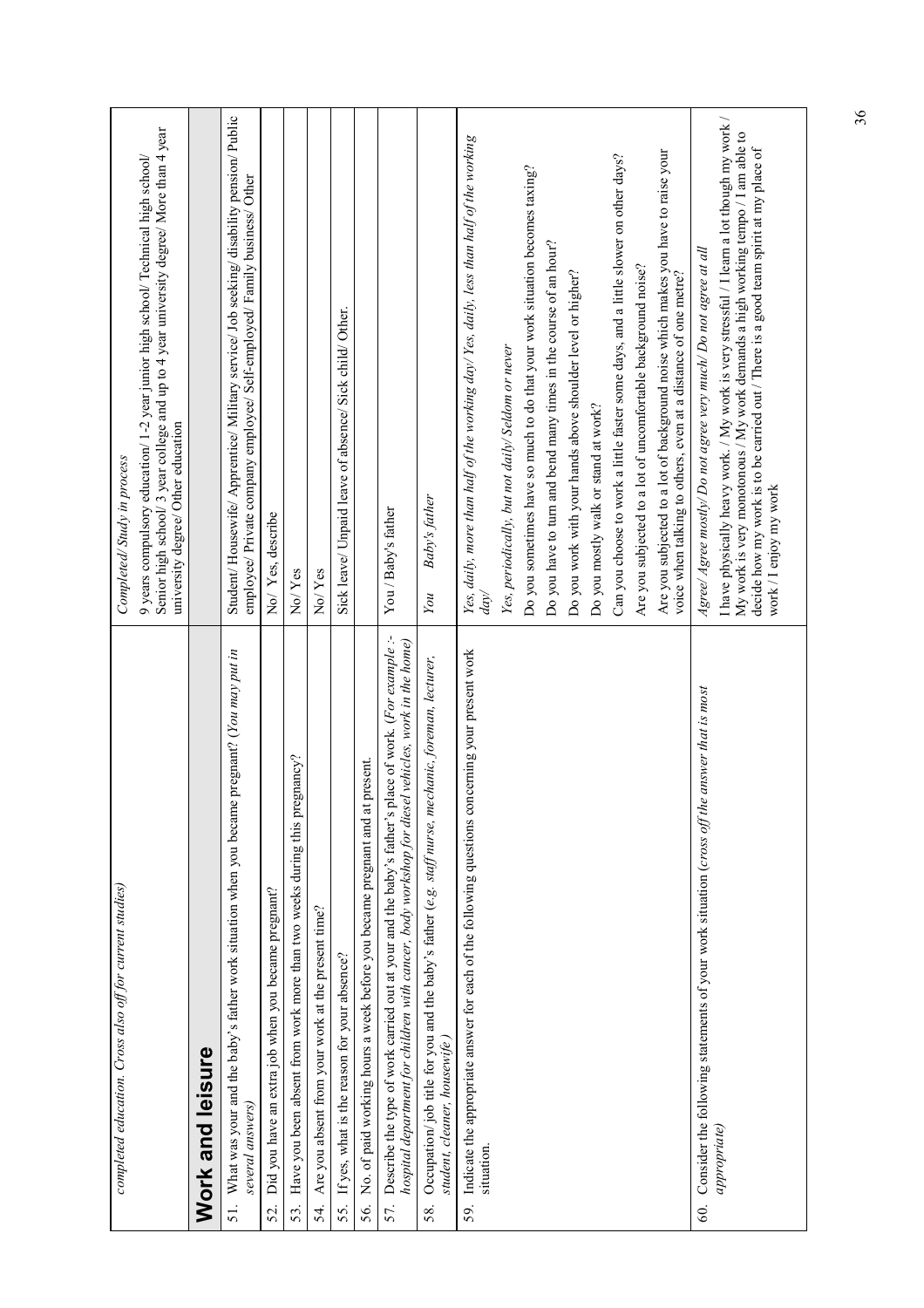| 61.               | When are your working hours?                                                                                                                                        | Permanent day work / Permanent evening work/ Permanent night shift/shift work (day<br>and night)/ No set times (extra shift work/ temporary employment)/ Other.                                                                                                                                                                                                                                                                                                                                                                                                                                                                                                                                                                                                                                                                                                                                                                                                                                                                |
|-------------------|---------------------------------------------------------------------------------------------------------------------------------------------------------------------|--------------------------------------------------------------------------------------------------------------------------------------------------------------------------------------------------------------------------------------------------------------------------------------------------------------------------------------------------------------------------------------------------------------------------------------------------------------------------------------------------------------------------------------------------------------------------------------------------------------------------------------------------------------------------------------------------------------------------------------------------------------------------------------------------------------------------------------------------------------------------------------------------------------------------------------------------------------------------------------------------------------------------------|
| 62.               | Do you lift anything that weighs more than 10 kg now, while pregnant? (10 kilos is the equivalent<br>of a full bucket of water)                                     | Yes, more than 20 times a day/Yes, 10-20 times a day/Yes, more than 20 times a week/<br>Yes, less than 20 times a week/ Seldom or never.<br>At home/ At work                                                                                                                                                                                                                                                                                                                                                                                                                                                                                                                                                                                                                                                                                                                                                                                                                                                                   |
| 63.               | How often have you worked near a radio transmitter or radar after becoming pregnant?                                                                                | Never/ A few times a week/ Daily/ On average more than an hour a day.                                                                                                                                                                                                                                                                                                                                                                                                                                                                                                                                                                                                                                                                                                                                                                                                                                                                                                                                                          |
| Ŝ.                | How often du you talk on a cellular phone?                                                                                                                          | Never/ A few times a week/ Daily/ On average more than an hour a day                                                                                                                                                                                                                                                                                                                                                                                                                                                                                                                                                                                                                                                                                                                                                                                                                                                                                                                                                           |
| 65.               | Do your cellular phone calls last more than 15 minutes?                                                                                                             | Never/Seldom/Often                                                                                                                                                                                                                                                                                                                                                                                                                                                                                                                                                                                                                                                                                                                                                                                                                                                                                                                                                                                                             |
| 66.               | How often do you work with a computer, laser printer or copying machine (at a distance of less<br>than two metres) after you became pregnant?                       | Never/ A few times a week/ Daily/ On average more than an hour a day.                                                                                                                                                                                                                                                                                                                                                                                                                                                                                                                                                                                                                                                                                                                                                                                                                                                                                                                                                          |
| 67.               | How often have you worked with x-ray equipment (at a distance of less than two metres) after you<br>became pregnant? (This does not include treatment as a patient) | Never/ A few times a week/ Daily/ On average more than an hour a day.                                                                                                                                                                                                                                                                                                                                                                                                                                                                                                                                                                                                                                                                                                                                                                                                                                                                                                                                                          |
| 69.               | How often have you been to a discotheque since you got pregnant?<br>during the last six months?                                                                     | treatment) / Disinfectant products or insect repellents / Garden chemicals (insecticides,<br>tetrachloride) /Industrial colouring or printers ink / Motor oil, lubrication oil or other<br><i>treatment</i> ) / Laughing gas or other anaesthetic gases (excluding personal treatment) /<br>weed killer, fungicides) Oil based paint / Water based or latex paint / Paint solvents,<br>combination of these / Petrol or exhaust (does not apply to filling up your own car)<br>types of oil / Photo-chemicals (fixatives or developers) Welding agents / Soldering<br>Lead gas, lead dust, lead particles or lead alloys / Chrome, arsenic, cadmium or a<br>Mercury gas, mercury or work with amalgam fillings (not including own dental<br>paint varnish, glue remover or other solvents (e.g. white spirit, toluene, carbon<br>agents/ Formalin /formaldehyde / Chemotherapy materials (excluding personal<br>Other chemicals or conditions- describe<br>1-2 times a week / Less often / Never<br>you use protective gloves. |
| 70.               | Are you in contact with animals either at work or in your spare time?                                                                                               | No / yes                                                                                                                                                                                                                                                                                                                                                                                                                                                                                                                                                                                                                                                                                                                                                                                                                                                                                                                                                                                                                       |
| $\overline{71}$ . | If yes, what sort of animals and how often are you in contact with them on a weekly basis?                                                                          | Dog / Cat / Guinea pig / Hamster / Rabbit / Budgerigar or other birds/ Aquarium fish /<br>Daily 7 3-6 times a week 7 1-2 times a week / Less than once a week<br>Cow / Pig / Sheep or goats / Horse / Poultry / Other                                                                                                                                                                                                                                                                                                                                                                                                                                                                                                                                                                                                                                                                                                                                                                                                          |
|                   | Household conditions                                                                                                                                                |                                                                                                                                                                                                                                                                                                                                                                                                                                                                                                                                                                                                                                                                                                                                                                                                                                                                                                                                                                                                                                |
| 72.               | With whom do you live?                                                                                                                                              | Spouse/ Partner/ Parents/ Parents-in-law/ Children/ Alone/ Others, describe                                                                                                                                                                                                                                                                                                                                                                                                                                                                                                                                                                                                                                                                                                                                                                                                                                                                                                                                                    |
| 73.               | How many people share your home, including yourself?                                                                                                                | No. of people over 18 /No. of people between 12 and 18                                                                                                                                                                                                                                                                                                                                                                                                                                                                                                                                                                                                                                                                                                                                                                                                                                                                                                                                                                         |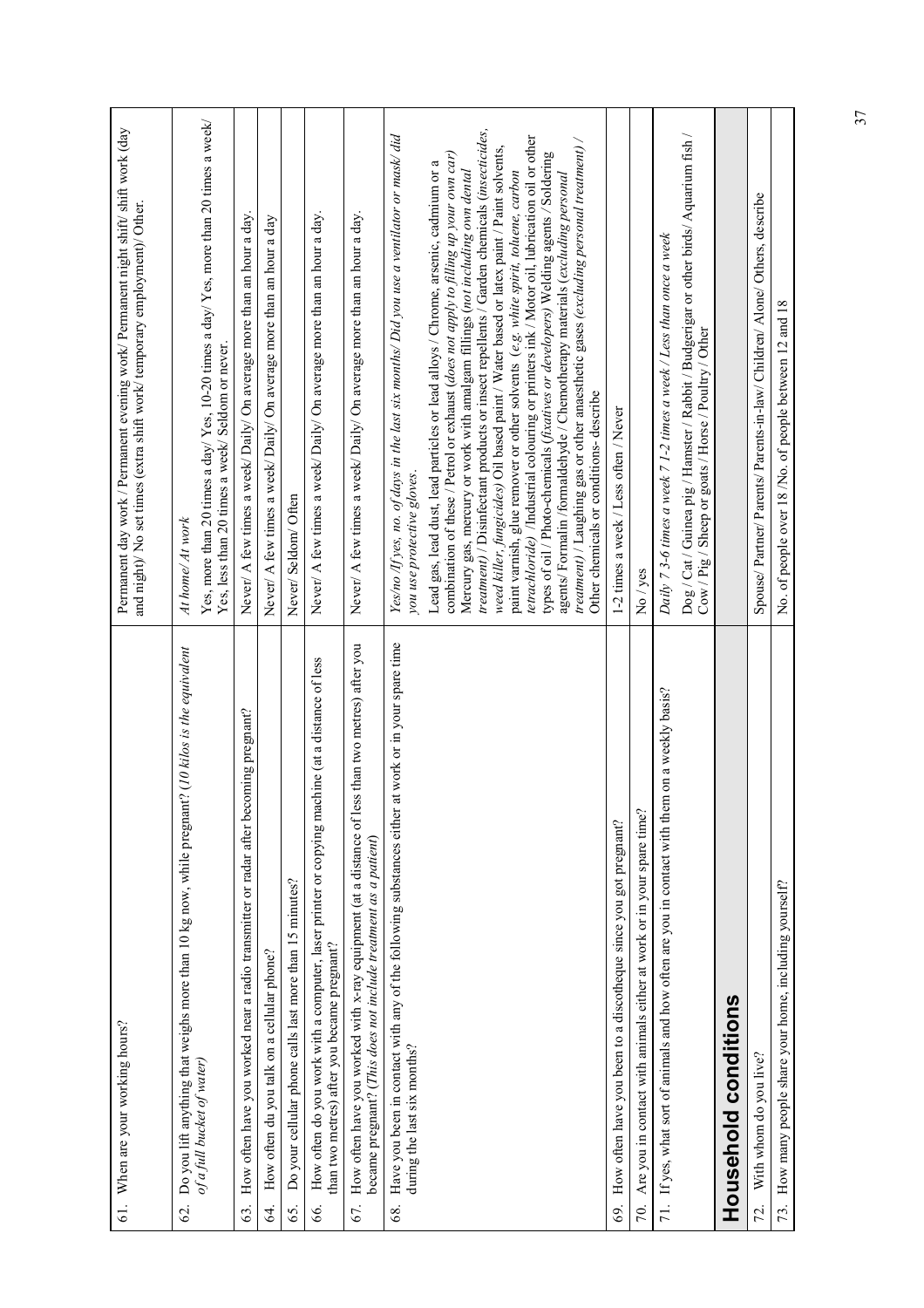|                                                                                                                                               | No of people between 6 and 11/No of people under 6                                                                                                                 |
|-----------------------------------------------------------------------------------------------------------------------------------------------|--------------------------------------------------------------------------------------------------------------------------------------------------------------------|
| How many children are at nursery school?<br>74.                                                                                               | Children                                                                                                                                                           |
| ian<br>Do you or the baby's father have another mother tongue than Norwegi<br>75.                                                             | Yes / No                                                                                                                                                           |
| If yes, which language?<br>76.                                                                                                                | Sami / Urdu / English / Other / Which                                                                                                                              |
|                                                                                                                                               | You / Baby's father                                                                                                                                                |
| gue than Norwegian?<br>Do your parents or the baby's father's parents have another mother ton<br>77.                                          | No/Yes                                                                                                                                                             |
| If yes, which language?<br>78.                                                                                                                | Sami / Urdu / English / Other, which                                                                                                                               |
| What is your and the baby's father's yearly income before tax? (Including child support,<br>unemployment benefit and other allowances)<br>79. | 251.000-300.000 NOK/301.000-400.000 NOK/401.000-500.000 NOK/Over 500.000/<br>No income/ Under 150.000 NOK/ 151.000-200.000 NOK/ 201.000-250.000 NOK/<br>Don't know |
| Is it possible for your household to manage financially without your income?<br>80.                                                           | No/Yes, but with difficulty/Yes, without difficulty                                                                                                                |
| What type of house do you live in?<br>81.                                                                                                     | Detached house/ Farm/Semidetached/ Four-flat house/ Maisonette/ terraced flat/<br>basement flat/ block of flats/ tenement - which floor?/ Other                    |
| Has there been water damage or a smell of mould or mildew in your home in the past 3 months?<br>82.                                           | No / Yes water damage / Yes signs of fungus and mould / Yes a smell of mildew                                                                                      |
| Where does your drinking water come from?<br>83.                                                                                              | Public or private water supply/ from a local source (e.g. well)                                                                                                    |
| How many times have you moved in the last 3 years?<br>84.                                                                                     | Times                                                                                                                                                              |
| Has anyone in your home had influenza, a prolonged cough or an illness with fever and a rash while<br>you have been pregnant<br>85.           | No/Yes                                                                                                                                                             |
| If yes, which illness<br>86.                                                                                                                  | German measles/ Chicken pox/ Measles/ "4th infant disease"/ influenza/ Fever and rash/<br>Prolonged cough/Tuberculosis/Mouth, hand and foot disease/Other          |
| Habits                                                                                                                                        |                                                                                                                                                                    |
| Did your mother smoke when she was pregnant with you?<br>87.                                                                                  | No/Yes / Do not know                                                                                                                                               |
| Are you exposed to passive smoking at home?<br>88.                                                                                            | No/Yes                                                                                                                                                             |
| If yes, how many hours a day are you exposed to passive smoking?<br>89.                                                                       | No of hours                                                                                                                                                        |
| Are you exposed to other people's smoking at work?<br>90.                                                                                     | No/Yes                                                                                                                                                             |
| If yes, how many hours a day are you exposed to other people's smoking?<br>51.                                                                | No of hours                                                                                                                                                        |
| Did the baby's father smoke before you became pregnant?<br>92.                                                                                | No/Yes                                                                                                                                                             |
| Does he smoke now?<br>93                                                                                                                      | No/Yes                                                                                                                                                             |
| Do you, or have you ever smoked?<br>94.                                                                                                       | No (go to question $104$ ) / Yes                                                                                                                                   |
| Do you smoke now (after you became pregnant)?<br>95.                                                                                          | No/ Sometimes/ Daily/No of cigarettes per week /No of cigarettes per day                                                                                           |
| Did you smoke regularly during the last 3 months before you became pregnant this time?<br>96.                                                 | No/ Sometimes/ Daily / No of cigarettes per week / No of cigarettes per day                                                                                        |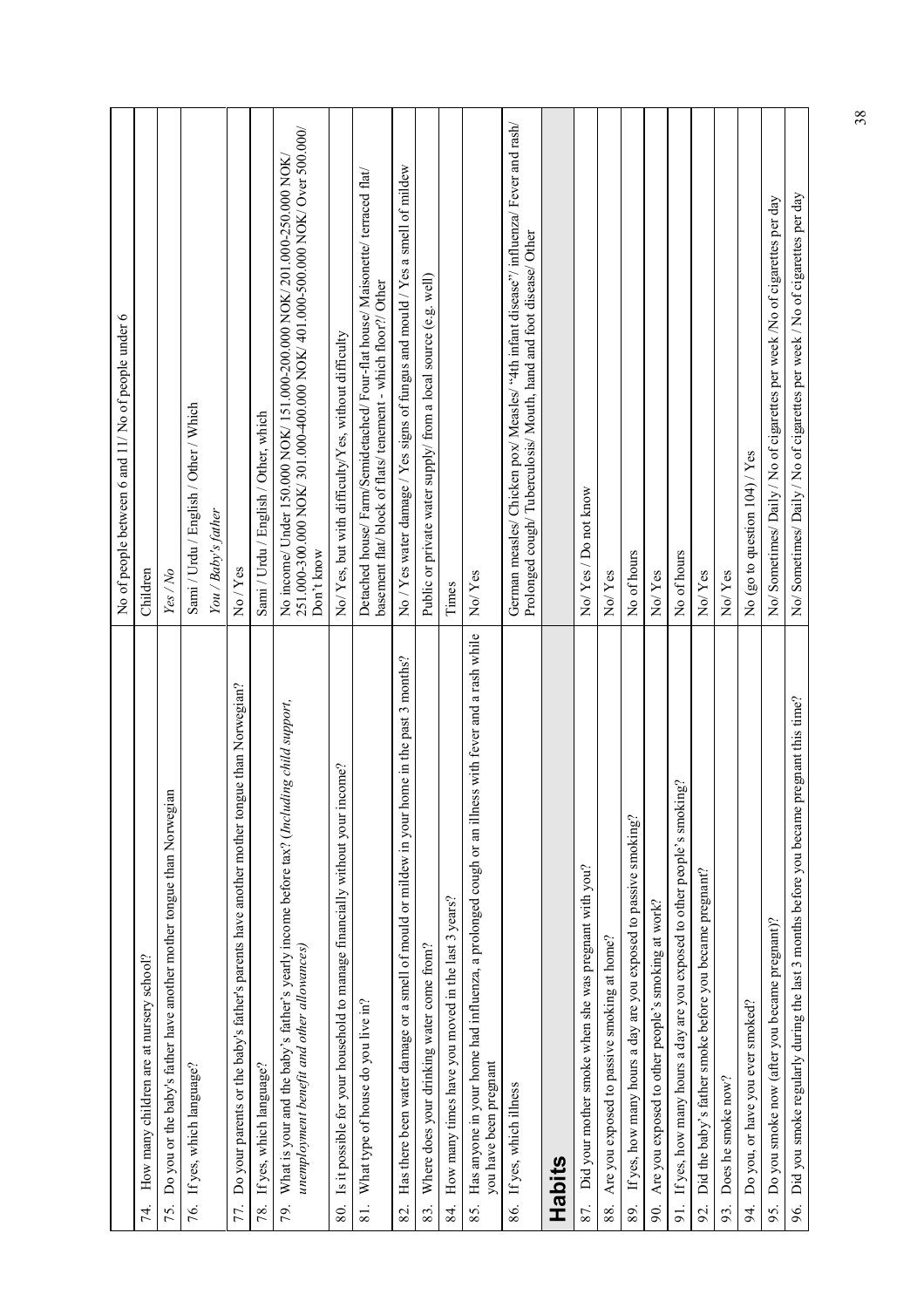| How old were you when you started to smoke on a daily basis?<br>97.                                                                                      | Years of age                                                                                                                                                                                                                                                                                        |
|----------------------------------------------------------------------------------------------------------------------------------------------------------|-----------------------------------------------------------------------------------------------------------------------------------------------------------------------------------------------------------------------------------------------------------------------------------------------------|
| Have you stopped smoking completely?<br>98.                                                                                                              | No/Yes                                                                                                                                                                                                                                                                                              |
| If yes, how old were you when you stopped smoking?<br>99.                                                                                                | Years                                                                                                                                                                                                                                                                                               |
| 100. If you stopped smoking after you became pregnant, in which week of pregnancy did you stop?                                                          | Week                                                                                                                                                                                                                                                                                                |
| 101. How long after you get up in the morning until you light your first cigarette?                                                                      | 5 minutes/ 6-30 minutes/ 31-60 minutes/ More than an hour                                                                                                                                                                                                                                           |
| Do you smoke when you are ill?<br>102                                                                                                                    | No/Yes                                                                                                                                                                                                                                                                                              |
| 103. Do you smoke more often during the first few hours after you wake up than you do during the rest<br>of the day?                                     | No/Yes                                                                                                                                                                                                                                                                                              |
| 104. If you have used other kinds of nicotine indicate which and when you used them.                                                                     | Chewing tobacco / snuff / Nicotine chewing gum/ Nicotine plaster/ Nicotine inhaler<br>Before pregnancy Now                                                                                                                                                                                          |
| 105. What was your fluid consumption per day before and during pregnancy? (no of cups/glasses of tea<br>coffee and soft drinks)                          | coke/ Other diet sodas/ Tap water/ Bottled water/ Squash/ Diet squash/juice/ Skimmed<br>Filter coffee/ Instant coffee/ Percolated coffee/ Tea/ Herbal tea/ Coca cola Pepsi/ Diet<br>milk/ Semi-skimmed milk/ Full cream milk/ Other types of milk<br>Before pregnancy/Now/Decaffeinated /Ecological |
| 106. Have you used any of the following substances?                                                                                                      | Never/ Previously/ Last month before pregnancy/ during pregnancy<br>Hash/ Amphetamine/ Ecstasy/ Cocaine/ Heroin                                                                                                                                                                                     |
| 107. Have you ever drunk alcohol?                                                                                                                        | No (go to question 117) /Yes                                                                                                                                                                                                                                                                        |
| In order to compare the different types of alcohol, we ask about what we call alcohol units $(= 1.5 \text{ d}$ . pure<br>alcohol). 1 alcohol unit means: |                                                                                                                                                                                                                                                                                                     |
| cohol unit<br>$\overline{a}$<br>1 bottle cider or low alcohol soda                                                                                       |                                                                                                                                                                                                                                                                                                     |
| $= 1$ alcohol unit<br>1 beer glass of beer                                                                                                               |                                                                                                                                                                                                                                                                                                     |
| $= 1$ alcohol unit<br>1 wine glass red or white wine                                                                                                     |                                                                                                                                                                                                                                                                                                     |
| $= 1$ alcohol unit<br>1 wine glass sherry or other fortified wine                                                                                        |                                                                                                                                                                                                                                                                                                     |
| $= 1$ alcohol unit<br>1 snaps glass spirits or liqueur                                                                                                   |                                                                                                                                                                                                                                                                                                     |
| Approximately how often did you drink alcohol in the 3 months before you became pregnant and<br>what are your drinking habits during pregnancy?<br>108.  | Never/ Less than once a month/About. 1-3 times a month// once a week/ 2-3 times a<br>week/ 4-5 times a week/ 6-7 times a week<br>Before pregnancy/ During pregnancy                                                                                                                                 |
| What type of alcohol do you usually drink?<br>109.                                                                                                       | Light beer/ Beer/ Red wine/ White wine/Low alcohol sodas / Fortified wines (sherry,<br>port wine / Spirits (vodka, gin, snaps, brandy whisky, liqueurs)                                                                                                                                             |
| before pregnancy or during<br>110. Did you drink 5 units or more at least once during the last 3 months<br>pregnancy?                                    | Several times per week/once a week/ $1 - 3$ times per months/ less than once per<br>Last 3 months before pregnancy/During pregnancy<br>month/never                                                                                                                                                  |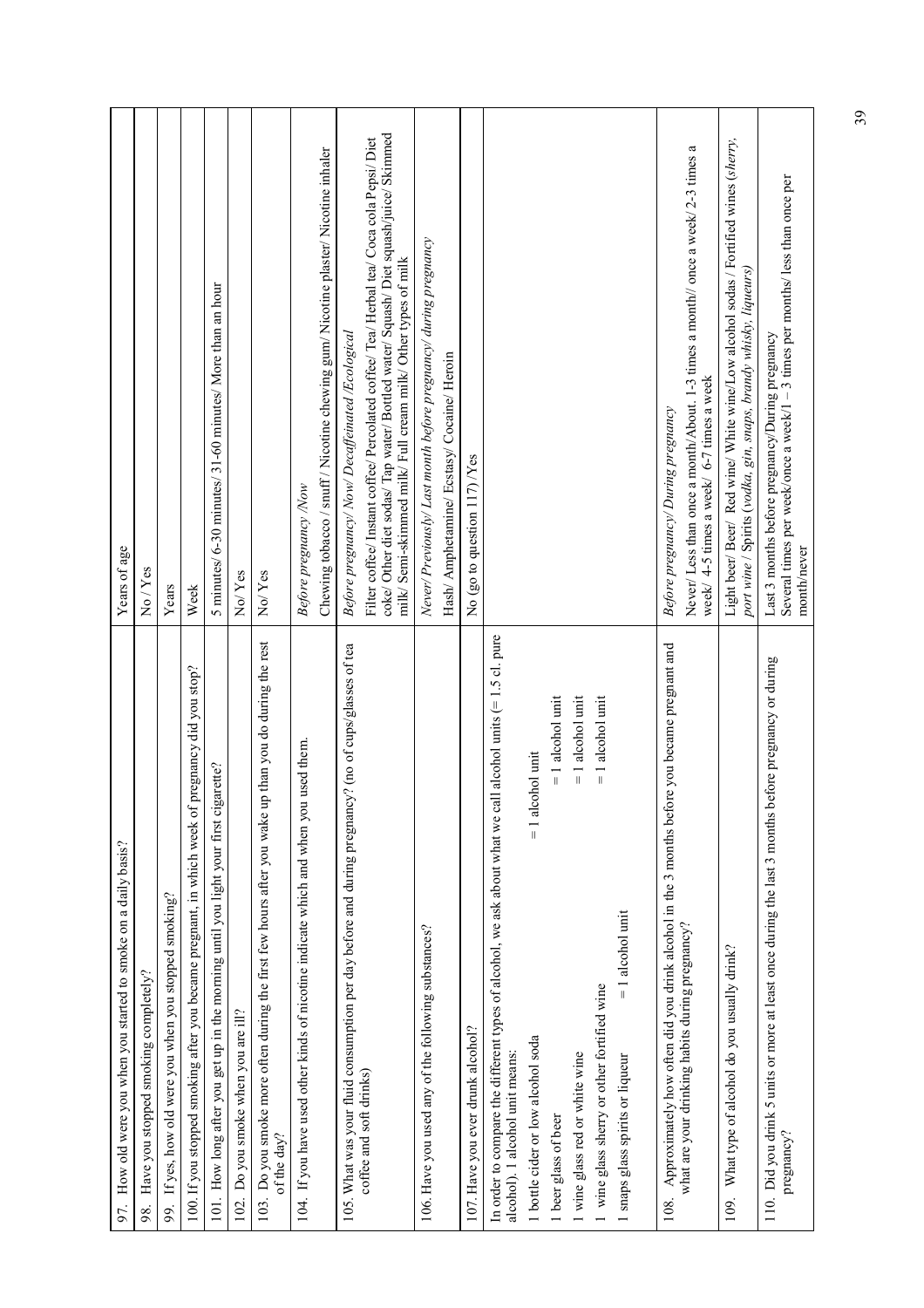| 111. How many units of alcohol du you usually drink when you drink alcohol?                                                           | Last 3 months before pregnancy/ During pregnancy                                                                                                                                                                                                                                                                                                                                                                                                                                       |
|---------------------------------------------------------------------------------------------------------------------------------------|----------------------------------------------------------------------------------------------------------------------------------------------------------------------------------------------------------------------------------------------------------------------------------------------------------------------------------------------------------------------------------------------------------------------------------------------------------------------------------------|
|                                                                                                                                       | Less than 1/ 1-2/ 3-4/ 5-6/ 7-9/ 10 or more                                                                                                                                                                                                                                                                                                                                                                                                                                            |
| effect?<br>How many units of alcohol do you have to drink before you feel any<br>$\overline{112}$                                     |                                                                                                                                                                                                                                                                                                                                                                                                                                                                                        |
| Have other people annoyed you by criticising how much you drink?<br>113.                                                              | No/Yes                                                                                                                                                                                                                                                                                                                                                                                                                                                                                 |
| 114. Have you ever felt that you ought to drink less?                                                                                 | No/Yes                                                                                                                                                                                                                                                                                                                                                                                                                                                                                 |
| 115. Have you ever drunk alcohol in the morning to calm your nerves or to get rid of a hangover?                                      | No/Yes                                                                                                                                                                                                                                                                                                                                                                                                                                                                                 |
| Have you ever experienced any of the following problems during the last year in relation to your<br>116.                              | Never / Once / Several times                                                                                                                                                                                                                                                                                                                                                                                                                                                           |
| use of alcohol?                                                                                                                       | yourself somewhere without knowing how you got there / Been absent from work/school<br>Argue with, or had negative feelings for, a member of your family / Suddenly found<br>/ Fainted or passed out suddenly / Had a depressive period                                                                                                                                                                                                                                                |
| Weight and weight control                                                                                                             |                                                                                                                                                                                                                                                                                                                                                                                                                                                                                        |
| Do you think you were overweight before this pregnancy?<br>117.                                                                       | Yes, a lot/Yes, a little/No                                                                                                                                                                                                                                                                                                                                                                                                                                                            |
| Are you worried about putting on more weight than necessary during this pregnancy?<br>118.                                            | Yes, very worried/Somewhat worried/No, not especially worried                                                                                                                                                                                                                                                                                                                                                                                                                          |
| Has anyone said that you were too thin, while you yourself think that you were too fat during the<br>last 2 years?<br>119.            | Yes, often/Yes, occasionally/No                                                                                                                                                                                                                                                                                                                                                                                                                                                        |
| Have you ever lost control while eating and not been able to stop before you have eaten far too<br>$\text{much?}$<br>120.             | Last 6 months before this pregnancy Now<br>Yes, at least once a week/Seldom-never                                                                                                                                                                                                                                                                                                                                                                                                      |
| 121. Have you ever used any of the following to control your weight?                                                                  | Vomiting/Laxatives/Fasting/Hard physical exercise<br>Last 6 months before this pregnancy/ Now<br>At least once a week/Seldom-never                                                                                                                                                                                                                                                                                                                                                     |
| 122. Is it important for your self-image that you stay at a certain weight?                                                           | Yes, very important/Yes quite important/No, not especially important                                                                                                                                                                                                                                                                                                                                                                                                                   |
| Physical activity                                                                                                                     |                                                                                                                                                                                                                                                                                                                                                                                                                                                                                        |
| 123. How often do you usually exercise at the present time?                                                                           | Activity/Walking/Brisk walking/Running/Jogging/orienteering/Bicycling/Training<br>running and jumping/Folk dancing/swing/Rock/disco dancing/Skiing/Team sports/<br>Aerobics/gymnastics/dance without jumps and ruming/ Aerobics/gymnastics with<br>Never / 1-3 times a month / No. of times a week / No. of minutes each time<br>studio/ weight training / Special gymnastics/ Aerobics for pregnant women<br>Last 3 months before pregnancy/During pregnancy<br>Swimming/Riding/Other |
| 124. How many times a week do you do exercises for the following muscle groups?                                                       | Abdominal muscles / Back muscles / Pelvic floor muscles<br>Never / No. of times a week / No. of minutes each time<br>Last 3 months before pregnancy/During pregnancy                                                                                                                                                                                                                                                                                                                   |
| are breathless? (fill in for<br>125. How often, at present, are you so physically active that you sweat and<br>both work and leisure) | Never / Less than once a week / Once a week $/2$ -3 times a week $/4$ -6 times a week $/$<br>Last 3 months before pregnancy/During pregnancy                                                                                                                                                                                                                                                                                                                                           |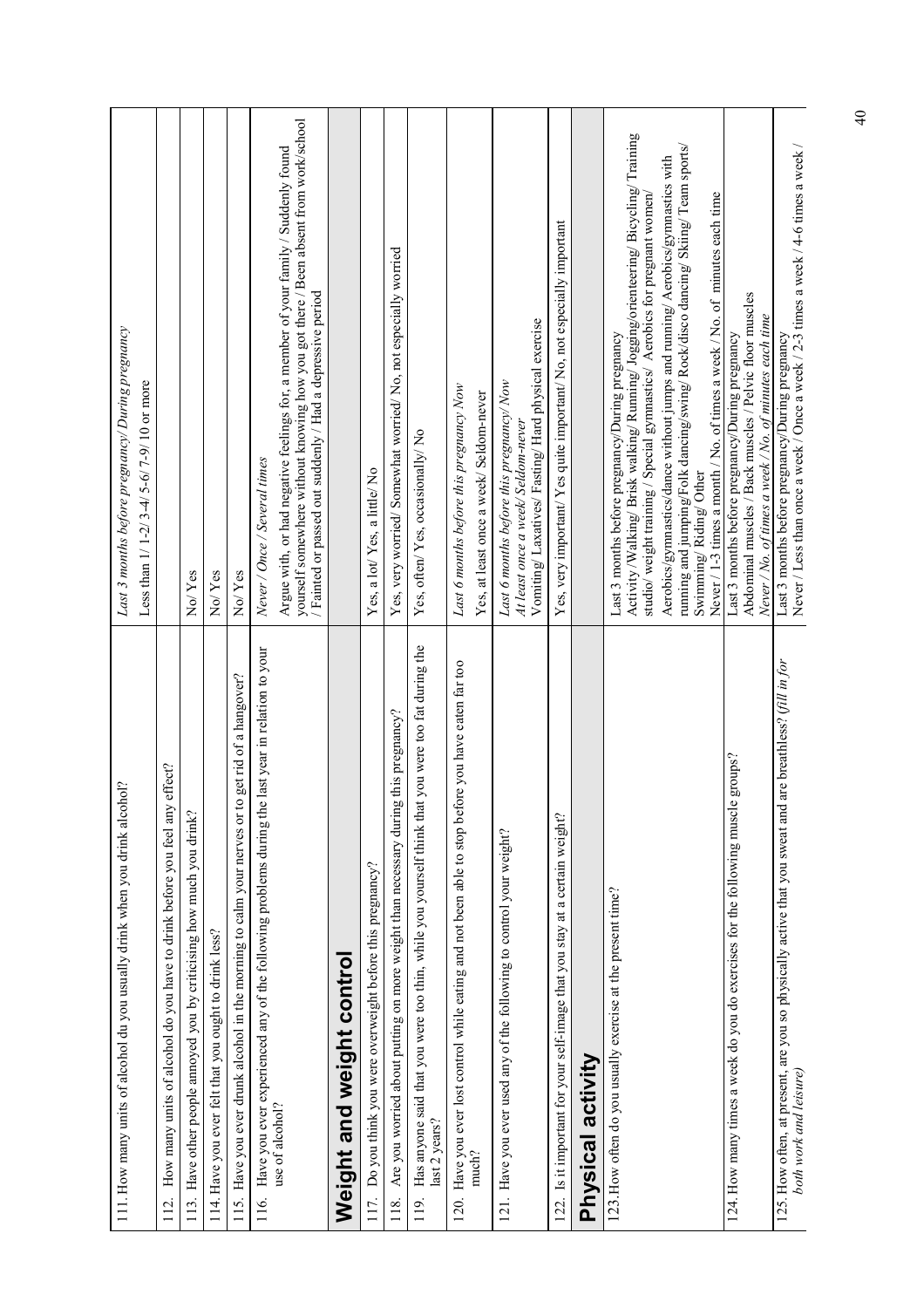|                                                                                                                                               | Almost every day At work / At leisure                                                                                                                                                                                                                                                                                                                                                                                                                                                                                                                                                                  |
|-----------------------------------------------------------------------------------------------------------------------------------------------|--------------------------------------------------------------------------------------------------------------------------------------------------------------------------------------------------------------------------------------------------------------------------------------------------------------------------------------------------------------------------------------------------------------------------------------------------------------------------------------------------------------------------------------------------------------------------------------------------------|
| You and your feelings                                                                                                                         |                                                                                                                                                                                                                                                                                                                                                                                                                                                                                                                                                                                                        |
| 126 Indicate whether or not you agree with the following statements?                                                                          | In most respects, my life is everything I want it to be/My life circumstances are fantastic<br>I am happy with my life/So far, I have achieved the things that are important to me in<br>Completely disagree/ Disagree/ Disagree somewhat/ Indifferent/ Agree somewhat/<br>life/If I could live my life again I would change very little<br>Agree/ Agree completely                                                                                                                                                                                                                                    |
| How much do you agree with these statements about your relationship with your partner ( <i>only</i><br>answer if you have a partner)<br>127.  | partner is generally very understanding/I often think about ending our relationship/I am<br>problems in our relationship/ I am very happy in my relationship with my partner/ My<br>Agree completely/Agree/Agree somewhat/Disagree somewhat/Disagree/Disagree<br>decisions/ I have been lucky in my choice of a partner/ We agree on how to bring up<br>There is a close relationship between me and my partner/ My partner and I have<br>satisfied with my relationship with my partner/ We often disagree on important<br>children/ I think my partner is satisfied with our relationship<br>totally |
| 128. Do you have anyone you can ask for advice in a difficult situation besides your husband/partner?                                         | No / Yes 1-2 people / Yes more than 2 people                                                                                                                                                                                                                                                                                                                                                                                                                                                                                                                                                           |
| How often do you meet or talk on the telephone with your family (outside your home) or close<br>friends in the course of two weeks?<br>129.   | Once a month or less $/2$ -8 times a month $/$ More than twice a week                                                                                                                                                                                                                                                                                                                                                                                                                                                                                                                                  |
| 130. Do you ever feel lonely?                                                                                                                 | Almost never / Seldom / Sometimes/ Usually/ Almost always                                                                                                                                                                                                                                                                                                                                                                                                                                                                                                                                              |
| reeks?<br>131. Have you been bothered by any of the following during the last two w                                                           | Worried or concerned/ Nervousness/ uneasiness/ Feelings of hopelessness regarding the<br>Not bothered/ Slightly bothered/ Quite bothered/ Very bothered<br>future/ Depressed / Very anxious and uneasy                                                                                                                                                                                                                                                                                                                                                                                                 |
| bothered in any way<br>132. Have you, in your adult life, ever been slapped, hit or kicked or been<br>physically? (you may cross off several) | During this pregnancy /Last 6 months before pregnancy/ Earlier<br>No/Yes/Do not remember                                                                                                                                                                                                                                                                                                                                                                                                                                                                                                               |
| ed into having sexual<br>133. Have you during the last 12 months, or earlier, been pressured or forc<br>intercourse?                          | During this pregnancy / Last 6 months before pregnancy / Earlier<br>No, never/Yes, Pressed/Yes, Forced with violence/Yes, raped                                                                                                                                                                                                                                                                                                                                                                                                                                                                        |
| 134. How do you see yourself?                                                                                                                 | I have a positive attitude to myself / I feel useless at times / I do not feel as if I have<br>much to be proud of/ I feel that I am as good as anyone else<br>Agree totally/ Agree/ Disagree/ Totally disagree                                                                                                                                                                                                                                                                                                                                                                                        |
| 135. Has there ever been a continuous period in your life of 2 weeks or more when you:                                                        | Felt depressed or sad/ Lost your appetite or ate too much/ Felt weak or lacked<br>energy/Really blamed yourself and felt worthless/Had problems concentrating or<br>making decisions/ Had at least three of the above problems at the same time<br>No/Ves                                                                                                                                                                                                                                                                                                                                              |
| 136. If you have had 3 or more of these problems at the same time how many weeks did the longest<br>period last?                              | No of weeks                                                                                                                                                                                                                                                                                                                                                                                                                                                                                                                                                                                            |
| 137. Was there a special reason for this?                                                                                                     | No, no special reason/ yes (e.g. death, divorce, miscarriage, accident)                                                                                                                                                                                                                                                                                                                                                                                                                                                                                                                                |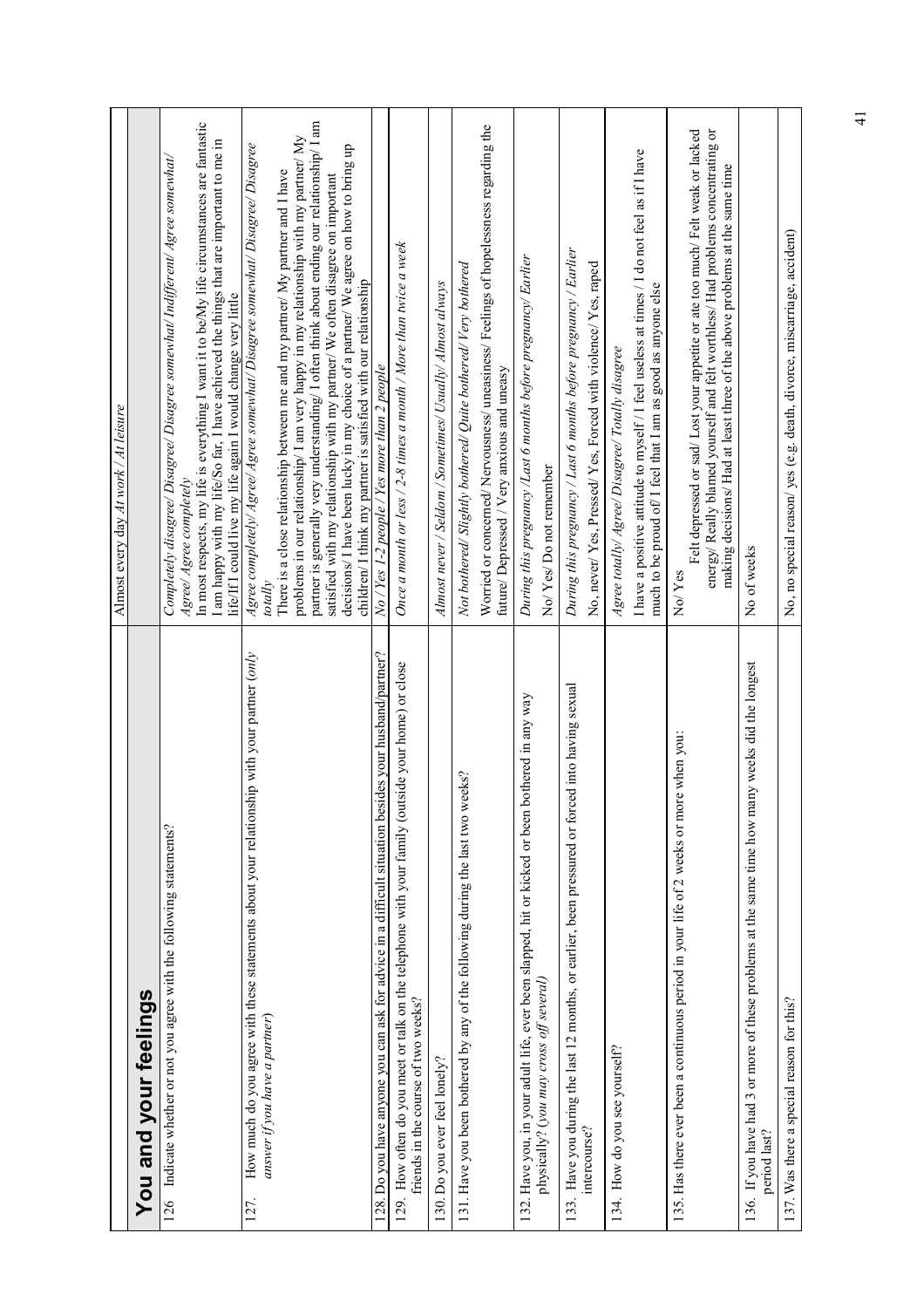#### **Appendix 8: Questionnaire 2**

The Norwegian Mother and Child Study

#### **Questionnaire 2**

#### **What du you eat?**

In this form we ask about your dietary habits, what you normally eat. We realise that diet may vary from day to day. Try therefore to give an 'average' of you habits *the year before you became pregnant*. If you are unsure, try to give your best estimate.

A machine will read the form. It is therefore important that you emphasise the following:

- Use blue or black ballpoint pen.
- Place a cross in the box most closely reflecting your intake.
- If you put a cross in the wrong box, correct it by filling in the whole box, like this:
- In the big green boxes you may write numbers or capital letters
- "<1" means less than once
- "+" means more than

It is important that you only write in the white boxes, like this:

#### **Example, completing question 1:**

Jane eats five slices of bread and a piece of rye crisp bread daily. She usually eats light whole grain bread, but in the weekends this is often exchanged for white bread. She completes question 1 like this:

1. How much bread do you usually eat?

Add up what you normally eat for meals during a day  $(1/2 \text{ roll} = 1 \text{ slice}, 1 \text{ baguette} = 5 \text{ slices},$ 1 chiabatta  $=$  4 slices)

No. of slices per day

Light bread (white bread, baguettes, white bagels etc)

Whole grain bread (light whole grain bread, light home-made, wheat bagels etc)

Full fibre bread (fibre-rich whole flour bead, dark whole flour bread, full fibre home-made, full fibre bagels)

Rye crisp bread

No. of slices per day  $6 \times 7 = 42$  no of slices per week.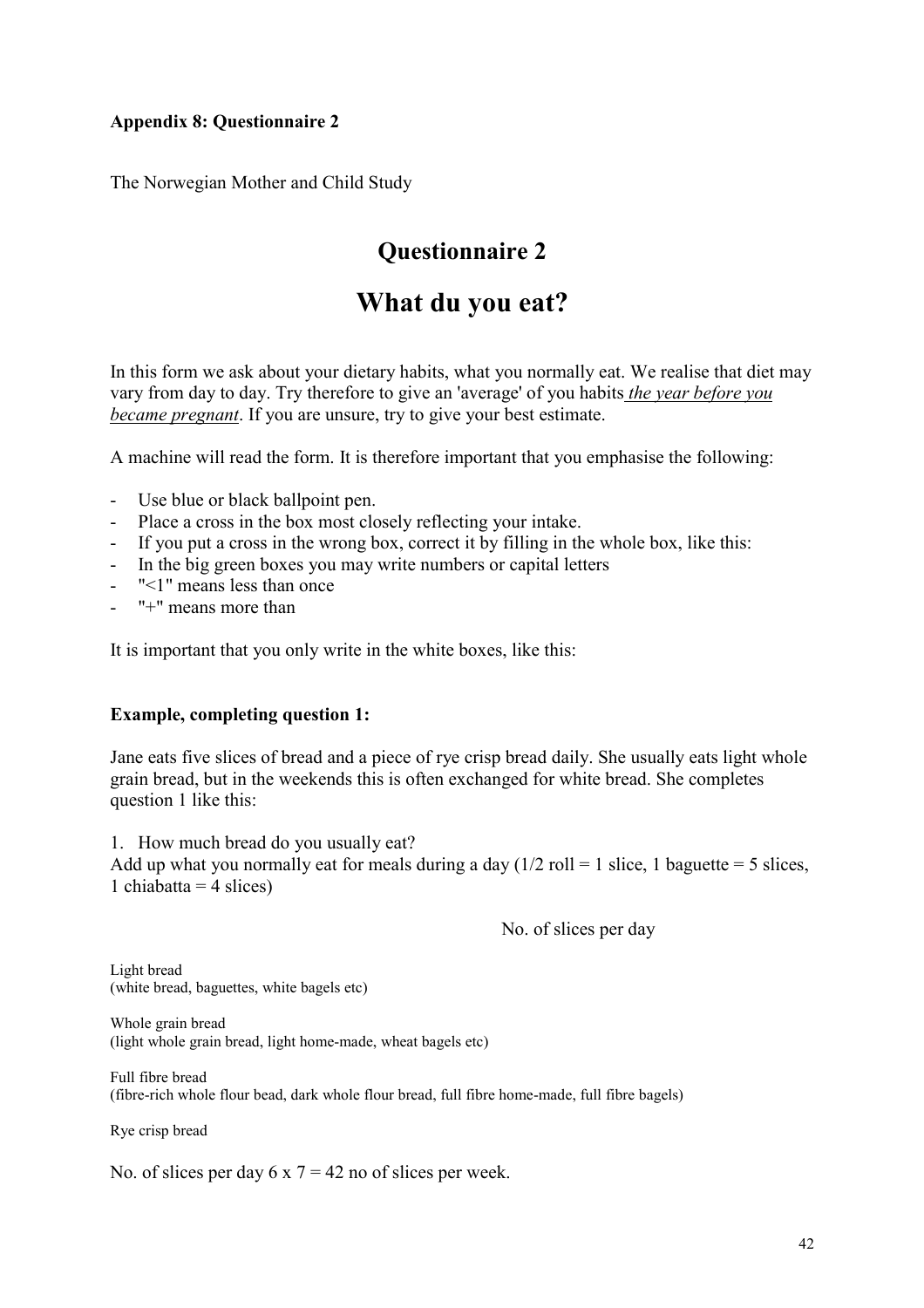**To English-speaking readers:**

**On the following pages you will find our dietary questionnaire. Most questions have been translated directly, but a number of foods exist in varieties not known on the American market. Thus the questions have to be regarded as indicators of the food groups we ask about, and should not always be taken literally.**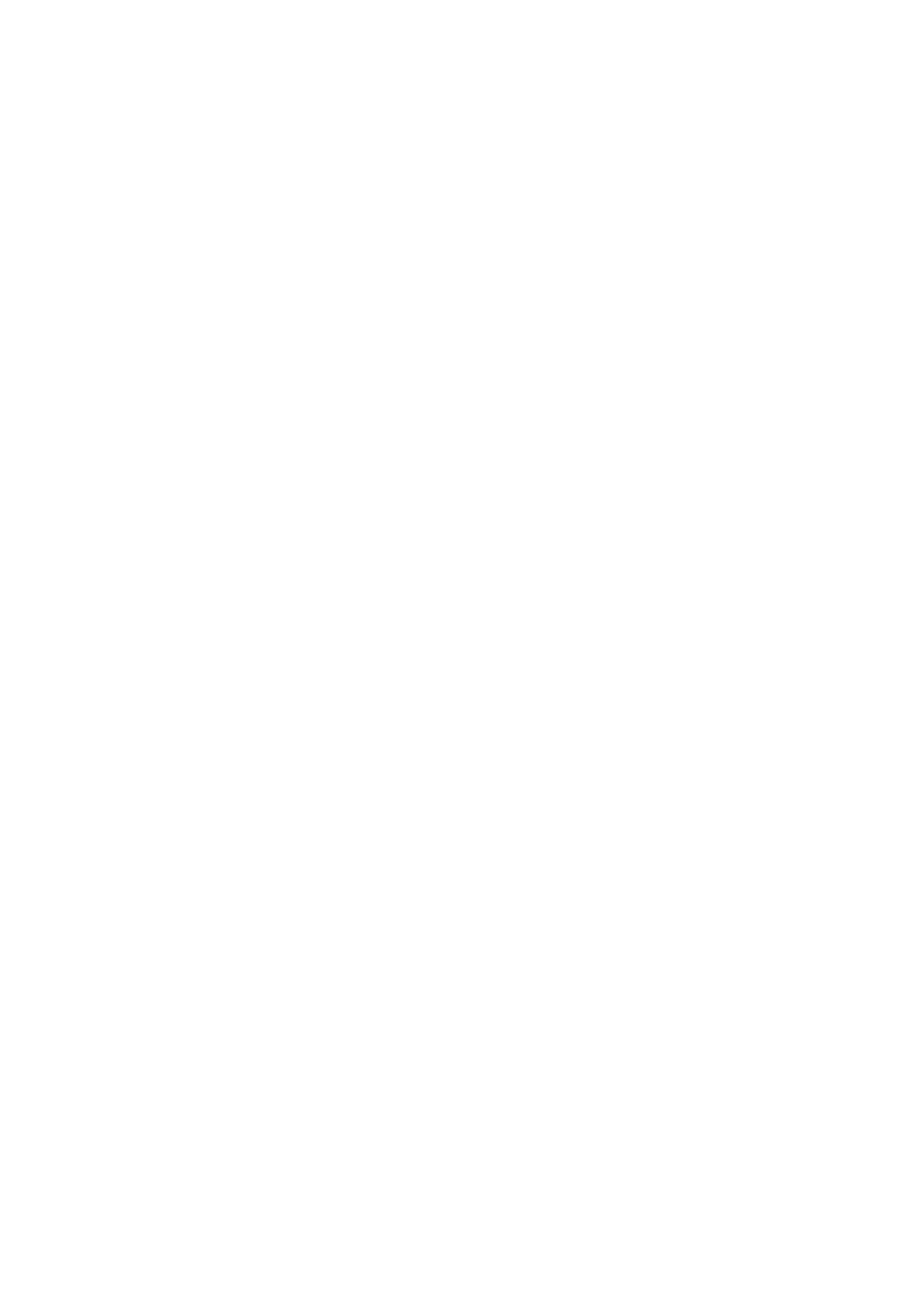| ١                                                                |
|------------------------------------------------------------------|
| ı<br>I<br>. הוא היו היו                                          |
| $\begin{array}{c} 1 \\ 1 \\ 2 \\ 3 \end{array}$<br>$\frac{1}{2}$ |
|                                                                  |
| J                                                                |
| ¢                                                                |
|                                                                  |
|                                                                  |
| م<br>ا<br>ļ                                                      |

# The Norwegian Mother and Child study **The Norwegian Mother and Child study**

## Questionnaire 3 **Questionnaire 3**

|                                                                                                                                     | Question  | Answer                                                                                                                                                                 |
|-------------------------------------------------------------------------------------------------------------------------------------|-----------|------------------------------------------------------------------------------------------------------------------------------------------------------------------------|
| Antenatal care and health                                                                                                           |           |                                                                                                                                                                        |
| 1. Where, and how often, have you been to antenatal check ups? ( <i>You may</i><br>fill in more than one box)                       |           | Health center/ Doctor's office /Hospital policlinic /no. of times                                                                                                      |
| Who has examined you each time? (You may fill in more than one box)<br>$\overline{\mathcal{L}}$                                     |           | Midwife /General practitioner /Gynaecologist / Community health nurse /no. of times                                                                                    |
| Is your doctor male or female?<br>$\dot{\phantom{1}}$                                                                               |           | General practitioner /Gynaecologist / Male / female                                                                                                                    |
| If you attend, or have attended, a gynaecologist or hospital policlinic<br>for your antenatal check ups, what was or is the reason? |           | Referred due to complications during pregnancy /Referred due to previous illness or<br>complications in earlier pregnancies /On your own initiative without a referral |
| Do you agree with the following statements concerning your<br>5.                                                                    | antenatal | Agree completely /Agree /Agree a little /Disagree a little /Disagree / Disagree a lot                                                                                  |
| check ups?                                                                                                                          |           | I have been given sufficient information and advice <i>I</i> I have been well looked after as a person                                                                 |
|                                                                                                                                     |           | There was not enough time during the consultation $\Lambda$ feel secure during these check ups $\Lambda$                                                               |
|                                                                                                                                     |           | have been able to discuss everything I needed to during the check ups /I am satisfied with the                                                                         |
|                                                                                                                                     |           | way I have been followed up by the health service                                                                                                                      |
| Have you needed to contact a midwife or doctor apart from<br>normal check ups?<br>c.                                                | vour      | Midwife /Doctor /Yes /No                                                                                                                                               |
| If yes, was it difficult to get an appointment?<br>$\overline{r}$ .                                                                 |           | Not difficult /A little difficult /Very difficult /Midwife /Doctor                                                                                                     |
| Have you had a gynaecological examination during your pregnancy (an<br>internal examination)? If so how many times?<br>∞ं           |           | Yes /No /No. of times                                                                                                                                                  |
| How many ultrasound examinations have you had during your<br>pregnancy?<br>9.                                                       |           | External examination / Internal examination/ No. of times                                                                                                              |
| 10. Have you been offered an amniocentesis or placenta biopsy?                                                                      |           | No (go to question 15) Yes                                                                                                                                             |
| 11. If yes, were any tests carried out and what did they show?                                                                      |           | Amniocentesis /Placenta biopsy /Was the test(s) carried out /Y es /No /Was the test(s) normal/                                                                         |
|                                                                                                                                     |           | Yes/ no If the tests were abnormal explain the findings                                                                                                                |
| 12. If an amniocentesis or placenta biopsy was performed, what was the                                                              |           | Because of my age (normally 38 or older at the time of delivery) Previous child with a                                                                                 |
| reason for this?                                                                                                                    |           | chromosome disease/ Previous child with spina bifida/Epilepsy(medication for                                                                                           |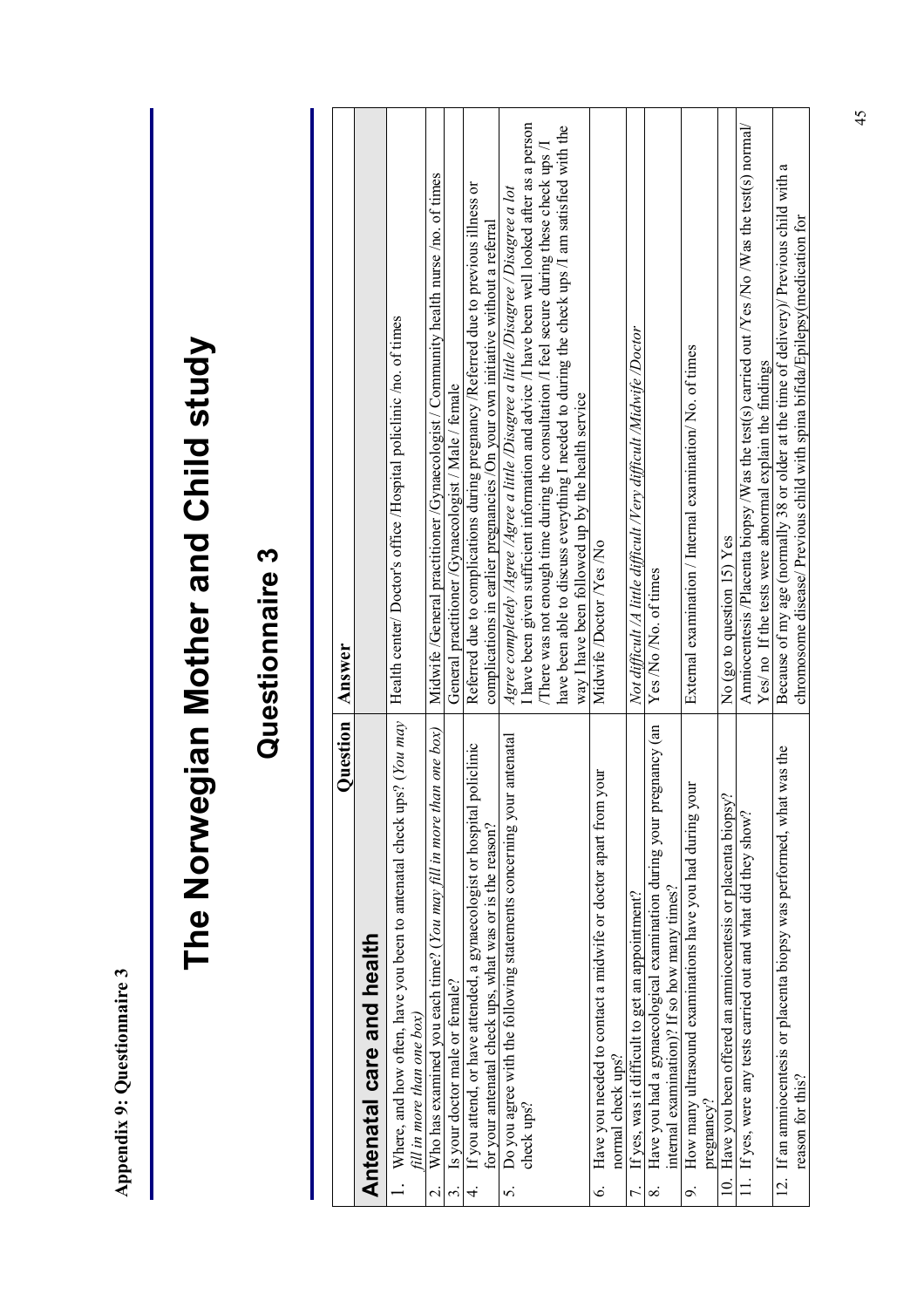|                                                                                                                                                                   | epilepsy)/Ultrasonic findings/Other                                                                                                                                                        |
|-------------------------------------------------------------------------------------------------------------------------------------------------------------------|--------------------------------------------------------------------------------------------------------------------------------------------------------------------------------------------|
| Were there complications in the first 2 weeks following the<br>amniocentesis?<br>$\Xi$                                                                            | $\ensuremath{\mathrm{Yes}}\xspace/\text{no}$                                                                                                                                               |
| If yes, what sort of complications?<br>$\overline{4}$ .                                                                                                           | Vaginal bleeding /Leakage of amniotic fluid/ Abdominal pain (like period pains only stronger)                                                                                              |
| Have you taken an X-ray during pregnancy?<br><u>15</u>                                                                                                            | No Nes                                                                                                                                                                                     |
| taken and in which week of pregnancy?(You may fill in more than one<br>If yes, what part of the body was X-rayed? How many X-rays were<br>box)<br>$\overline{16}$ | Week of pregnancy 0-12/13-16/17-20/21-24/25-28/29+/No. of times<br>Teeth/Lungs/Limbs/Pelvis/abdomen/back /Other                                                                            |
| luring this<br>Have you ever had treatment to prevent a premature birth d<br>17.                                                                                  | No / Yes relax or bed-rest /Yes medication                                                                                                                                                 |
| pregnancy?(You may fill in more than one box if applicable)                                                                                                       |                                                                                                                                                                                            |
| If you took medication what type was it?<br>$\overline{18}$                                                                                                       |                                                                                                                                                                                            |
| Have you been vaccinated during this pregnancy?<br>$\overline{9}$                                                                                                 | Yes/No Which vaccine                                                                                                                                                                       |
| Have you had high blood pressure during your pregnancy?<br>20.                                                                                                    | No/Yes/Don't know                                                                                                                                                                          |
| If the answer was yes what was the highest reading during this<br>pregnancy? (Look at your health card)<br>$\overline{21}$                                        | Don't know<br>150/95<br>Example                                                                                                                                                            |
| Have you had high blood pressure without being pregnant?<br>22.                                                                                                   | Yes/No/Don't know                                                                                                                                                                          |
| If yes then what was the highest recording before you became<br>pregnant?<br>23.                                                                                  | Don't know<br>Example $150/95$                                                                                                                                                             |
| 24.                                                                                                                                                               | Haemoglobin/Week of pregnancy                                                                                                                                                              |
| What was your haemoglobin percentage during this pregnancy? (Look<br>at your health card and note the lowest, highest and most recent                             | Most recent/Highest during pregnancy/Lowest during pregnancy                                                                                                                               |
| percentage)s                                                                                                                                                      |                                                                                                                                                                                            |
| (Look at<br>How much did you weigh at your last antenatal check up?<br>your health card)<br>25.                                                                   | Date of antenatal check up/ Day /Month/Year<br>Weight / kilos                                                                                                                              |
| Have you been admitted to hospital since you became pregnant?<br>26.                                                                                              | No/Yes/which hospital                                                                                                                                                                      |
| 27. If the answer was yes then why and when were you hospitalised?(You                                                                                            | In which week of pregnancy were you admitted $0-4/5-8/9-12/13-16/17-20/21-24/25$ 28/                                                                                                       |
| can fill in more than one box)                                                                                                                                    | $-62$                                                                                                                                                                                      |
|                                                                                                                                                                   | Recurrent nausea and vomiting/Bleeding/Leakage of anmiotic fluid/Early labour/High<br>blood pressure/ Preeclampsia/Other                                                                   |
| Do you have or have you ever had any of the following?<br>28.                                                                                                     | How often have you had problems? (Never/ 1-4 times a month/ 1-6 times a week/ Once a day/                                                                                                  |
|                                                                                                                                                                   | More than once a day/How much at a time? Drops/Large amounts                                                                                                                               |
|                                                                                                                                                                   | Before this pregnancy/ In this pregnancy /Urine leakage when you cough, sneeze or laugh/                                                                                                   |
|                                                                                                                                                                   | Urine leakage during physical activity (running or jumping)/ Sudden need to urinate (problems<br>in reaching the bathroom in time)/ Problems with stool leakage/ Problems with passing gas |
| parts of your<br>body? Cross off for where and when. (You may fill in several boxes)<br>Do you have or have you had pain in any of the following<br>29.           | In this pregnancy/ Prior to my first pregnancy/ In earlier pregnancies/ Between pregnancies<br>Mild pain/Severe pain                                                                       |
|                                                                                                                                                                   | In the lower back/ In one of the pelvic-sacral joints/ In both pelvic-sacral joints/ Over the<br>coccyx (tailbone)/ In the buttocks/ In the pubic area/ In the groin/ Other back pain      |
|                                                                                                                                                                   |                                                                                                                                                                                            |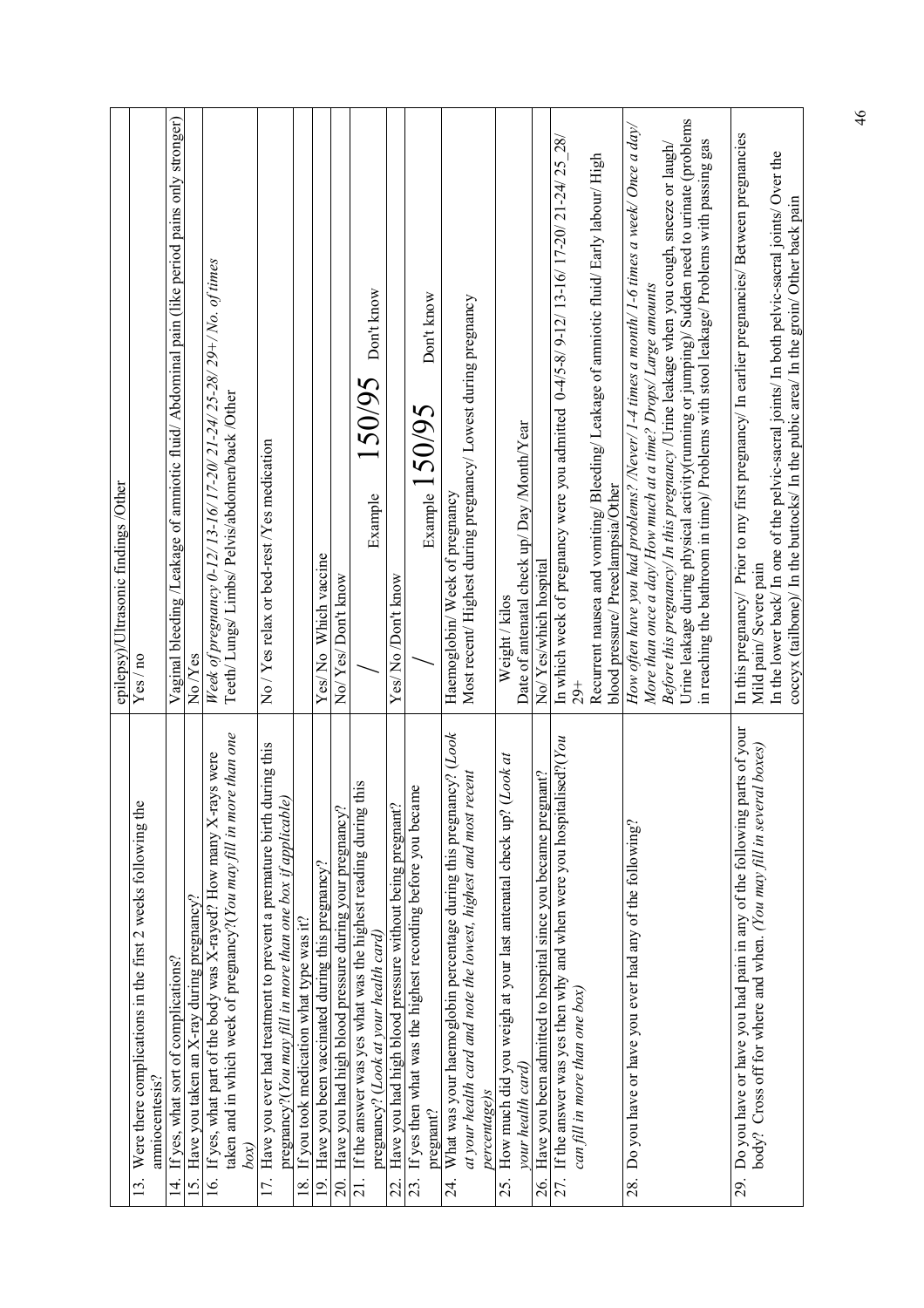| 30. Do you wake up at night due to pelvic pain?                                                                               | Yes frequently/ Yes sometimes/ No never                                                           |
|-------------------------------------------------------------------------------------------------------------------------------|---------------------------------------------------------------------------------------------------|
| that you<br>31. Do you have so much difficulty walking due to pelvic pain                                                     | No never/Yes but not every day, pain varies from day to day/Yes I have to use crutches or         |
| have to use a stick or crutches?                                                                                              | stick every day                                                                                   |
| dental<br>Have you had an anaesthetic in connection with surgery or<br>32.                                                    | No/Yes                                                                                            |
| treatment during this pregnancy?                                                                                              |                                                                                                   |
| If so what type of anaesthetic did you have? (You may cross off several)<br>33.                                               | General (full) anaesthetic/ Spinal anaesthetic (in your spine)/ Local anaesthetic/ Don't know     |
| Have you been to the dentist during this pregnancy?<br>34.                                                                    | No/Yes                                                                                            |
| If yes then did the dentist carry out any of the following treatments?<br>35.                                                 | Yes/No                                                                                            |
| You may cross off more than one)                                                                                              | Put in an amalgam filling (silver filling)/ Removed /replaced an amalgam filling/ Put in a        |
|                                                                                                                               | white filling                                                                                     |
| amalgam?<br>How many teeth do you have and how many are filled with<br>36.                                                    | Total number of teeth/Number of teeth with amalgam fillings                                       |
| (Look in the mirror and count)                                                                                                |                                                                                                   |
| Do your gums bleed when you brush your teeth?<br>37.                                                                          | No never or seldom/Yes occasionally/Yes frequently/Yes nearly always                              |
| Have you had a tattoo or body piercing done?<br>38.                                                                           | No/Yes                                                                                            |
| If so where and when was it done?<br>39.                                                                                      | Tattoo/Body piercing<br>In Norway/ Abroad/Before pregnancy/ During pregnancy                      |
|                                                                                                                               |                                                                                                   |
| Have you ever had a blood transfusion?<br>$\frac{4}{9}$                                                                       | No/Yes during this pregnancy/Yes earlier                                                          |
| If yes in which country and which year?<br>$\frac{1}{4}$                                                                      | Country/Year                                                                                      |
| Have you ever had surgery on your breast(s)?<br>$\frac{1}{4}$                                                                 | $\rm{}No/Yes$                                                                                     |
| If yes then was it:<br>$\frac{4}{3}$ .                                                                                        | Breast enlargement/ Breast reduction/ Cancer/biopsy/ Other- describe                              |
| to prevent<br>44. Have you ever had an injection of gamma globulin? (Used<br>infection of hepatitis A when travelling abroad) | If yes which year?<br>No/Nes                                                                      |
|                                                                                                                               |                                                                                                   |
| How have you felt recently?                                                                                                   |                                                                                                   |
| sed<br>Some questions about the time that has elap                                                                            |                                                                                                   |
| since you filled in the last questionnaire                                                                                    |                                                                                                   |
| 45. If you have had one or more episodes of vaginal bleeding since you                                                        | The amount of blood / In which week of pregnancy did the bleeding occur? 13-26/17-20/20-          |
| filled in the last questionnaire indicate the amount of blood lost, how                                                       | 24/25-28/29+/No. of days it lasted                                                                |
| long it lasted and in which week of pregnancy. (You can put in more                                                           | Drops/ More than a few drops/ Large amounts                                                       |
| than one cross. If there have been more than 3 episodes please describe<br>the last $3$ )                                     | More than 3 episodes. Describe                                                                    |
| Do you know why you bled?<br>46.                                                                                              | No/Yes                                                                                            |
| If yes for what reason?<br>47.                                                                                                | The placenta is in a difficult position/ placenta previa/ abruptio/ablatio placenta / Threatening |
|                                                                                                                               | miscarriage/ premature birth/ A sore on the cervix, bleeding of the mucus membrane in the         |
|                                                                                                                               | vagina / Following intercourse/ Other reasons                                                     |
| Have you been bothered by uterine contractions?<br>$\frac{8}{3}$                                                              | No/Yes a little/Yes a lot                                                                         |
| you<br>Have you experienced any of the following problems since<br>49.                                                        | In which week of pregnancy did you have problems? /13-16/17-20/21-24/25-28/29+ /The               |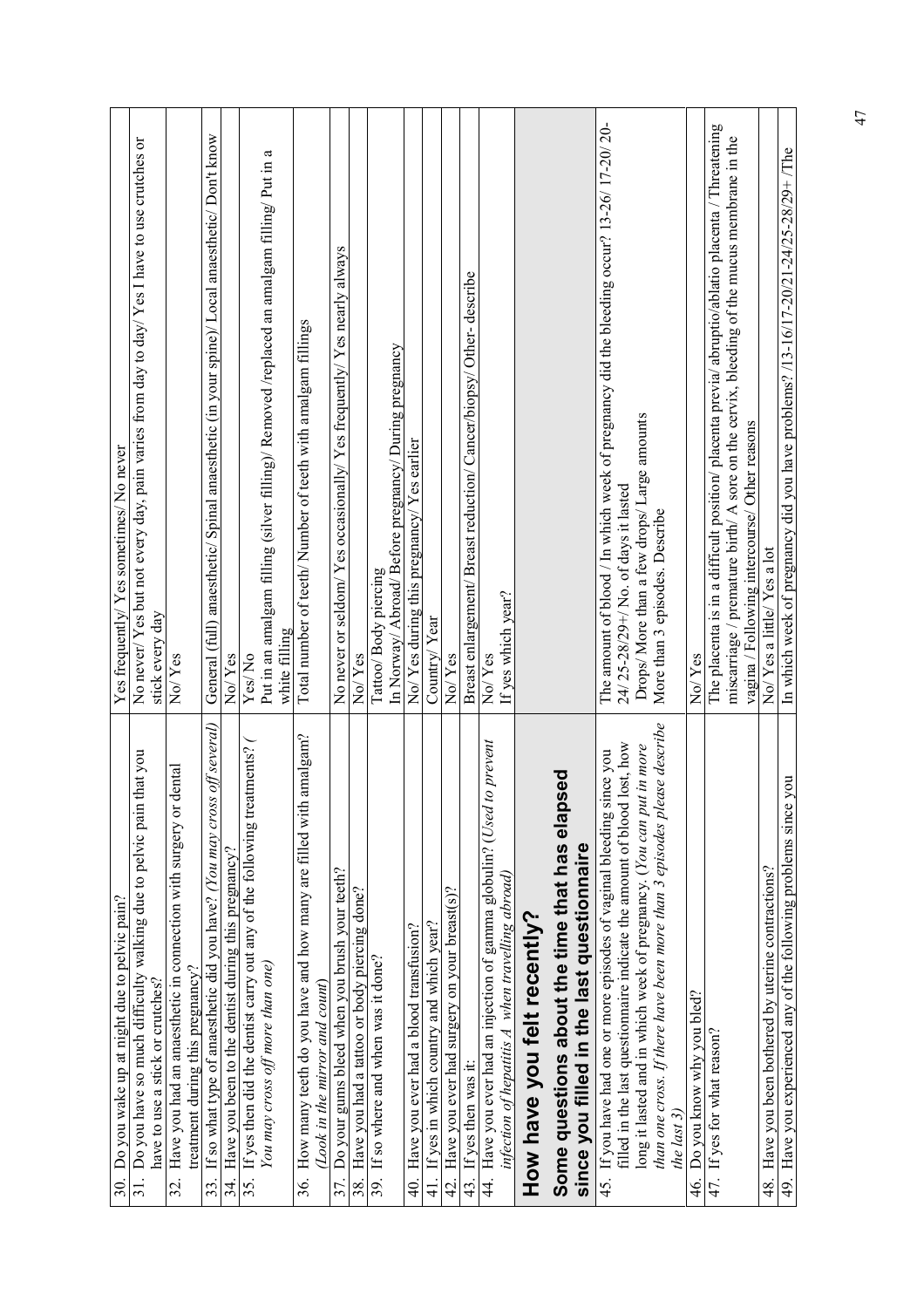| pregnancy? Did you use any medication and if so which? Which weeks<br>completed the previous questionnaire and if so in which week of              | name of the medication used/ In which week of pregnancy did you use medication? / 13-<br>16/17-20/21-24/25-28/29+/ No. of days used                                           |
|----------------------------------------------------------------------------------------------------------------------------------------------------|-------------------------------------------------------------------------------------------------------------------------------------------------------------------------------|
| (You may cross off several) (This applies to all types of medication both<br>of your pregnancy did you use medication and for what length of time? | Nausea/ Long-term nausea and vomiting/ Vaginal thrush/ Other forms of vaginitis/ Itching<br>due to pregnancy/ Constipation/ Diarrhoea /vomiting/ Unusual tiredness/sleepiness |
| regular and intermittent as well as herbal medication. Do not include                                                                              | Heartburn/indigestion/Swelling in the body (oedema)/Common cold/Cough/Throat infection/                                                                                       |
| vitamins etc. since these will be considered later.)                                                                                               | Sinusitis/ear infection/ Influenza/ Pneumonia/bronchitis/ Asthma/ Hay fever/allergies/                                                                                        |
|                                                                                                                                                    | Headaches/ Back pain/ Pelvic girdle pain/ Other joint and muscle pain/ Leg cramps/ Sugar in                                                                                   |
|                                                                                                                                                    | the urine/ Albumin in the urine/ Cystitis/Urine incontinence/ High blood pressure/ Depression<br>Other psychological problems                                                 |
| 50. If you have had a high fever once or more since completing the first                                                                           | Which week of pregnancy did you have a fever 13-16/17-20/21-24/25-28/29+ / Name any                                                                                           |
| questionnaire indicate in which week of pregnancy, the highest fever                                                                               | medication used to lower the fever./ Highest recorded temperature (e.g. 38.9 C)/ Temperature                                                                                  |
| and the name of any medication used to bring down the fever. (If more                                                                              | not recorded                                                                                                                                                                  |
| than $3$ times indicate the last $3)$                                                                                                              | 1st time 2nd time 3rd time / Fever more than 3 times                                                                                                                          |
| Have you used other medication, not previously mentioned, since you<br>51.                                                                         | Name of medication (e.g. Valium, Rohypnol, Paracetamol) / Us of medication in week of pregnancy/ 13-16/ 17-20/ 21-24/ 25-28/ 29+/ No. of days used                            |
| completed the first questionnaire? Name and indicate when in your                                                                                  |                                                                                                                                                                               |
| pregnancy they were used.(You may cross off several) (Include all types                                                                            |                                                                                                                                                                               |
| of medication prescription, non-prescription and herbal remedies but<br>$i$ the<br>not vitamins or dietary supplements - these are included in     |                                                                                                                                                                               |
| following question)                                                                                                                                |                                                                                                                                                                               |
| Vitamins and dietary supplements                                                                                                                   |                                                                                                                                                                               |
| If you have used dietary supplements since you filled in the last<br>52.                                                                           | How often did you use the following?/ Daily/ 4-6 times a week/ 1-3 times a week/ In which                                                                                     |
| questionnaire please look at the container and look at the contents. Put                                                                           | week of pregnancy did you use dietary supplements?/ 13-16/17-20/21-24/25-28/29+                                                                                               |
| a cross in each box for those vitamins and minerals they contain. (You                                                                             | Cod liver oil/ Vitamin B2 (Riboflavin)/ Vitamin B6 (Pyridoxine)/ Vitamin B12                                                                                                  |
| wen in<br>can fill out several) The name of the product should be gi                                                                               | (Cyanocobalamine)/ Folic acid/Vitamin C/Vitamin A/Vitamin D/Vitamin E/Iron/Selenium                                                                                           |
| question 53.                                                                                                                                       | Calcium/Fluoride tablets                                                                                                                                                      |
| Give the complete name(s) of the vitamin and dietary supplement<br>53.                                                                             | $\frac{\text{e.g.}}{\text{1.2.3.4.5.6}} VITABLEX\,\,\overline{WITH\,\,IRON}$                                                                                                  |
| imming<br>products that you use. Include also herbal remedies and sli                                                                              |                                                                                                                                                                               |
| products. (Write clearly using capital letters since this will be read by a<br>machine)                                                            |                                                                                                                                                                               |
| Have you had any kind of accident or injury during this pregnancy?<br>54.                                                                          | No/Yes                                                                                                                                                                        |
| $(e.g. car accident, fall, a blow to your abdomen)$                                                                                                |                                                                                                                                                                               |
| If yes, in which week of pregnancy?<br>55.                                                                                                         |                                                                                                                                                                               |
| Work and leisure                                                                                                                                   |                                                                                                                                                                               |
| 56. Do you have paid work? (Ignore sick leave, maternity leave or other                                                                            | No (Go to question 59)/ Yes                                                                                                                                                   |
| temporary breaks)                                                                                                                                  |                                                                                                                                                                               |
| What kind of work arrangements do you have?<br>57.                                                                                                 | Permanent daytime hours/Permanent afternoon/evening hours/ Permanent night hours/ Shift<br>work or duty roster/No permanent arrangement (extra help, temporary work)/Other    |
|                                                                                                                                                    |                                                                                                                                                                               |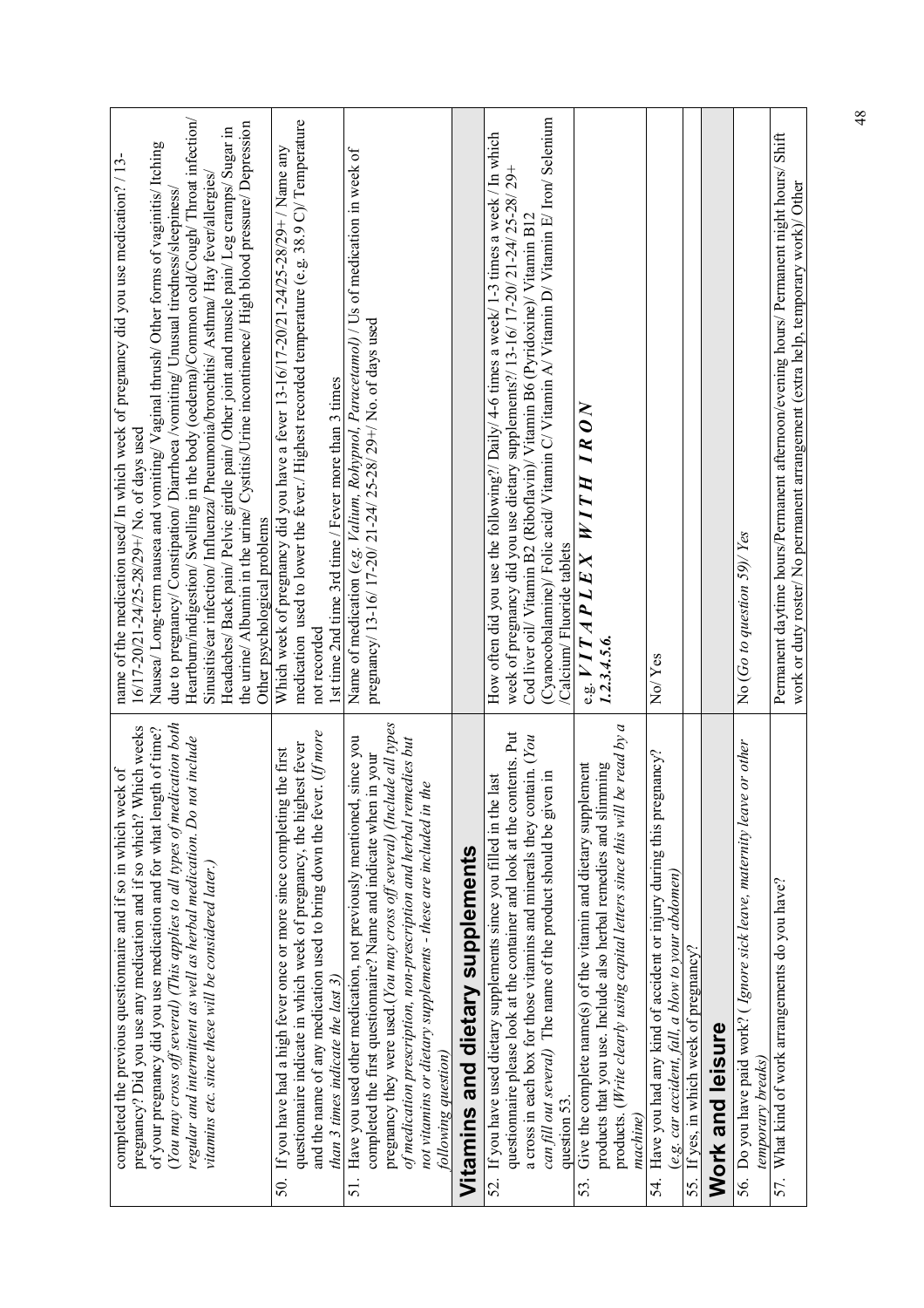|                                                                                                                                                                                        | arrangements                                                                                                                                                                                                                                                                                                                                                                                                                                                                                                                                                                                                                                                                                                                                                                       |
|----------------------------------------------------------------------------------------------------------------------------------------------------------------------------------------|------------------------------------------------------------------------------------------------------------------------------------------------------------------------------------------------------------------------------------------------------------------------------------------------------------------------------------------------------------------------------------------------------------------------------------------------------------------------------------------------------------------------------------------------------------------------------------------------------------------------------------------------------------------------------------------------------------------------------------------------------------------------------------|
| Answer each of the following questions concerning your present work.<br>58.                                                                                                            | at your workplace that it is uncomfortable? / Is there so much noise that you have to raise your<br>yourself how much, and how rapidly, you work each day. One can for example work hard one<br>day and take it a little easier the next. Do you have that opportunity? / Is there so much noise<br>Do you have to bend and turn many times a day? / Do you work with your hands at shoulder<br>Yes daily more than half my working hours/Yes daily less than half my working hours/Yes<br>height or higher? / Do you stand or walk during work? / In some jobs it is possible to decide<br>Do you ever have so much to do that your work situation becomes stressful and harassing?<br>voice to speak even at a distance of one metre?<br>in periods but not daily/Seldom if ever |
| kilos is<br>59. Do you lift over 10 kilos now while you are pregnant? (10<br>equivalent to a full bucket of water)                                                                     | Yes more than 20 times a day/ Yes 10-20 times a day/ Yes more than 20 times a week/ Yes<br>less than 20 times a week/ Seldom if ever<br>Home/ At work                                                                                                                                                                                                                                                                                                                                                                                                                                                                                                                                                                                                                              |
| answer the previous questionnaire? (this does not include sick leave<br>60. Are your working arrangements the same as they were when you<br>maternity leave or other temporary breaks) | No/Yes                                                                                                                                                                                                                                                                                                                                                                                                                                                                                                                                                                                                                                                                                                                                                                             |
| If you have stopped working - in which week of pregnancy did this<br>occur?<br>$\overline{61}$ .                                                                                       | Week of pregnancy                                                                                                                                                                                                                                                                                                                                                                                                                                                                                                                                                                                                                                                                                                                                                                  |
| If you have stopped work, why did you do so?<br>62.                                                                                                                                    | I handed in my notice/ It was temporary work (seasonal, limited contract)/ I was laid off/<br>Other                                                                                                                                                                                                                                                                                                                                                                                                                                                                                                                                                                                                                                                                                |
| pregnant<br>Have your working conditions changed since you became<br>making it easier for you?<br>63.                                                                                  | No/Yes                                                                                                                                                                                                                                                                                                                                                                                                                                                                                                                                                                                                                                                                                                                                                                             |
| If no, then why have your working conditions remained unchanged?<br>4                                                                                                                  | Not necessary/ Impossible or nearly impossible/ I have asked for changes to be made but have<br>not got them/ It is difficult to ask/ None of the above (explain why)                                                                                                                                                                                                                                                                                                                                                                                                                                                                                                                                                                                                              |
| o help you<br>Have others taken greater part in housework or child care a<br>during this pregnancy?<br>65.                                                                             | Yes a great deal/Yes a little/No/Not necessary                                                                                                                                                                                                                                                                                                                                                                                                                                                                                                                                                                                                                                                                                                                                     |
| Have you been absent from your normal work for more than two weeks<br>during this pregnancy?<br>66.                                                                                    | No/Yes                                                                                                                                                                                                                                                                                                                                                                                                                                                                                                                                                                                                                                                                                                                                                                             |
| Are you absent from work at the present time?<br>67.                                                                                                                                   | No/Yes                                                                                                                                                                                                                                                                                                                                                                                                                                                                                                                                                                                                                                                                                                                                                                             |
| If yes, why are you absent?<br>68.                                                                                                                                                     | Absent on sick leave/ Absent due to a sick child/ Laid off with compensation/ Absent with<br>maternity allowance due to the working environment/ Absent with maternity<br>allowance/Service leave/Other (explain)                                                                                                                                                                                                                                                                                                                                                                                                                                                                                                                                                                  |
| If you have started maternity leave, when did you start?<br>69.                                                                                                                        | Date: Day/ Month/ Year                                                                                                                                                                                                                                                                                                                                                                                                                                                                                                                                                                                                                                                                                                                                                             |
| 70. Write in the table below the reason for sick leave (e.g. pelvic girdle<br>pain, pneumonia) and indicate when and for how long                                                      | Reason for sick leave e.g. Pneumonia/ On sick leave in following weeks of pregnancy/ 13-16/<br>17-20/21-24/25-28/29+ /No. of days all together                                                                                                                                                                                                                                                                                                                                                                                                                                                                                                                                                                                                                                     |
| Living habits                                                                                                                                                                          |                                                                                                                                                                                                                                                                                                                                                                                                                                                                                                                                                                                                                                                                                                                                                                                    |
| How often do you use a cellular phone?                                                                                                                                                 | Seldom/never/ A few times a week/ Daily/ On an average more than 1 hour a day                                                                                                                                                                                                                                                                                                                                                                                                                                                                                                                                                                                                                                                                                                      |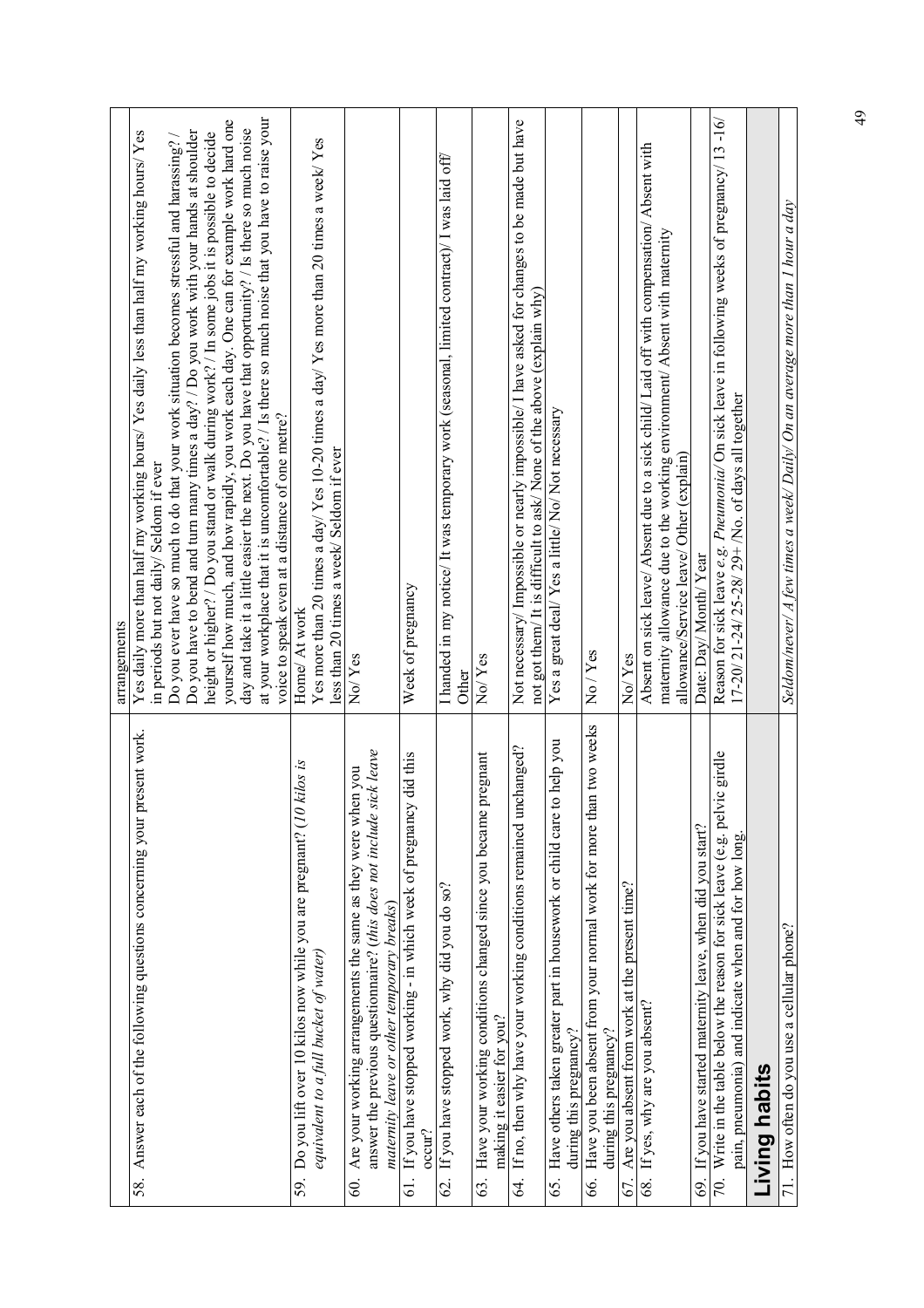| Does a call on a cellular phone last more than 15 minutes?<br>72.                                                                                                                                  | Never/Seldom/ Often                                                                                                                            |
|----------------------------------------------------------------------------------------------------------------------------------------------------------------------------------------------------|------------------------------------------------------------------------------------------------------------------------------------------------|
| Do you live close to high voltage cables?<br>73.                                                                                                                                                   | No/ Yes closer than 50 metres/ Yes between 50 - 100 metres/ Yes more than 100 metres                                                           |
| How many times a week do you exercise the following muscle groups<br>at present?<br>74.                                                                                                            | Abdominal muscles/Back muscles/ Pelvic floor muscles<br>No. of times a week/No. of minutes each time/Never                                     |
| How often have you been to a discotheque since you answered the<br>previous questionnaire?<br>75.                                                                                                  | Never/ 1-2 a week/ Less often                                                                                                                  |
| How often do you exercise now?<br>76.                                                                                                                                                              | Never/ No. of times a week/ No. of minutes each time                                                                                           |
|                                                                                                                                                                                                    | Walking/Brisk walking/Jogging/rumning/orienteering/Bicycling/Training studio/weight                                                            |
|                                                                                                                                                                                                    | training/ Gymnastics/ aerobics for pregnant women/ Exercising without jumps/Exercising                                                         |
|                                                                                                                                                                                                    | with jumps/ Folkdance /swing/ Rock/ disco dance/ Skiing/ Ball games/ Swimming/ Riding/<br>Other                                                |
| months?<br>How often have you had sexual intercourse during the last<br>77                                                                                                                         | Daily/ 5-6 times a week/ 3-4 times a week/ 1-2 times a week/ Less often/ Never                                                                 |
| Have you been abroad in the last year?<br>78.                                                                                                                                                      | No/Yes                                                                                                                                         |
| If yes then which countries did you visit and when?<br>79.                                                                                                                                         | Land/Month/Year                                                                                                                                |
| Have you had contact with animals either at work or in your spare<br>time?<br>80.                                                                                                                  | No/Yes                                                                                                                                         |
| If yes then which animals have you had contact with and how often?<br>$\overline{\text{}}$                                                                                                         | Daily/ 3-6 times a week/ Once a week/ Less often                                                                                               |
|                                                                                                                                                                                                    | Dog/ Cat/ Guinea pig/ hamster/rabbit/ rat etc/ Budgerigar or other caged birds/ Hens and<br>other poultry/ Cow/ Sheep/ Goat/ Horse/ Pig/ Other |
| ?gnant?<br>How many hours a day do you usually sleep now while pre<br>82.                                                                                                                          | Over 10 hours/8-9 hours/6-7 hours/4-5 hours/ Less than 4 hours/ Varies                                                                         |
| Do you at present use a waterbed or electric blanket?<br>83.                                                                                                                                       | Yes/No                                                                                                                                         |
|                                                                                                                                                                                                    | Waterbed/Electric blanket                                                                                                                      |
| Can you rest during the day?<br>$\overline{\mathcal{E}}$                                                                                                                                           | No/Yes                                                                                                                                         |
| Have you been in a sauna while you have been pregnant?<br>85.                                                                                                                                      | $N\omega/1-5$ times/6-10 times/More than 10 times                                                                                              |
| $\widehat{\mathcal{L}}$<br>Have you been in a solarium while you have been pregnant<br>86.                                                                                                         | $N\omega/1-5$ times/ 6-10 times/ More than 10 times                                                                                            |
| work?<br>Are you subjected to passive smoking either at home or at<br>87.                                                                                                                          | No/Yes/No. of hours<br>Home/Work                                                                                                               |
| to you smoke<br>Do you smoke at present? If so then how many cigarettes d<br>$a$ day?<br>88.                                                                                                       | No/Sometimes/Daily Cigarettes per week/Cigarettes per day                                                                                      |
| Does the baby's father smoke at present? If so then how much does he<br>smoke?<br>89.                                                                                                              | No/Sometimes/Daily/Cigarettes per week/Cigarettes per day                                                                                      |
| If one or both of you have stopped smoking recently then in which<br>week of pregnancy did this occur?<br>90.                                                                                      | Myself/Baby's father /Week of pregnancy                                                                                                        |
| or the baby's<br>father did not smoke, then when was that? (Cross off for the weeks<br>If there have been times during your pregnancy when you,<br>during pregnancy when you did not smoke)<br>51. | Weeks of pregnancy without smoking/ 0-4/ 5-8/ 9-12/ 13-16/ 17-20/ 21-24/ 25-28/ 29+<br>You/Baby's father                                       |
| If you have used other forms of nicotine please show which type and<br>when<br>92.                                                                                                                 | Nicotine chewing gum/ Nicotine plasters/ Nicotine inhaler/ Chewing tobacco/ Snuff<br>Earlier in pregnancy/Now                                  |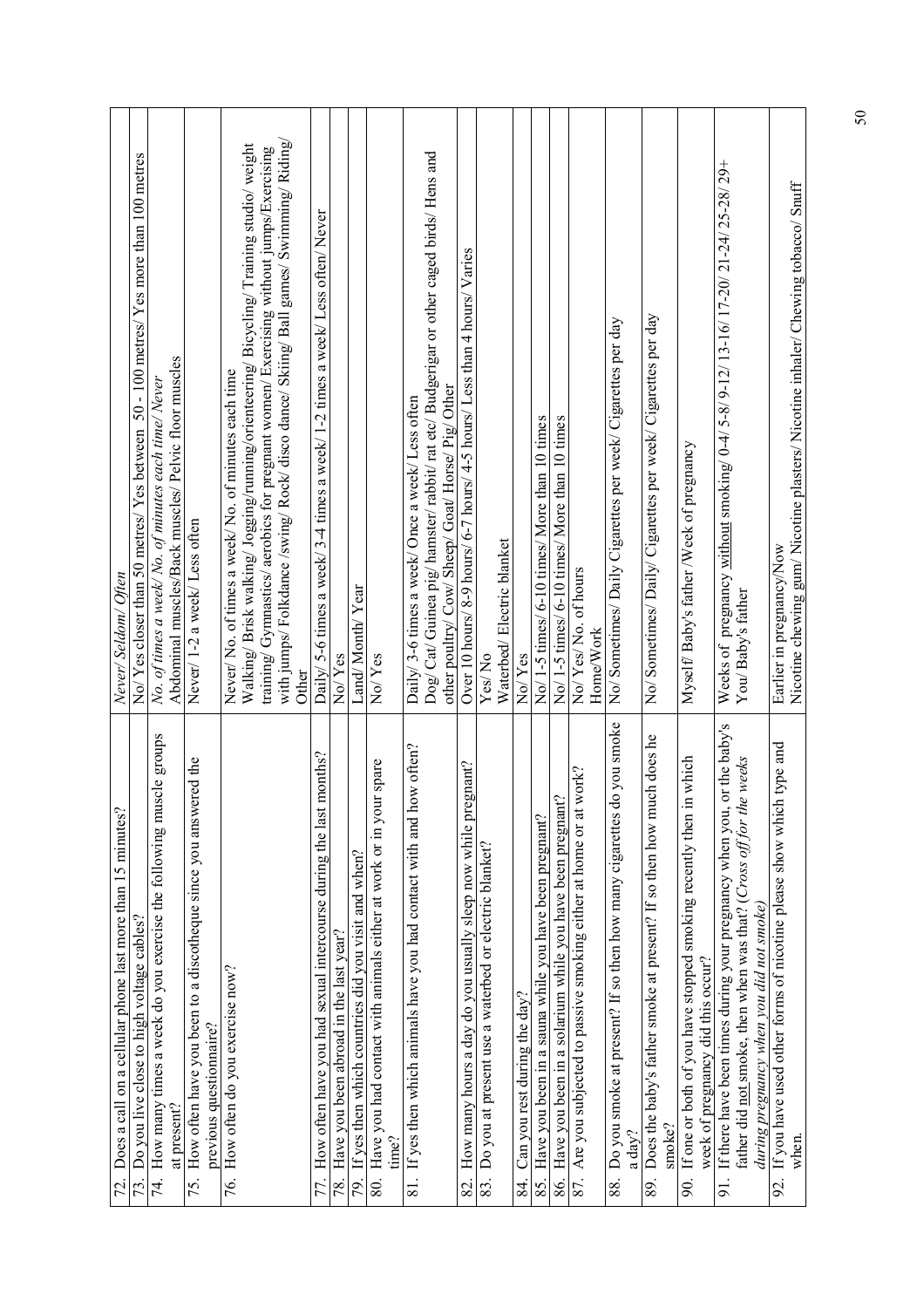| 93. Have you used any of the following substances in the last three<br>months?                                                                                                                                                                                                                                                                  | Hashish/ Amphetamine/ Ecstacy/ Cocaine/ Heroin/ Other                                                                                                                                                                                                                                                                                                                                                                                                               |
|-------------------------------------------------------------------------------------------------------------------------------------------------------------------------------------------------------------------------------------------------------------------------------------------------------------------------------------------------|---------------------------------------------------------------------------------------------------------------------------------------------------------------------------------------------------------------------------------------------------------------------------------------------------------------------------------------------------------------------------------------------------------------------------------------------------------------------|
| Food and drink                                                                                                                                                                                                                                                                                                                                  |                                                                                                                                                                                                                                                                                                                                                                                                                                                                     |
| 94. How often do you eat the following foods?                                                                                                                                                                                                                                                                                                   | Crabs/ Shrimps/ Shellfish (e.g. mussels, oysters)/ Fish liver/ Tuna fish or halibut/ Flounder/<br>other flat fish/Pike/Other fresh water fish/Reindeer meat/Mutton/Liver or kidney from<br>Never/ A few times a year/ 1-3 times a month/ Once a week or more<br>game/ Wild mushrooms                                                                                                                                                                                |
| 95. How often do you eat the following types of food?                                                                                                                                                                                                                                                                                           | Restaurant/ canteen/ street vendors or the like/ Meat (not including canned) bought in other<br>ground meat/ meat mixtures (even to taste)/ Smoked or treated salmon or trout (uncooked)/<br>countries/ Meat (including poultry) that is raw or undercooked (pink in the centre)/ Raw<br>Soft cheeses (e.g. cream cheese, camembert, blue cheeses)/ Unwashed raw vegetables,<br>Never/ A few times a year/ 1-3 times a month/ Once a week or more<br>unwashed fruit |
| What type of drinking water do you have?<br>96.                                                                                                                                                                                                                                                                                                 | Own water (e.g. well)/ Water supply (public or private)/ Name of water company/ Don't know                                                                                                                                                                                                                                                                                                                                                                          |
| Is your water treated (chlorinated or radiated with UV)<br>97.                                                                                                                                                                                                                                                                                  | No/ Yes, by UV radiation/ Yes, chlorinated/ Don't know                                                                                                                                                                                                                                                                                                                                                                                                              |
| How many cups or glasses of the following have you drunk every day<br>$4 \text{ cups}, 1$<br>in the past week? (1 mug =2 cups, 1 plastic bottle $(0.5l)$ = large plastic bottle $(0.5l)$<br>98.                                                                                                                                                 | Filter coffee/ Instant coffee/ Percolated / Tea/ Herbal tea/ Other warm drink/ Coca cola, Pepsi<br>Tap water/Bottled water/Fruit cordial/juice/Sugar free cordials/juice/Skimmed milk/Semi<br>etc./ Other carbonated drink/ Coca cola light Pepsi light etc./ Other light carbonated drink/<br>No. of cups/ glasses/ Decaffeinated<br>skimmed milk/Whole milk/Other                                                                                                 |
| you drink<br>How often did you drink alcohol before and how much do<br>now?<br>99.                                                                                                                                                                                                                                                              | In the 3 months before last menstruation/In this pregnancy, week of pregnancy/0-12/13-24/<br>$25 +$                                                                                                                                                                                                                                                                                                                                                                 |
|                                                                                                                                                                                                                                                                                                                                                 | Approximately 6-7 times a week/approximately 4-5 times a week/ Approximately 2-3 times a<br>week/ Approximately once a week/ Approximately 1-3 times a month/ Less than once a<br>month/Never                                                                                                                                                                                                                                                                       |
| <b>Alcohol units</b>                                                                                                                                                                                                                                                                                                                            |                                                                                                                                                                                                                                                                                                                                                                                                                                                                     |
| ed as units<br>In order to compare different types of alcohol they are consider<br>$(= 1.5c1 of pure alcohol)$ In practice this means:-<br>$= 1$ unit<br>$= 1$ unit<br>$= 1$ unit<br>$= 1$ unit<br>I wineglass red/white wine<br>I liqueur glass spirits or<br>I glass (1/3 litre) beer<br>I glass sherry or other<br>fortified wine<br>Liqueur |                                                                                                                                                                                                                                                                                                                                                                                                                                                                     |
| $= 1$ unit<br>I bottle cider                                                                                                                                                                                                                                                                                                                    |                                                                                                                                                                                                                                                                                                                                                                                                                                                                     |
| 100. In the period just before you became pregnant and during this                                                                                                                                                                                                                                                                              | In the 3 months before last menstruation/In this pregnancy, week of pregnancy/0-12/13-24/                                                                                                                                                                                                                                                                                                                                                                           |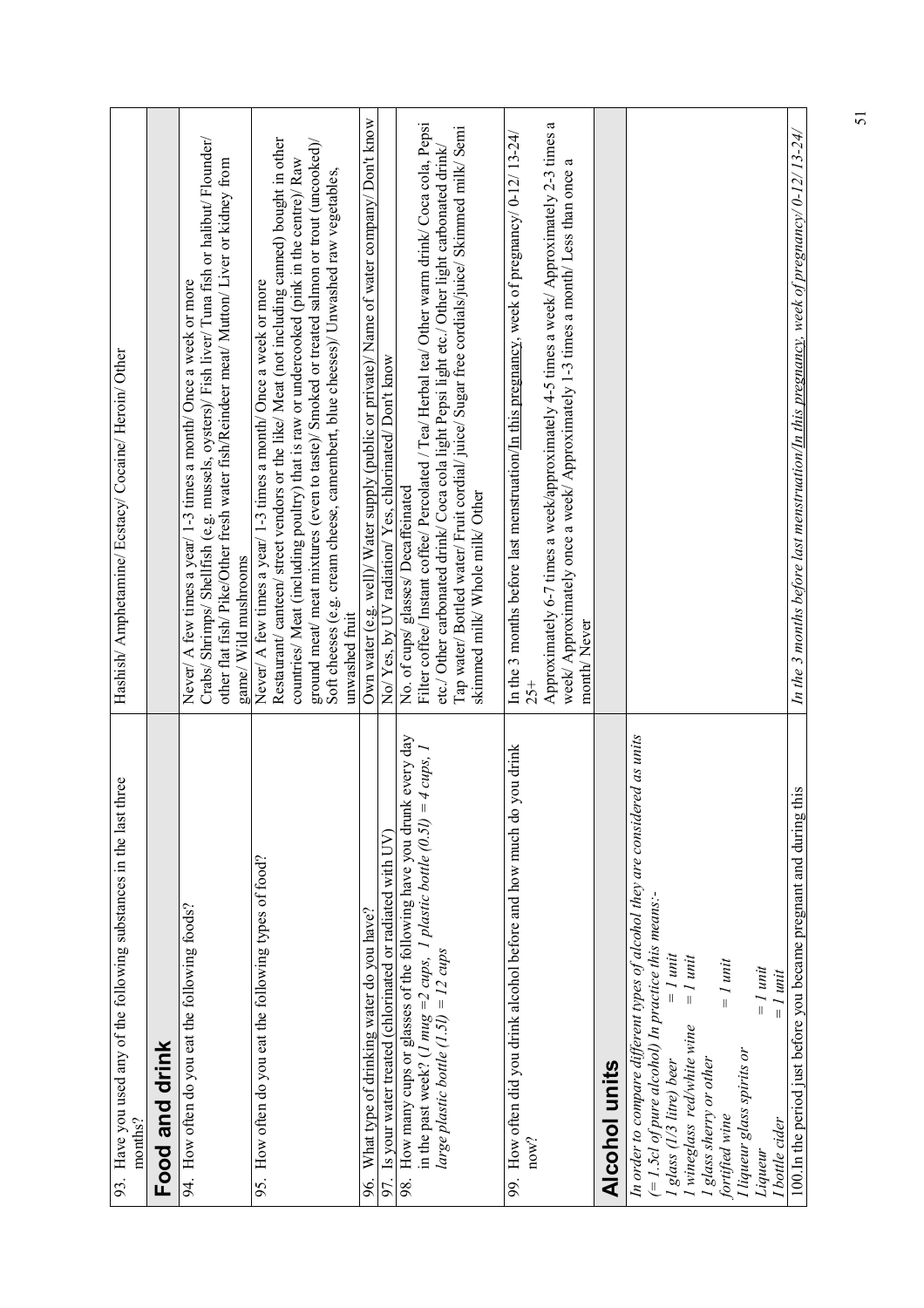| pregnancy how many times have you drunk 5 units or more (See the                                                        | $25+$                                                                                                                                                                                |
|-------------------------------------------------------------------------------------------------------------------------|--------------------------------------------------------------------------------------------------------------------------------------------------------------------------------------|
| above explanation)                                                                                                      | Several times a week/Once a week/ 1-3 times a month/Less than once a month/Never                                                                                                     |
| 101. How many units do you usually drink when you drink alcohol? (See                                                   | In the 3 months before last menstruation/ In this pregnancy, week of pregnancy/0-12/13-24/                                                                                           |
| the above explanation)                                                                                                  | $25 +$                                                                                                                                                                               |
|                                                                                                                         | 10 or more/ 7-9/ 5-6/ 3-4/ 1-2/ Less than 1                                                                                                                                          |
| pregnancy<br>102. If your drinking habits have changed during or before this                                            | Modified to less amount/Modified to a greater amount                                                                                                                                 |
| when did the change occur? ( <i>You may cross off several alternatives</i> )                                            | Last 3 months before last menstruation/ In week of pregnancy 0-6/7-12/13-24/ After week 24                                                                                           |
| 103.If you have modified you use of alcohol how important were the                                                      | Not relevant/Not so important/Quite important/ Important/ Very important                                                                                                             |
| following factors? (You may choose several alternatives)                                                                | Nausea/discomfort/ Altered taste/ For the baby's sake/ Depression/problems/Other reasons                                                                                             |
| You and your life now                                                                                                   |                                                                                                                                                                                      |
| 104. What is your civil status now?                                                                                     | Married/Cohabitant/Single/Divorced/separated/Widow/Other                                                                                                                             |
| 105. Do you have anyone you can really talk to (besides your husband<br>partner)?                                       | $No. / Yes, 1-2 / Yes, more than 2$                                                                                                                                                  |
| 106. How frequently do you meet or talk on the telephone to close friends or<br>family (excluding those you live with)? | Once a month or less/2-8 times a month/ More than twice a week                                                                                                                       |
| 107. Is there anyone you can rely on to help you with practical things                                                  | $No/ Yes$ 1-2/Yes more than 2                                                                                                                                                        |
| (besides your husband /partner)?                                                                                        |                                                                                                                                                                                      |
| $108$ . Do you often feel lonely?                                                                                       | Almost never/ Rarely/ Sometimes/ Usually/ Almost always                                                                                                                              |
| 109. How much do you agree with the following statements related to your                                                | Agree completely/Agree/Agree somewhat/Disagree somewhat/Disagree/Disagree totally                                                                                                    |
| thoughts and feelings?                                                                                                  | I want to give birth naturally without painkillers or intervention/ I am really dreading giving                                                                                      |
|                                                                                                                         | birth/I want to have medication so that the birth will be painless / If I could choose then I                                                                                        |
|                                                                                                                         | would have a caesarean/ I think the woman herself should decide whether or not to do a                                                                                               |
|                                                                                                                         | caesarean/ I worry all the time that the baby will not be healthy or normal/ I am really looking                                                                                     |
|                                                                                                                         | forward to the baby coming                                                                                                                                                           |
| relationship<br>110. How much do you agree with these statements about your                                             | Agree completely/Agree/Agree somewhat/Disagree somewhat/Disagree/Disagree totally                                                                                                    |
| with your partner (only answer if you have a relationship)?                                                             | There is a close relationship between me and my partner/ My partner and I have problems in                                                                                           |
|                                                                                                                         | our relationship/ I am very happy in my relationship with my partner/ My partner is generally                                                                                        |
|                                                                                                                         | relationship with my partner/We often disagree on important decisions/ I have been lucky in<br>very understanding/I often think about ending our relationship/I am satisfied with my |
|                                                                                                                         |                                                                                                                                                                                      |
|                                                                                                                         | my choice of a partner/ We agree on how to bring up children/I think my partner is satisfied<br>with our relationship                                                                |
| 111. Have you been bothered by any of the following during the last two                                                 | Not bothered/ $A$ little bothered/ Quite bothered/ Very bothered                                                                                                                     |
| weeks?                                                                                                                  | Frightened or anxious/ Nervous, inner turmoil/ Feeling of hopelessness with regard to the                                                                                            |
|                                                                                                                         | future/ Depressed, sad/ Too worried or uneasy                                                                                                                                        |
| 112. How do you feel at the moment?                                                                                     | Incorrect/Partly correct/Almost correct/Completely correct                                                                                                                           |
|                                                                                                                         | I often feel happy/I am usually enthusiastic/I am often eager/I often feel in a good mood/I<br>am usually cheerful                                                                   |
|                                                                                                                         |                                                                                                                                                                                      |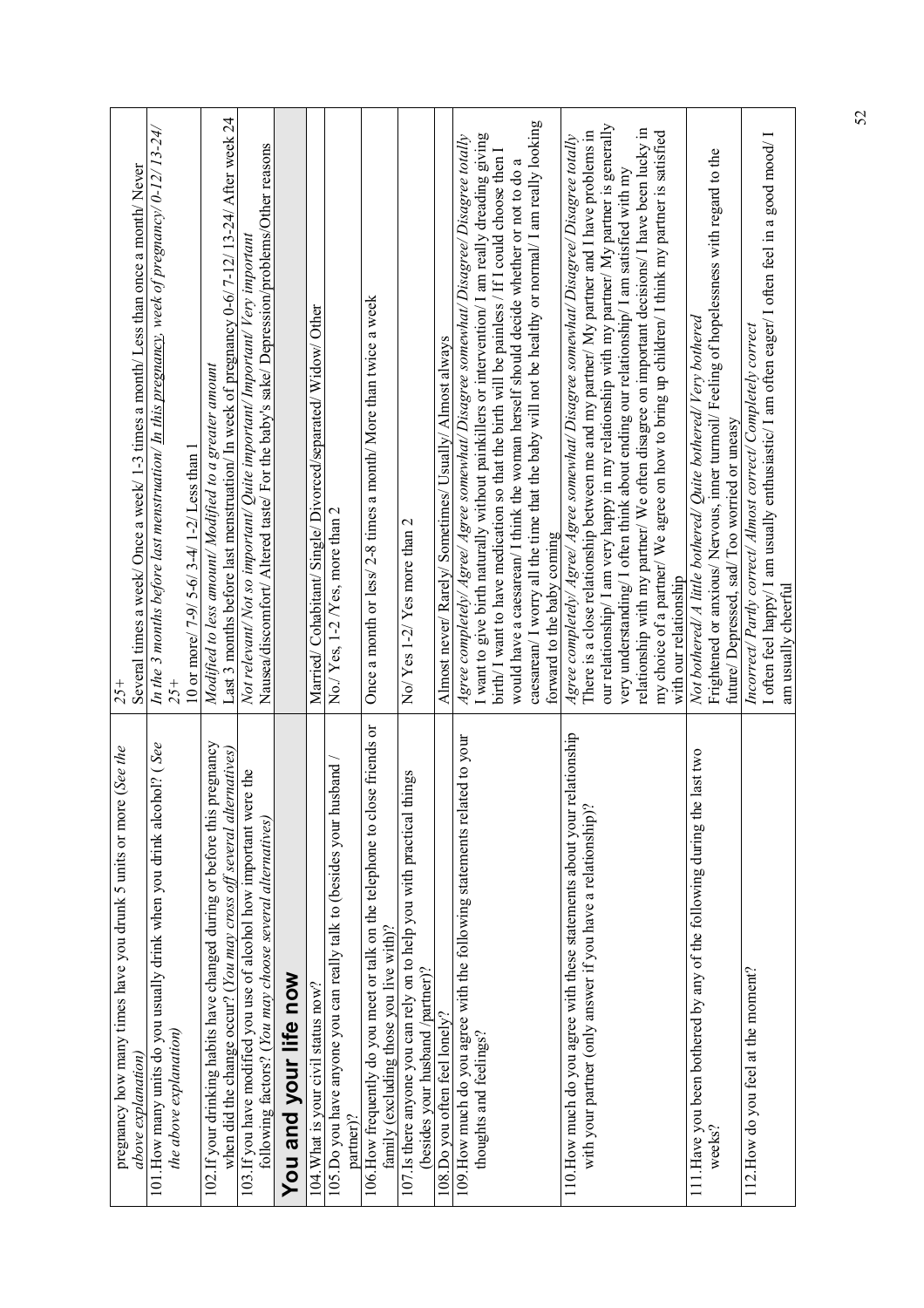| 113. How correct are these statements about you?                                      | a way to get what I want/ I am sure that I can cope with unexpected events/ I am calm when I<br>I always manage to solve difficult problems if I try hard enough/ If anyone opposes me I find<br>encounter difficulties because I trust my ability to cope/When I am in a difficult situation I<br>Incorrect/Partly correct/Almost correct/Completely correct<br>usually find a solution                                                                                                                                                                                           |
|---------------------------------------------------------------------------------------|------------------------------------------------------------------------------------------------------------------------------------------------------------------------------------------------------------------------------------------------------------------------------------------------------------------------------------------------------------------------------------------------------------------------------------------------------------------------------------------------------------------------------------------------------------------------------------|
| 114. Indicate whether or not you agree with the following statements?                 | In most respects, my life is everything I want it to be/My life circumstances are fantastic I am happy<br>with my life/So far, I have achieved the things that are important to me in life/If I could live my life<br>Completely disagree/ Disagree/ Disagree somewhat/ Indifferent/ Agree somewhat/ Agree/<br>again I would change very little<br>Agree completely                                                                                                                                                                                                                |
| 115. How do you feel about yourself?                                                  | I have a positive attitude to myself / I feel useless at times / I do not feel as if I have much to be proud of<br>Agree totally / Agree / Disagree / Disagree totally<br>I feel that I am as significant as anyone else                                                                                                                                                                                                                                                                                                                                                           |
| 116. Have you, in the last 12 months, experienced any of the following?               | Have you had any problems or conflicts with your family, friends or neighbours?<br>Have you been divorced, separated or ended the relationship with your partner?<br>Have you been involved in a serious traffic accident, house fire or robbery?<br>No / Yes / If yes / Not too serious / Painful/difficult / Very painful/difficult<br>Have any of those closest to you been seriously ill or injured?<br>Have you had problems at work or where you study?<br>Have you been seriously ill or injured?<br>Have you lost someone close to you?<br>Have you had economic problems? |
| 117. Life experiences - Have you ever experienced any of the following?               | No, never / Yes as a child (under 18) / Yes as an adult (over 18) Who was responsible for this?<br>$/$ A stranger / Family or relative / Another known person / Has this occurred during the last<br>That anyone has over a long period of time systematically tried to subdue, degrade or<br>That anyone has threatened to hurt you or someone close to you?<br>That you have been forced to have sexual relations?<br>That you have been subjected to physical abuse?<br>year / Yes / No<br>humiliate you?                                                                       |
| Miscellaneous                                                                         |                                                                                                                                                                                                                                                                                                                                                                                                                                                                                                                                                                                    |
| 118. If you have other children do any of them have any of the following<br>problems? | No / Yes but no contact with health and social services /Yes, and has had contact with health<br>Withdrawn, uninterested in others. Late speech development. Late motor development.<br>Attention or concentration deficit.<br>and social services                                                                                                                                                                                                                                                                                                                                 |
| 119. Did you have any of these problems as a pre-school child?                        | No / Yes but no contact with health and social services /Yes, and had contact with health and<br>Late motor development.<br>Withdrawn, uninterested in others. Late speech development.<br>social services                                                                                                                                                                                                                                                                                                                                                                         |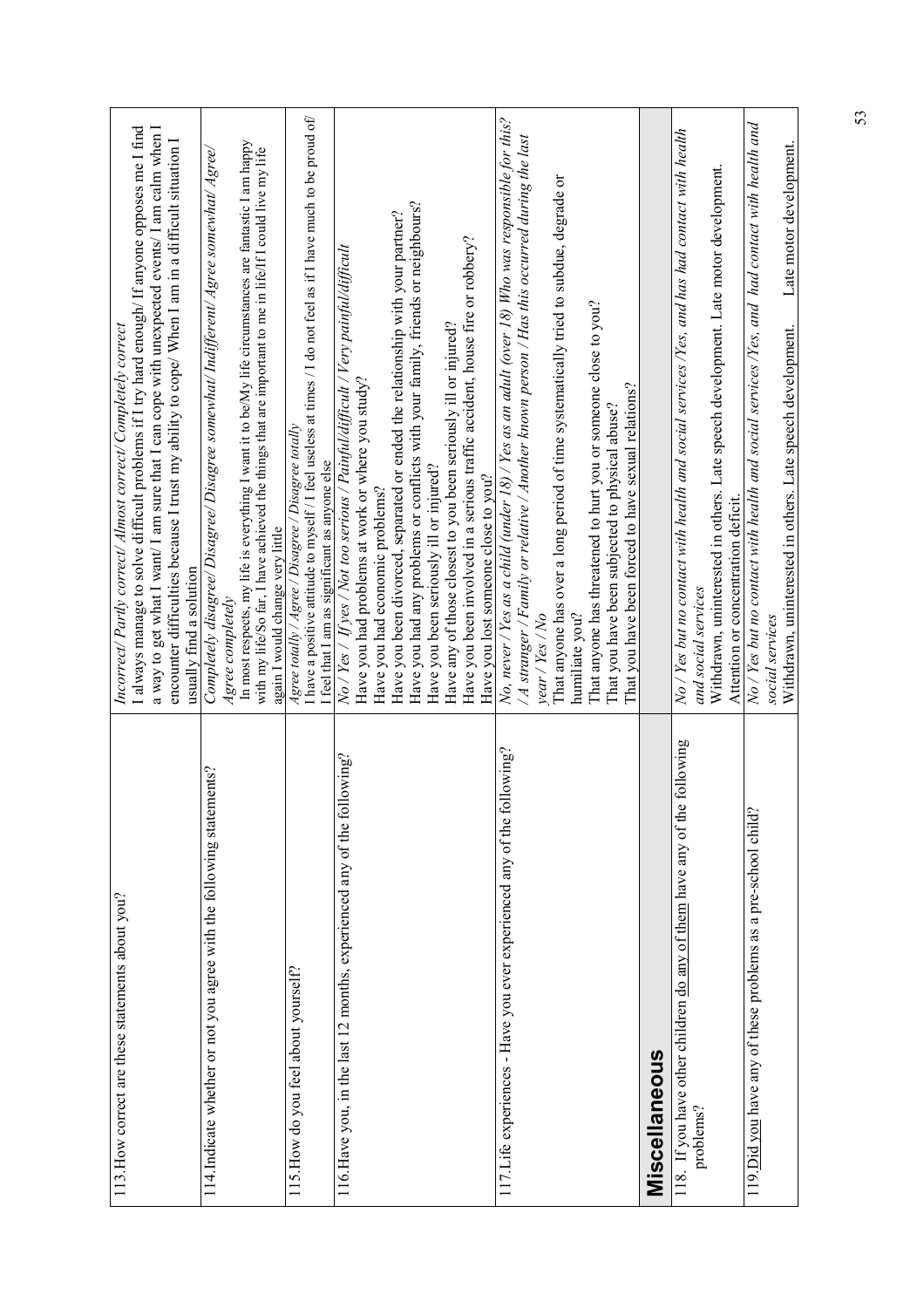|                                                                                                                                                                                                          | Attention or concentration deficit                                                                                                                                                                                                                                      |
|----------------------------------------------------------------------------------------------------------------------------------------------------------------------------------------------------------|-------------------------------------------------------------------------------------------------------------------------------------------------------------------------------------------------------------------------------------------------------------------------|
| 120. Has anyone living with you had any of the following illnesses during<br>cough<br>Influenza Childhood diseases (fever and rash)/Long lasting<br>Other infectious diseases<br>your pregnancy?         | In which week of pregnancy?/ $0-9$ / $10-19$ / $20-29$ / $30+$                                                                                                                                                                                                          |
| 121. Have you ever lost a child?                                                                                                                                                                         | No (go to question 127) / Yes                                                                                                                                                                                                                                           |
| 122. If yes, what was the cause of death and when did it happen'                                                                                                                                         | Stillbirth / Cot death / Accident / Illness / birth defect / Which illness<br>Child 1 / Child 2 / Year / Child's age / Year(s) month(s)                                                                                                                                 |
| services or<br>123. Did you and your family have counselling from the health                                                                                                                             | Health professionals / Parent support group, family, friends / No. of meetings                                                                                                                                                                                          |
| did you meet health professionals and /or parent support groups, family<br>others in the time immediately following the death? How many times<br>and friends and for how many weeks were you followed up | (approximately)/ No. of telephone conversations (approximately) / Weeks of follow up                                                                                                                                                                                    |
| 124. Did you feel that you and your family were followed up sufficiently<br>after the child's death?                                                                                                     | No offer of follow up / Very good / Good enough / Could have been better / Poor                                                                                                                                                                                         |
| 125. Has this death made you more anxious in this pregnancy?                                                                                                                                             | No not at all / No not significantly / Yes a little more / Yes very much more                                                                                                                                                                                           |
| 126. Have you felt that health care workers at the antenatal check ups have<br>taken this painful experience into consideration in your contact with<br>them?                                            | Yes considerably 7 Yes somewhat / No not at all                                                                                                                                                                                                                         |
| 127. Have there been any instances of cot death in your family or your<br>partner's family?                                                                                                              | No/Don't know/Yes in my family (see question 128)/Yes in the baby's father's family (see<br>question 129)                                                                                                                                                               |
| 128. The child that died in my family was:                                                                                                                                                               | My sister / My brother / My sister's child / My brother's child / My mother's sibling / My<br>father's sibling/Other / $Boy$ / Girl / sex unknown                                                                                                                       |
| 129. The child that died in my family was:                                                                                                                                                               | baby's father's brother's child / The baby's paternal grandmother's sibling/ The baby's paternal<br>The baby's father's sister / The baby's father's brother / The baby's father's sister's child / The<br>grandfather's sibling / Other / $Boy$ / $girl$ / sex unknown |
| Do you have any comments on any of these<br>questions? Is there anything that should be<br>changed?                                                                                                      |                                                                                                                                                                                                                                                                         |
| We would like to know what you thought of the<br>questions                                                                                                                                               |                                                                                                                                                                                                                                                                         |
| Did you think that any of the questions were difficult to understand?                                                                                                                                    | No / Yes question number<br>Comments                                                                                                                                                                                                                                    |
| Did you feel that any of the questions were too personal?                                                                                                                                                | No / Yes question number<br>Comments                                                                                                                                                                                                                                    |
| Are there any questions you would advise us to remove?                                                                                                                                                   | No / Yes question number<br>Comments                                                                                                                                                                                                                                    |
| Other comments                                                                                                                                                                                           | No / Yes question number                                                                                                                                                                                                                                                |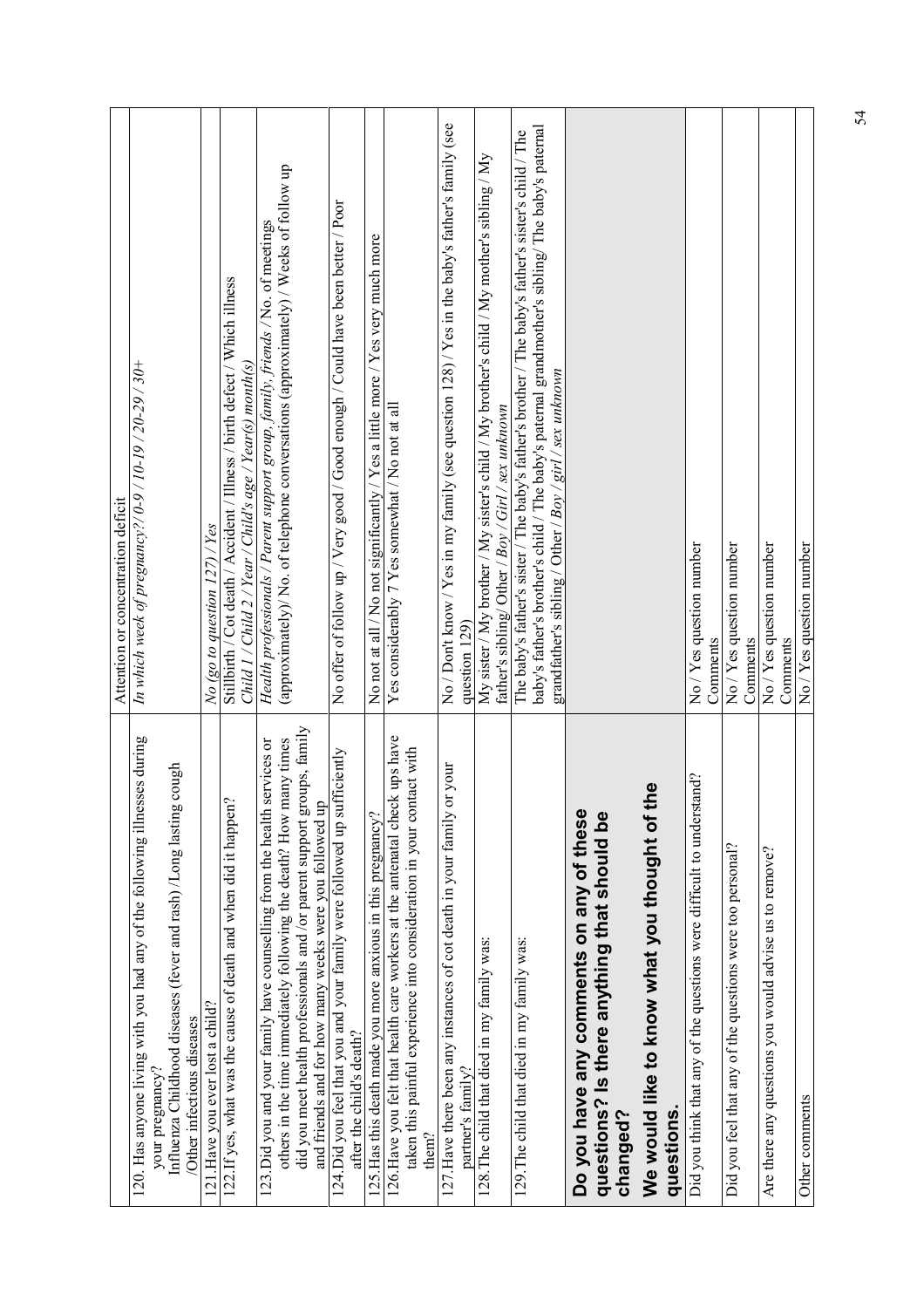|--|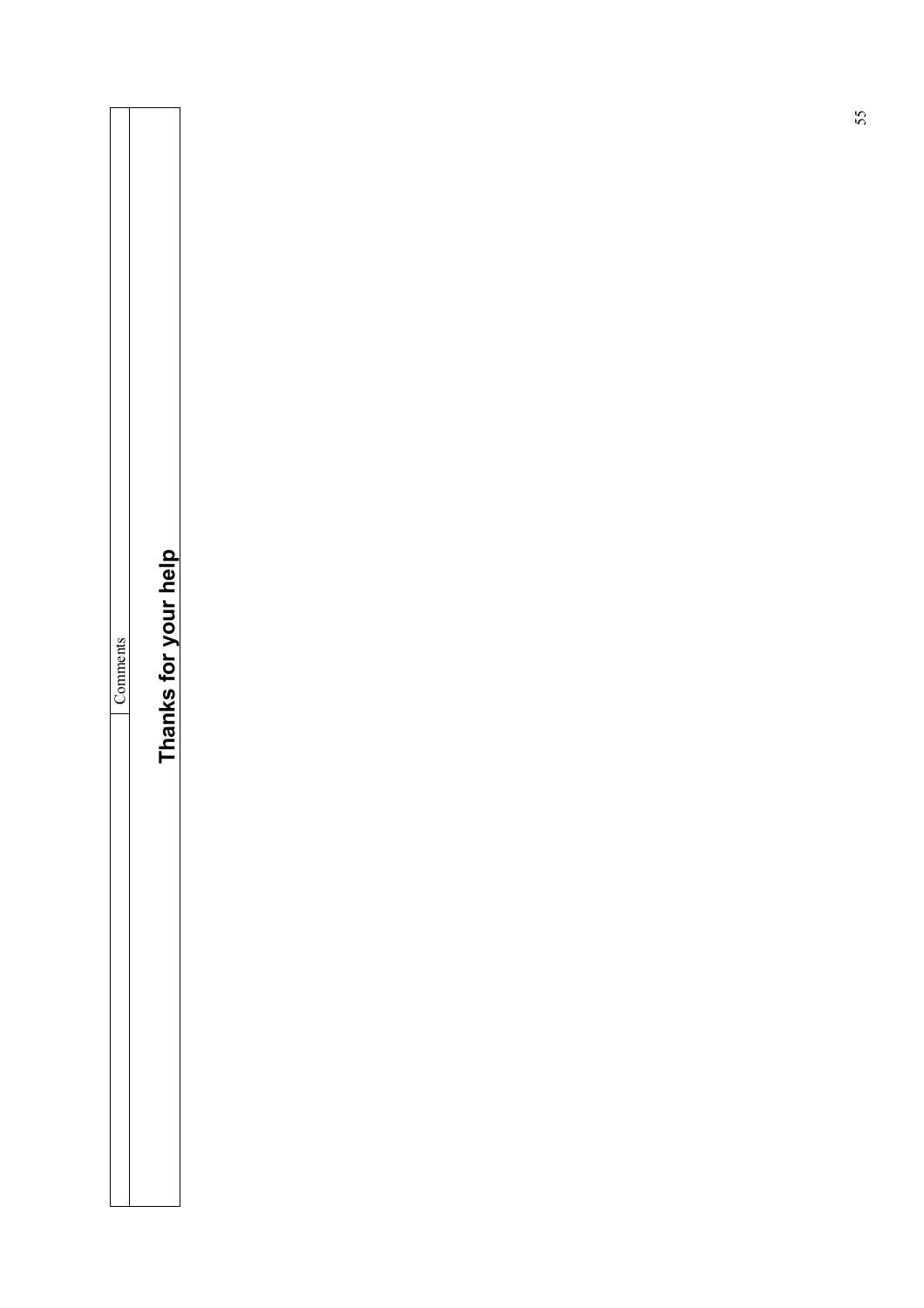| The Norwegian Mother and Child study<br>Questionnaire 4                                                                                                                                                                                                                                                                                                                                          |
|--------------------------------------------------------------------------------------------------------------------------------------------------------------------------------------------------------------------------------------------------------------------------------------------------------------------------------------------------------------------------------------------------|
| To make it easier for you we suggest that you have your child's health card at hand when you fill out this questionnaire. If you think any of the questions are difficult<br>about both you and your child. The first part concerns your child and the second part is about you.<br>This questionnaire is divided into two parts. It contains questions<br>to answer go on to the next question. |
| If you gave birth to twins or triplets please fill out one questionnaire for each child.                                                                                                                                                                                                                                                                                                         |
| e important that you follow these instructions: -<br>A computer will process this questionnaire and it is therefor<br>Put a cross in the box that is most relevant thus<br>Please use a blue or black ballpoint pen                                                                                                                                                                              |
| lling in the box completely thus<br>of each box, thus:<br>In the large green boxes write a number or a capital letter<br>Should you put a cross in the wrong box correct it by fil<br>It is important that you only write in the white area                                                                                                                                                      |
| Several questions in this questionnaire concern the week of pregnancy e.g. fill out week 5 for something that occurred 5 weeks following your last period<br>Id be written in the box on the corresponding line<br>Specific information e.g. medication or profession shou                                                                                                                       |
| he stamped addressed envelope provided.<br>Please return the form in th<br>Please write clearly in CAPITAL LETTERS                                                                                                                                                                                                                                                                               |
|                                                                                                                                                                                                                                                                                                                                                                                                  |

**Appendix 10: Questionnaire 4**

Appendix 10: Questionnaire 4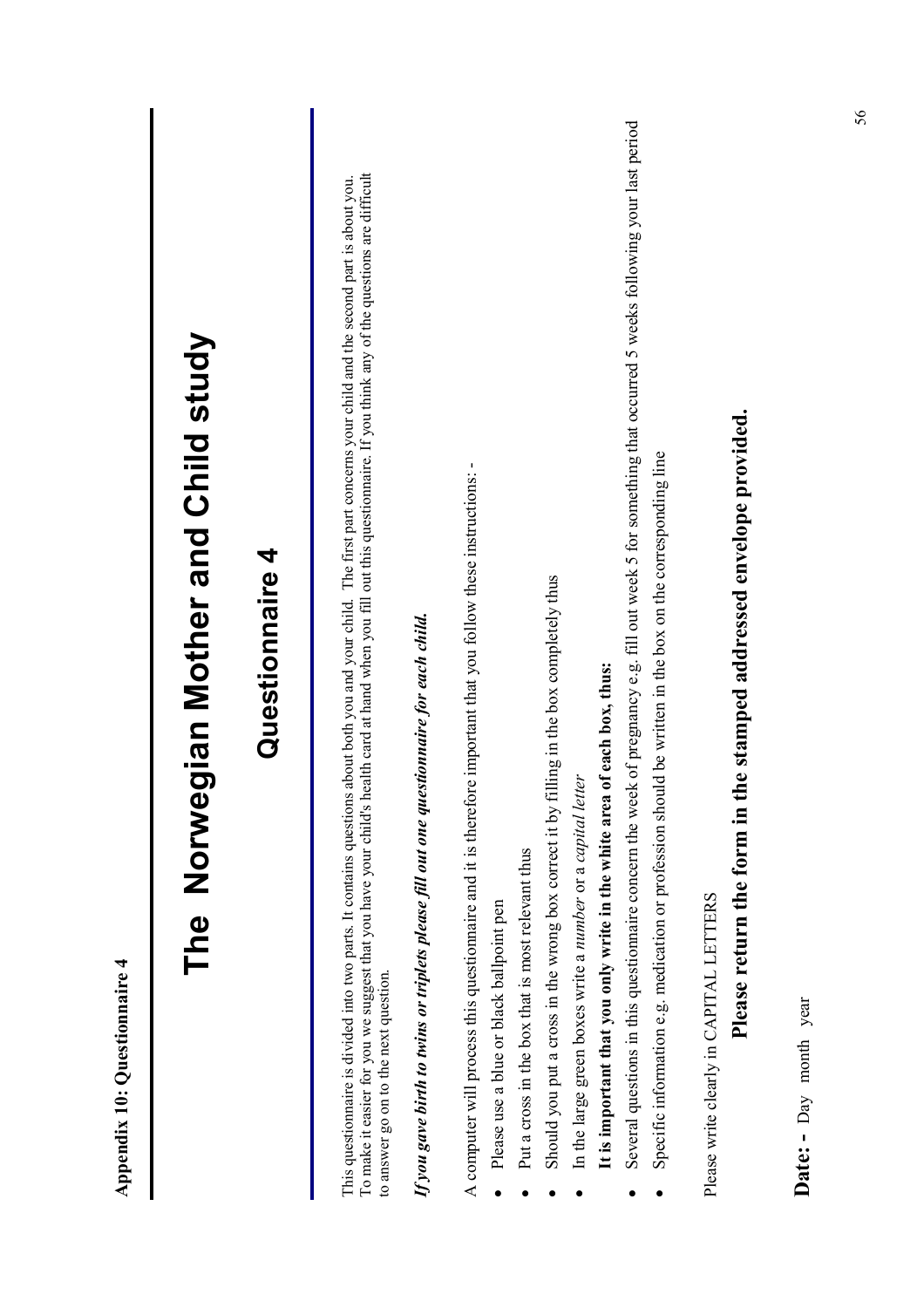| Dessert / Home made fruit compote/mashed fruit/ Conserved fruit/ berries / Rusks/ biscuits /<br>Breast milk / Regular / Collett / Collett with omega 3 / Regular Nan / Nan HA1/ Other milk,<br>dinner Vegetables / Vegetables and meat / Home made dinner / Mashed potatoes/vegetables<br>/oatmeal / Iron enriched wheat / Ecological baby cereals (wheat) / millet / Commercial baby<br>Cod liver oil / Biovit / Sanasol Collett infant vitamins / Fluoride / Other dietary supplement,<br>/Meat/vegetables/potato / Fish and vegetables/potato / Other home made dinners / Snacks /<br>Breast milk / Water / Sugar water / Formula / Other, describe / Don't know/don't remember<br>which Amount each time / Teaspoons /How often / Daily / occasionally /Age of child when<br>Never / rarely / 1-3 times a week / 4-6 times a week / At least once a day/ How old was the<br>Never / 1-2 times / 3-5 times / More than 5 times / Take the child elsewhere for check ups<br>Ecological milk products / Boiled water / Tap water / Bottled water / Baby cordial / Other<br>Whole milk / Skimmed/semi-skimmed milk / Cream /ice-cream / Yoghurt/buttermilk /<br>Commercially produced cereals (instant) / Rice /commeal cereals / Oatmeal, all types<br>Wheat cereals, all types / Home made cereals of:- Wheat, fine/coarse/Rusk /semolina<br>Date when measured 3 months/ 6 months/ day/month/year / Weight / Length / Head<br>Breast milk / Formula / Normal cow's milk / Milk cultures e.g. yoghurt, buttermilk<br>Yes / No, we do not want vaccination / No, child has been sick a great deal / No,<br>cordial, with sugar / Cordial with artificial sweeteners / Juice / Other, describe<br>Never / rarely / 1-3 times a week / 4-6 times a week / At least once a day<br>vaccination postponed for practical reasons / Don't know<br>Milk type / Child's age on months / 0, 1, 2, 3, 4, 5,<br>baby when he/she first ate these foods? / Months<br>Breast milk when you have had milk / Other<br>first given product / Months / weeks<br>bread / Other, describe<br>circumference<br>Answer<br>describe<br>No / Yes<br>No / Yes<br>Question<br>With reference to the child's health card please fill in the child's<br>frequently this<br>Do you think, or know, that the baby reacts to milk products?<br>What did the baby drink during its first few weeks? (you may<br>one cross or<br>is given. How old was the child when you first gave him/her<br>well baby<br>Do you give the baby cod-liver oil, vitamins, iron or other<br>How often does the baby drink any of the following? (one<br>6 months<br>How often does the baby eat any of the following foods?<br>Has the child had all the recommended vaccinations?<br>How many times have you taken the child to the<br>weight, length and head circumference at 3 and (<br>What kind of milk has the baby had until now?<br>If yes state which product, the amount and how<br>Growth, health and medication<br>Your child - Nutrition<br>nutritional supplements?<br>If yes, which products?<br>more for each month)<br>fill in more than one)<br>cross for each)<br>this product?<br>$\text{climc?}$<br>$\overline{10}$<br>$\overline{2}$ .<br>$\mathfrak{o}$<br>7.<br>$\dot{\epsilon}$<br>Ġ.<br>œ.<br>$\overline{\mathcal{N}}$<br>4.<br>ς. |                                                                |                                                                                         |
|---------------------------------------------------------------------------------------------------------------------------------------------------------------------------------------------------------------------------------------------------------------------------------------------------------------------------------------------------------------------------------------------------------------------------------------------------------------------------------------------------------------------------------------------------------------------------------------------------------------------------------------------------------------------------------------------------------------------------------------------------------------------------------------------------------------------------------------------------------------------------------------------------------------------------------------------------------------------------------------------------------------------------------------------------------------------------------------------------------------------------------------------------------------------------------------------------------------------------------------------------------------------------------------------------------------------------------------------------------------------------------------------------------------------------------------------------------------------------------------------------------------------------------------------------------------------------------------------------------------------------------------------------------------------------------------------------------------------------------------------------------------------------------------------------------------------------------------------------------------------------------------------------------------------------------------------------------------------------------------------------------------------------------------------------------------------------------------------------------------------------------------------------------------------------------------------------------------------------------------------------------------------------------------------------------------------------------------------------------------------------------------------------------------------------------------------------------------------------------------------------------------------------------------------------------------------------------------------------------------------------------------------------------------------------------------------------------------------------------------------------------------------------------------------------------------------------------------------------------------------------------------------------------------------------------------------------------------------------------------------------------------------------------------------------------------------------------------------------------------------------------------------------------------------------------------------------------------------------------------------------------------------------------------------------------------|----------------------------------------------------------------|-----------------------------------------------------------------------------------------|
|                                                                                                                                                                                                                                                                                                                                                                                                                                                                                                                                                                                                                                                                                                                                                                                                                                                                                                                                                                                                                                                                                                                                                                                                                                                                                                                                                                                                                                                                                                                                                                                                                                                                                                                                                                                                                                                                                                                                                                                                                                                                                                                                                                                                                                                                                                                                                                                                                                                                                                                                                                                                                                                                                                                                                                                                                                                                                                                                                                                                                                                                                                                                                                                                                                                                                                               |                                                                |                                                                                         |
|                                                                                                                                                                                                                                                                                                                                                                                                                                                                                                                                                                                                                                                                                                                                                                                                                                                                                                                                                                                                                                                                                                                                                                                                                                                                                                                                                                                                                                                                                                                                                                                                                                                                                                                                                                                                                                                                                                                                                                                                                                                                                                                                                                                                                                                                                                                                                                                                                                                                                                                                                                                                                                                                                                                                                                                                                                                                                                                                                                                                                                                                                                                                                                                                                                                                                                               |                                                                |                                                                                         |
|                                                                                                                                                                                                                                                                                                                                                                                                                                                                                                                                                                                                                                                                                                                                                                                                                                                                                                                                                                                                                                                                                                                                                                                                                                                                                                                                                                                                                                                                                                                                                                                                                                                                                                                                                                                                                                                                                                                                                                                                                                                                                                                                                                                                                                                                                                                                                                                                                                                                                                                                                                                                                                                                                                                                                                                                                                                                                                                                                                                                                                                                                                                                                                                                                                                                                                               |                                                                |                                                                                         |
|                                                                                                                                                                                                                                                                                                                                                                                                                                                                                                                                                                                                                                                                                                                                                                                                                                                                                                                                                                                                                                                                                                                                                                                                                                                                                                                                                                                                                                                                                                                                                                                                                                                                                                                                                                                                                                                                                                                                                                                                                                                                                                                                                                                                                                                                                                                                                                                                                                                                                                                                                                                                                                                                                                                                                                                                                                                                                                                                                                                                                                                                                                                                                                                                                                                                                                               |                                                                |                                                                                         |
|                                                                                                                                                                                                                                                                                                                                                                                                                                                                                                                                                                                                                                                                                                                                                                                                                                                                                                                                                                                                                                                                                                                                                                                                                                                                                                                                                                                                                                                                                                                                                                                                                                                                                                                                                                                                                                                                                                                                                                                                                                                                                                                                                                                                                                                                                                                                                                                                                                                                                                                                                                                                                                                                                                                                                                                                                                                                                                                                                                                                                                                                                                                                                                                                                                                                                                               |                                                                |                                                                                         |
|                                                                                                                                                                                                                                                                                                                                                                                                                                                                                                                                                                                                                                                                                                                                                                                                                                                                                                                                                                                                                                                                                                                                                                                                                                                                                                                                                                                                                                                                                                                                                                                                                                                                                                                                                                                                                                                                                                                                                                                                                                                                                                                                                                                                                                                                                                                                                                                                                                                                                                                                                                                                                                                                                                                                                                                                                                                                                                                                                                                                                                                                                                                                                                                                                                                                                                               |                                                                |                                                                                         |
|                                                                                                                                                                                                                                                                                                                                                                                                                                                                                                                                                                                                                                                                                                                                                                                                                                                                                                                                                                                                                                                                                                                                                                                                                                                                                                                                                                                                                                                                                                                                                                                                                                                                                                                                                                                                                                                                                                                                                                                                                                                                                                                                                                                                                                                                                                                                                                                                                                                                                                                                                                                                                                                                                                                                                                                                                                                                                                                                                                                                                                                                                                                                                                                                                                                                                                               |                                                                |                                                                                         |
|                                                                                                                                                                                                                                                                                                                                                                                                                                                                                                                                                                                                                                                                                                                                                                                                                                                                                                                                                                                                                                                                                                                                                                                                                                                                                                                                                                                                                                                                                                                                                                                                                                                                                                                                                                                                                                                                                                                                                                                                                                                                                                                                                                                                                                                                                                                                                                                                                                                                                                                                                                                                                                                                                                                                                                                                                                                                                                                                                                                                                                                                                                                                                                                                                                                                                                               |                                                                |                                                                                         |
|                                                                                                                                                                                                                                                                                                                                                                                                                                                                                                                                                                                                                                                                                                                                                                                                                                                                                                                                                                                                                                                                                                                                                                                                                                                                                                                                                                                                                                                                                                                                                                                                                                                                                                                                                                                                                                                                                                                                                                                                                                                                                                                                                                                                                                                                                                                                                                                                                                                                                                                                                                                                                                                                                                                                                                                                                                                                                                                                                                                                                                                                                                                                                                                                                                                                                                               |                                                                |                                                                                         |
|                                                                                                                                                                                                                                                                                                                                                                                                                                                                                                                                                                                                                                                                                                                                                                                                                                                                                                                                                                                                                                                                                                                                                                                                                                                                                                                                                                                                                                                                                                                                                                                                                                                                                                                                                                                                                                                                                                                                                                                                                                                                                                                                                                                                                                                                                                                                                                                                                                                                                                                                                                                                                                                                                                                                                                                                                                                                                                                                                                                                                                                                                                                                                                                                                                                                                                               |                                                                |                                                                                         |
|                                                                                                                                                                                                                                                                                                                                                                                                                                                                                                                                                                                                                                                                                                                                                                                                                                                                                                                                                                                                                                                                                                                                                                                                                                                                                                                                                                                                                                                                                                                                                                                                                                                                                                                                                                                                                                                                                                                                                                                                                                                                                                                                                                                                                                                                                                                                                                                                                                                                                                                                                                                                                                                                                                                                                                                                                                                                                                                                                                                                                                                                                                                                                                                                                                                                                                               |                                                                |                                                                                         |
|                                                                                                                                                                                                                                                                                                                                                                                                                                                                                                                                                                                                                                                                                                                                                                                                                                                                                                                                                                                                                                                                                                                                                                                                                                                                                                                                                                                                                                                                                                                                                                                                                                                                                                                                                                                                                                                                                                                                                                                                                                                                                                                                                                                                                                                                                                                                                                                                                                                                                                                                                                                                                                                                                                                                                                                                                                                                                                                                                                                                                                                                                                                                                                                                                                                                                                               |                                                                |                                                                                         |
|                                                                                                                                                                                                                                                                                                                                                                                                                                                                                                                                                                                                                                                                                                                                                                                                                                                                                                                                                                                                                                                                                                                                                                                                                                                                                                                                                                                                                                                                                                                                                                                                                                                                                                                                                                                                                                                                                                                                                                                                                                                                                                                                                                                                                                                                                                                                                                                                                                                                                                                                                                                                                                                                                                                                                                                                                                                                                                                                                                                                                                                                                                                                                                                                                                                                                                               | With reference to the child's health card please fill in which | Vaccine / Triple (diphtheria/tetanus/whooping cough) / Diphtheria/tetanus / Hib / Polio |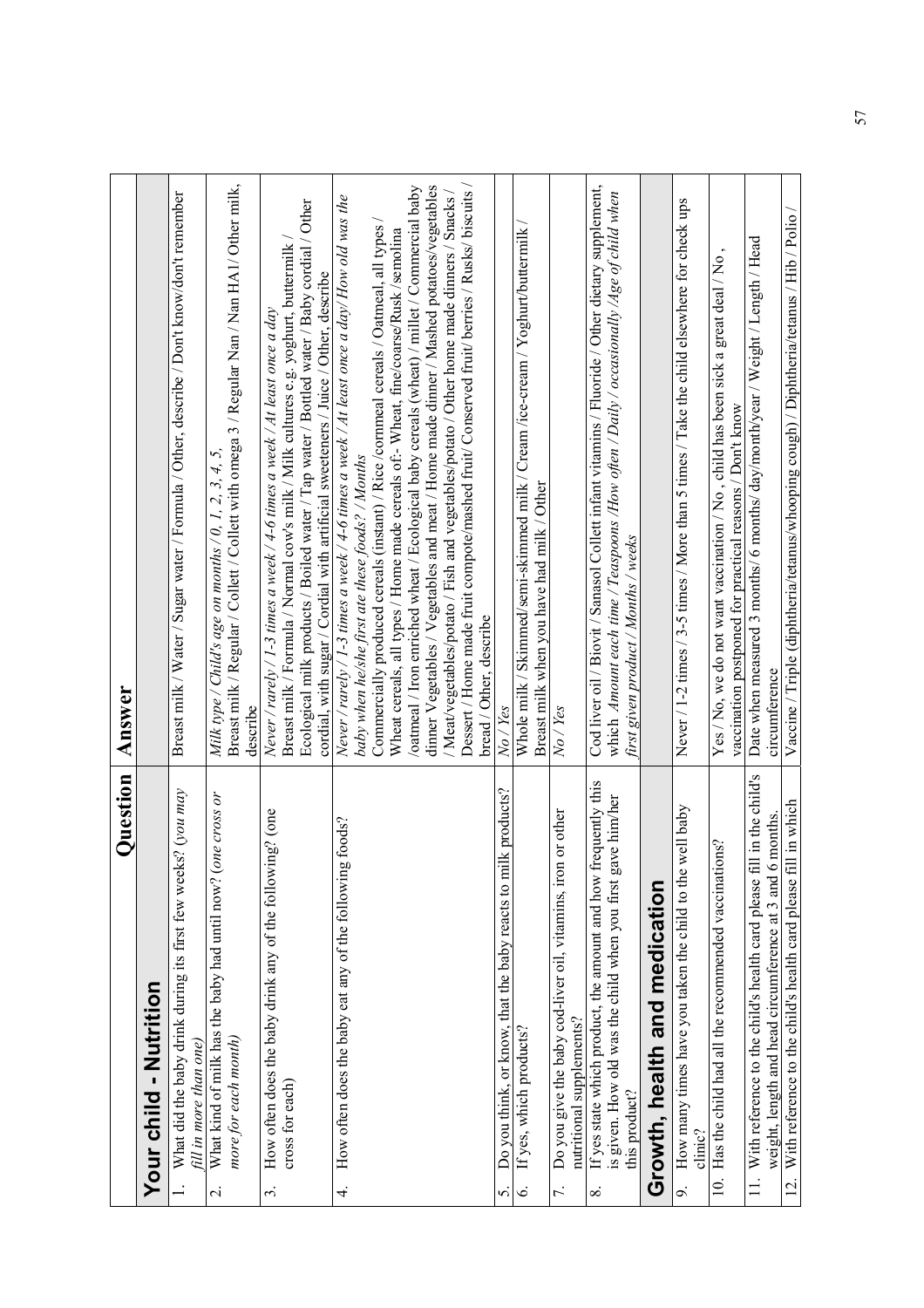| vaccinations the child has had, when and any side effects they<br>produced                                                                                                 | Has the child had the vaccine? / Were there any side effects? / Did the side effects result in<br>contact with a doctor? / Did any of the side effects result in hospital admission? / $Yes/No$<br>Hepatitis B / Other vaccine, which                                                                                                                                                                                                                                                                                                                                                                                                                                                                                                                                                                                                                                                                                                                                                                  |
|----------------------------------------------------------------------------------------------------------------------------------------------------------------------------|--------------------------------------------------------------------------------------------------------------------------------------------------------------------------------------------------------------------------------------------------------------------------------------------------------------------------------------------------------------------------------------------------------------------------------------------------------------------------------------------------------------------------------------------------------------------------------------------------------------------------------------------------------------------------------------------------------------------------------------------------------------------------------------------------------------------------------------------------------------------------------------------------------------------------------------------------------------------------------------------------------|
| lted in the<br>Has anything discovered at the health clinic resul<br>child being referred to a specialist?<br>13.                                                          | No (go to question 16) / $Yes$                                                                                                                                                                                                                                                                                                                                                                                                                                                                                                                                                                                                                                                                                                                                                                                                                                                                                                                                                                         |
| If the answer was yes was there a problem with:<br>$\overline{4}$                                                                                                          | Weight / Late development / Hip problems / Congenital malformation, which / Heart<br>Hearing / Sight / Head circumference / Other, describe                                                                                                                                                                                                                                                                                                                                                                                                                                                                                                                                                                                                                                                                                                                                                                                                                                                            |
| What were the results of further examination?<br>15.                                                                                                                       | Everything was fine / Still questionable/further tests / Don't know / Has the following<br>diagnosis                                                                                                                                                                                                                                                                                                                                                                                                                                                                                                                                                                                                                                                                                                                                                                                                                                                                                                   |
| out each box)<br>Has the child had any of the following illnesses/problems? If<br>so did you see a doctor or go to the hospital? (fill<br>$\frac{6}{1}$                    | seizures (without fever) / Congenital malformations/ Developmental delay / Accident or<br>Pneumonia/ Asthma / Gastric flu / Urinary infection / Colic / Childhood eczema/atopic<br>eczema / Nappy rash / Food intolerance/allergy / Eye infection / Fever seizures / Other<br>Cold/throat infection / Ear infection / False croup / Bronchitis/ Bronchiolitis (RSV)/<br>injury / Other, describe<br>Illness                                                                                                                                                                                                                                                                                                                                                                                                                                                                                                                                                                                            |
| Has the child ever had medication?                                                                                                                                         | No/Yes                                                                                                                                                                                                                                                                                                                                                                                                                                                                                                                                                                                                                                                                                                                                                                                                                                                                                                                                                                                                 |
| 18. If yes please give the name of the medication and when it was<br>used. (Include all types of medication, including herbal<br>remedies both permanent and temporary)    | Name of medication (e.g. .Penicillin, paracetamol) / Age when medication was used / 1-2<br>months $/$ 3-4 months $/$ 5-6 months $/$ Number of days used                                                                                                                                                                                                                                                                                                                                                                                                                                                                                                                                                                                                                                                                                                                                                                                                                                                |
| Has the child been examined or admitted to hospital since<br>birth?<br>19.                                                                                                 | No / Yes, which hospital?                                                                                                                                                                                                                                                                                                                                                                                                                                                                                                                                                                                                                                                                                                                                                                                                                                                                                                                                                                              |
| 20. Has the child ever had surgery or a condition requiring<br>surgery?                                                                                                    | No / Yes, which condition                                                                                                                                                                                                                                                                                                                                                                                                                                                                                                                                                                                                                                                                                                                                                                                                                                                                                                                                                                              |
| Development, child care and lifestyle                                                                                                                                      |                                                                                                                                                                                                                                                                                                                                                                                                                                                                                                                                                                                                                                                                                                                                                                                                                                                                                                                                                                                                        |
| development. If you have not yet noticed then please observe<br>Following are some questions concerning the child's<br>and see what you child can do.<br>$\overline{21}$ . | stomach does he/she lift the trunk with arms straight? / Does the baby roll over from back to<br>you say your baby's name does he/she turn to look at you one of the first times you say it? /<br>the child sits on your knee does he/she reach out for toys or objects on the table in front of<br>Does the child reach out for a toy given to it and put it in his/her mouth or hold it? / When<br>make babbling noises when alone? / Do you know how the baby is feeling by listening to<br>back at you if you smile at him/her (without touching, tickling or holding a toy)? / When<br>the sounds he/she makes (e.g. hungry, tired, happy, sad, in pain)? / Does the baby smile<br>stomach? / When you talk to the baby does he/she try to "reply" to you? Does the baby<br>Does the child play with his/her feet when lying on his/her back? / When lying on the<br>you? / Does the child hold an object in both hands when examining it?<br>Yes, often / Yes, but rarely / Not yet / Don't know |
| 22. Where is the child cared for during daytime?                                                                                                                           | Home with mother/father or another family member / Home with carer/namy / With a child<br>carer in a family unit / Day-care centre                                                                                                                                                                                                                                                                                                                                                                                                                                                                                                                                                                                                                                                                                                                                                                                                                                                                     |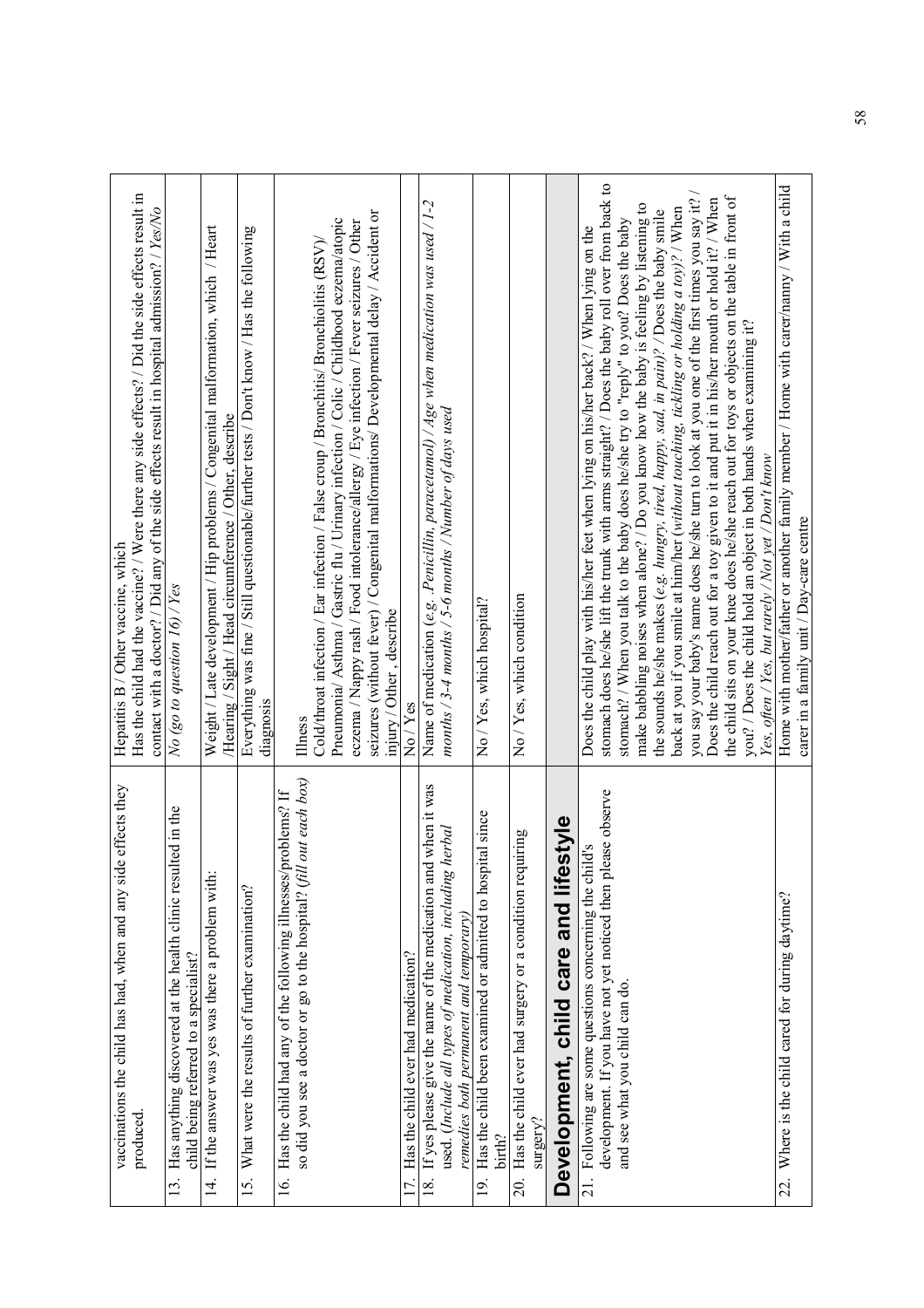| How many children is your child normally with during the<br>$day$ ?<br>23.                                                          | Children                                                                                                                                                                                                                                            |
|-------------------------------------------------------------------------------------------------------------------------------------|-----------------------------------------------------------------------------------------------------------------------------------------------------------------------------------------------------------------------------------------------------|
| 24. Does the child take part in baby swimming?                                                                                      | No/Yes                                                                                                                                                                                                                                              |
| How much time does the child spend outdoor?<br>25.                                                                                  | Rarely / Often but less than an hour a day / More than an hour a day                                                                                                                                                                                |
| Does the child use a pacifier?<br>26.                                                                                               | Rarely or never / Only when going to sleep / Often / Most of the time                                                                                                                                                                               |
| during a 24-<br>27. How many hours does the child sleep altogether<br>hour period?                                                  | Less than 8 hours / 8-10 / 11-12 / 13-14 / More than 14 hours                                                                                                                                                                                       |
| How is the baby laid down to sleep? (fill in for each line)<br>28.                                                                  | Right after birth / At 2 months / At 4 months / At 6 months On the back /On the side / On<br>the stomach                                                                                                                                            |
| Does the baby sleep (at least half the night) in the same bed as<br>mother/father (Fill in for each line)?<br>29.                   | Right after birth / At 2 months / At 4 months / At 6 months No / Sometimes /Often                                                                                                                                                                   |
| statements about the child's moods and temperament. Think<br>Say whether you agree or disagree with the following<br>30.            | very little before the child gets upset and starts to cry/When the baby cries he/she usually<br>The child cries and complains a lot / The child is easy to calm when he/she cries / It takes                                                        |
| about how it is on a daily basis. (fill in for each line)                                                                           | screams loudly / He/she is an easy child / The child requires a lot of attention / When the<br>child is left alone he/she will usually play alone and is contented / The child is so                                                                |
|                                                                                                                                     | demanding that it would represent a considerable problem for most parents / The child<br>smiles and laughs frequently Completely disagree / Disagree / Disagree somewhat /<br>Neither agree or disagree / Agree somewhat / Agree / Agree completely |
| <b>About yourself</b>                                                                                                               |                                                                                                                                                                                                                                                     |
| The last time you filled out a questionnaire was approximately in                                                                   | I felt safe and in good hands / I had a great deal of pain / I was not given enough pain killing                                                                                                                                                    |
| concern the<br>the 30 <sup>th</sup> week of pregnancy. The following questions<br>time after this up until the baby is 6 months old | medication / Applies well / Partly applies / Does not apply                                                                                                                                                                                         |
| 31. How do the following descriptions of giving birth apply to<br>you?                                                              |                                                                                                                                                                                                                                                     |
| Was there a member of your family or close friend with you<br>during the birth?<br>32.                                              | Yes, baby's father / Yes another / No                                                                                                                                                                                                               |
| How long were you in hospital when you gave birth?<br>33.                                                                           | Days                                                                                                                                                                                                                                                |
| yourself)?<br>34. Were you transferred to another department or hospital as<br>result of complications during birth (concerning     | No/Yes                                                                                                                                                                                                                                              |
| If yes, which?<br>35.                                                                                                               | Department / Hospital                                                                                                                                                                                                                               |
| 36. Did you contact a doctor, midwife or district nurse in the first<br>month after birth as a result of health problems related to | No /Yes / Times                                                                                                                                                                                                                                     |
| youself?                                                                                                                            |                                                                                                                                                                                                                                                     |
| If yes what was the cause?<br>37.                                                                                                   | Episiotomy/ Vaginal problems/ wound after caesarean/ Mastitis/ Sore nipples/ Nursing<br>problems / Other, describe                                                                                                                                  |
| birth, were<br>When you look back at the period following the<br>38.                                                                | No / Yes, how long / Weeks                                                                                                                                                                                                                          |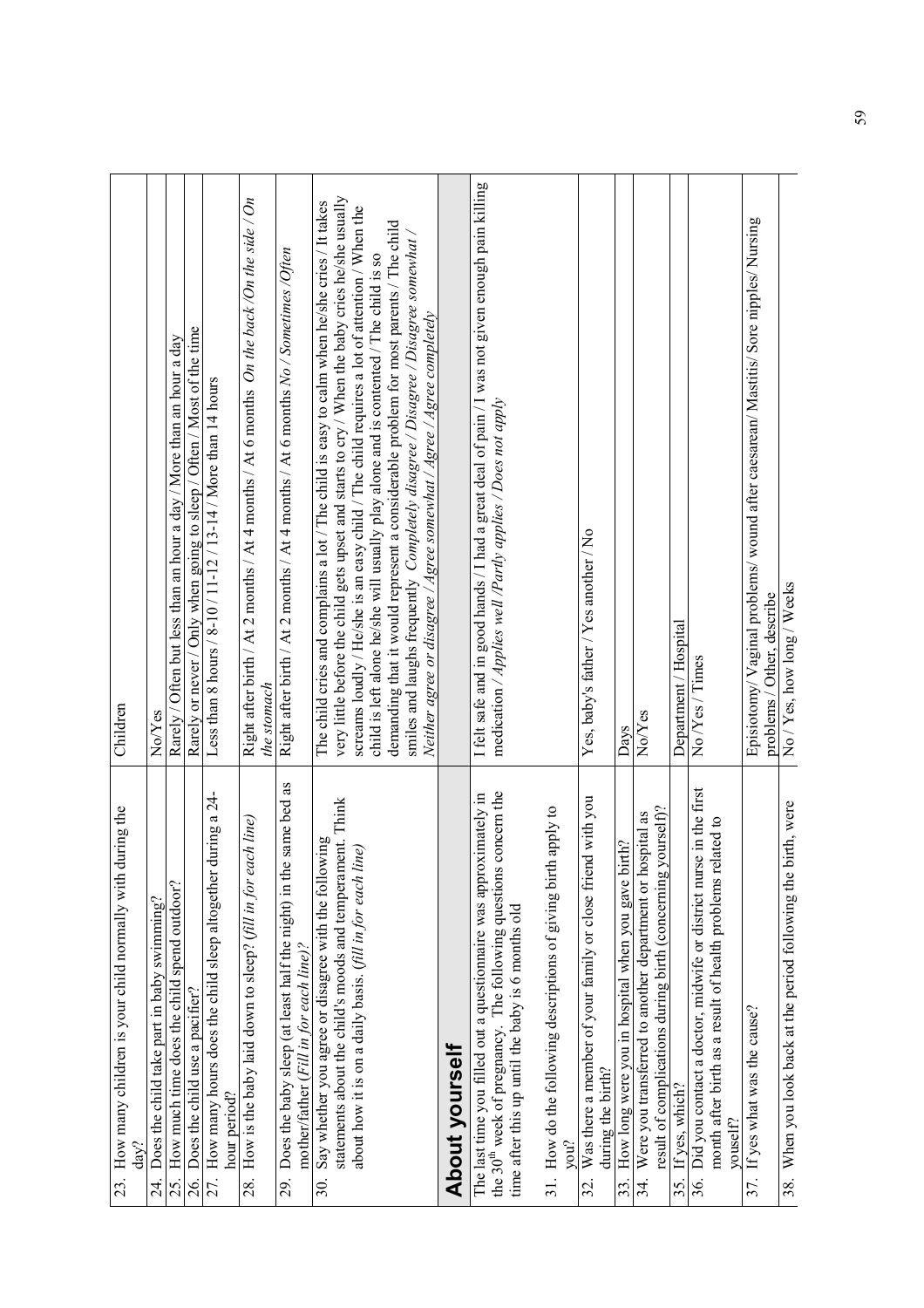| you depressed?                                                                                                                |                                                                                                                                                                                                                                                                                         |
|-------------------------------------------------------------------------------------------------------------------------------|-----------------------------------------------------------------------------------------------------------------------------------------------------------------------------------------------------------------------------------------------------------------------------------------|
| Health and use of medication                                                                                                  |                                                                                                                                                                                                                                                                                         |
| 39. Apart from when you gave birth, have you been admitted to<br>hospital since you answered the previous questionnaire?      | No / Yes, which hospital                                                                                                                                                                                                                                                                |
| since you<br>Have you developed a chronic /long term disease<br>answered the previous questionnaire?<br>$\frac{40}{5}$        | No / Yes, which                                                                                                                                                                                                                                                                         |
| All things considered, how would you describe your physical<br>health at present?<br>$\frac{1}{4}$                            | Very good/Good/Poor/Very poor                                                                                                                                                                                                                                                           |
| Have you experienced any of the following problems/illnesses<br>$\frac{1}{4}$                                                 | Have you had problems? / If you used medication                                                                                                                                                                                                                                         |
| If so, do you<br>since you answered the previous questionnaire?                                                               | Illness/problem / 1. Sugar in the urine / 2. Albumin (protein) in the urine / 3. High blood                                                                                                                                                                                             |
| includes all types of medication including herbal remedies both<br>use, or have you used medication for these problems? (This | Diarrhoea/vomiting /8. Heartburn/indigestion / 9. Common cold/influenza /10. Ear or throat<br>pressure / 4. Swelling in the body (oedema) 5. Urinary tract infection / 6. Constipation / 7.<br>infection/sinusitis/ 11. Pneumonia /Bronchitis / 12. Asthma/hay-fever / 13 Headaches and |
| permanent and temporary)                                                                                                      | other pain /14. Vaginal infection / 15. Psychological problems / 16. Breast infection / 17.                                                                                                                                                                                             |
|                                                                                                                               | Other, describe / $No$ / Yes towards the end of pregnancy / Yes after the birth                                                                                                                                                                                                         |
|                                                                                                                               | Name of medication used / Towards the end of pregnancy / First 3 months after the birth /<br>Previous 3 months / Number of days used                                                                                                                                                    |
| ed above?<br>Have you used any other medication not mention<br>43.                                                            | No/Yes                                                                                                                                                                                                                                                                                  |
| (e.g. sleeping tablets, tranquillisers, pain killers)                                                                         |                                                                                                                                                                                                                                                                                         |
| 44. If yes, name the product(s) and when they were taken (this                                                                | Name of medication (e.g. Valium, Rohypnol, Paracetamol)                                                                                                                                                                                                                                 |
| includes all types of medication including herbal remedies)                                                                   | Last part of pregnancy / First 3 months after the birth / During the last 3 months<br>Used medication / $no.$ of days                                                                                                                                                                   |
| 45. Do you or have you used, cod liver oil, vitamins or any other                                                             | No / Yes                                                                                                                                                                                                                                                                                |
| dietary supplements since you completed the previous<br>questionnaire?                                                        |                                                                                                                                                                                                                                                                                         |
| 46. If yes, which products did you use, when and how often? (One                                                              | Name of product                                                                                                                                                                                                                                                                         |
| line for each product)                                                                                                        | Used in / Last part of pregnancy /The first 3 months after the birth / During the last 3<br>months / How often / Daily / occasionally                                                                                                                                                   |
| 47. Have you had back or pelvic pain since you completed the<br>previous questionnaire?                                       | No (Go to question 51) / Yes                                                                                                                                                                                                                                                            |
| 48. If yes, fill in where and when you had the pain and how severe                                                            | Where was the pain?                                                                                                                                                                                                                                                                     |
| it was.                                                                                                                       | In the lower back/ In one of the pelvic-sacral joints/ In both pelvic-sacral joints/ In the                                                                                                                                                                                             |
|                                                                                                                               | coccyx (tailbone)/ In the buttocks/ In the pubic area/ In the groin/ Other back pain Last part of pregnancy / The first 3 months after the birth / During the last 3 months / Mild                                                                                                      |
|                                                                                                                               |                                                                                                                                                                                                                                                                                         |
|                                                                                                                               | pain/Severe pain                                                                                                                                                                                                                                                                        |
| 49. Do you, at present, wake up at night because of pelvic pain?                                                              | No, never / Yes, occasionally / Yes frequently                                                                                                                                                                                                                                          |
| 50. Do you, at present, have so much pelvic pain that you have to                                                             | No, never / Yes, but not every day / Yes every day                                                                                                                                                                                                                                      |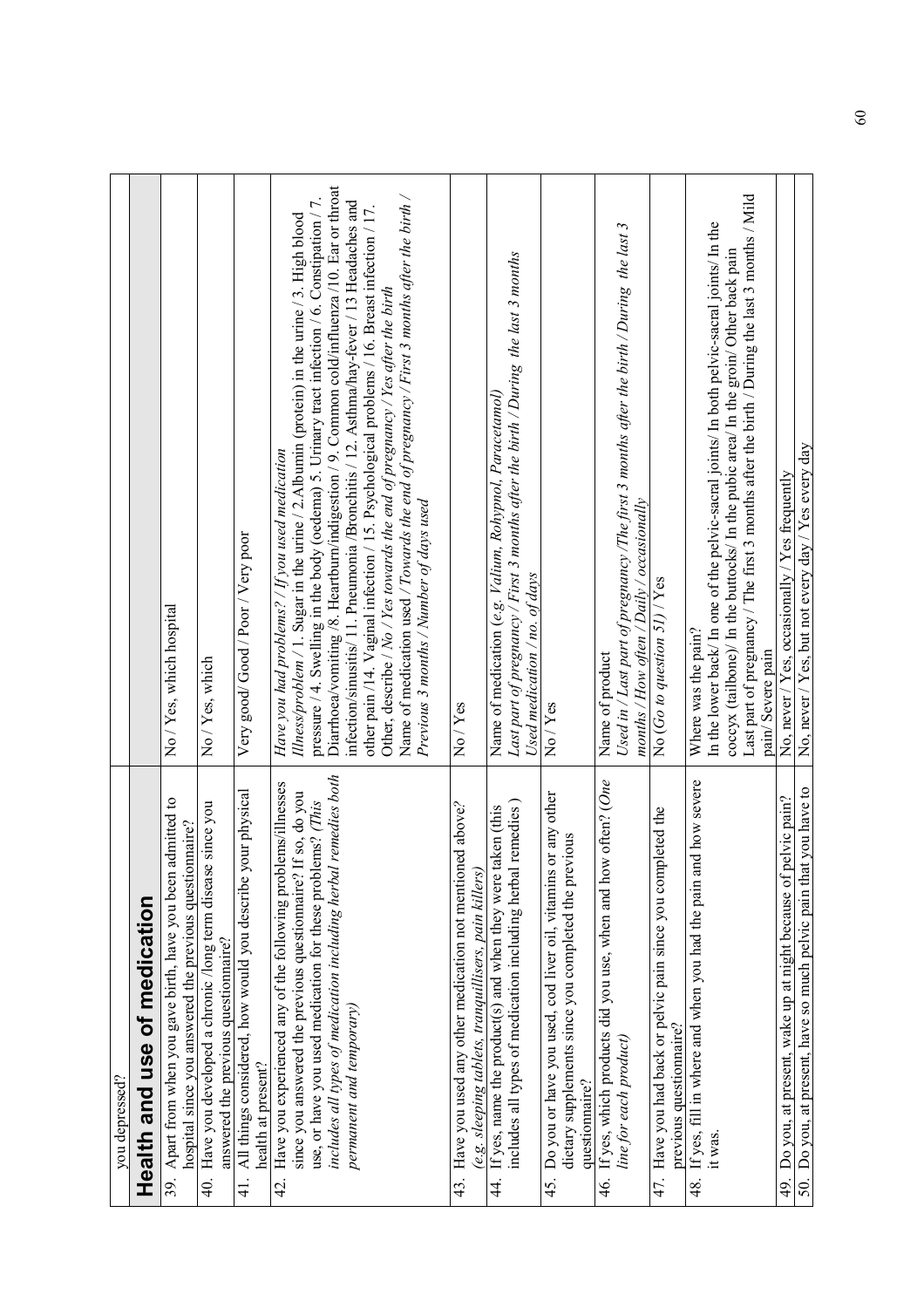| use crutches or a stick?                                                                                                                   |                                                                                                                                                                                           |
|--------------------------------------------------------------------------------------------------------------------------------------------|-------------------------------------------------------------------------------------------------------------------------------------------------------------------------------------------|
| Have you ever had treatment for pelvic pain?<br>51.                                                                                        | $Y$ es<br>$\overline{5}$                                                                                                                                                                  |
| 52. If yes, which type of treatment and when?                                                                                              | Physiotherapy / Chiropractor / Medication / Other, describe Before this pregnancy / During<br>this pregnancy / After the birth                                                            |
| How long after birth did you resume sexual relationship?<br>53.                                                                            | Weeks / Have not had sexual intercourse                                                                                                                                                   |
| 54. Have you, at present, any of the following problems, if so, how                                                                        | Problems: Urine leakage when you cough, sneeze or laugh/Urine leakage during physical                                                                                                     |
| often and how much? (fill out each line)                                                                                                   | activity(running jumping)/ Sudden need to urinate (difficulty in reaching the bathroom in                                                                                                 |
|                                                                                                                                            | time)/ Problems with stool leakage/ Problems with passing gas                                                                                                                             |
|                                                                                                                                            | How often have you had problems? /Never/ 1-4 times a month/ 1-6 times a week/ Once a<br>day/ More than once a day/ How much at a time? Drops/ Large amounts                               |
| How many times did you have an echogram during your<br>55.                                                                                 | No. of times                                                                                                                                                                              |
| pregnancy?                                                                                                                                 |                                                                                                                                                                                           |
| Was the echogram normal?<br>56.                                                                                                            | Yes (go to question 58) / No                                                                                                                                                              |
| If not, what was the problem?<br>57                                                                                                        | Suspicion of malformation, describe / Other, describe<br>The baby's growth was slow                                                                                                       |
| How much did you weigh at the end of your pregnancy and<br>how much do you weigh now?<br>58.                                               | At the end of pregnancy / kg<br>Now / kg                                                                                                                                                  |
| Were you off sick during your pregnancy<br>59.                                                                                             | No (go to question 62) / $Yes$                                                                                                                                                            |
| If yes, how long were you off sick?<br>$\rm ^{60}$                                                                                         | Days or weeks                                                                                                                                                                             |
| sick? (you can<br>In which period of your pregnancy were you off<br>fill in more than one)<br>$\overline{5}$                               | First 3 months / Middle 3 months / Last 3 months                                                                                                                                          |
| Economy and lifestyle                                                                                                                      |                                                                                                                                                                                           |
| 62. Is your economy so good that you could pay an unexpected bill<br>of \$350 - a dental or repair bill for example?                       | No / Yes / Don't know                                                                                                                                                                     |
| 63. Have you, during the last 6 months, had problems paying your<br>monthly bills - food rent, transport etc.?                             | No, never / Yes,, but very rarely / Yes, sometimes / Yes, often                                                                                                                           |
| Are there any animals in the baby's home?<br>4                                                                                             | No / Yes                                                                                                                                                                                  |
| If yes, what sort of animal $(s)$ ?<br>65.                                                                                                 | Dog/Cat/Guinea pig, hamster mouse, rat/Budgerigar or other caged bird/Other – which<br>anıma                                                                                              |
| the following<br>66. How many times a week do you do exercises for<br>muscle groups?                                                       | Abdominal muscles / Back muscles / Pelvic floor muscles<br>Never / No. of times a week / No. of minutes each time                                                                         |
| 67. How often do you usually exercise at the present time?                                                                                 | Activity /Walking/ Brisk walking/ Ruming/ Jogging/orienteering/ Bicycling/ Training studio/ weight                                                                                        |
|                                                                                                                                            | training / Gymnastics/ Aerobics                                                                                                                                                           |
|                                                                                                                                            | jumping/Folk dancing/swing/ Rock/disco dancing/ Skiing/ Team sports/ Swimming/ Riding/ Other<br>Aerobics/gymnastics/dance without jumps and running/ Aerobics/gymnastics with running and |
|                                                                                                                                            | Never / 1-3 times a month / No. of times a week / No. of minutes each time                                                                                                                |
| 68. How often, at present, do you take part in physical activity that<br>both work and<br>makes you sweat and breath heavily? (fill in for | Never / Less than once a week / Once a week / 2-3 times a week / 4-6 times a week /<br>Almost every day                                                                                   |
|                                                                                                                                            |                                                                                                                                                                                           |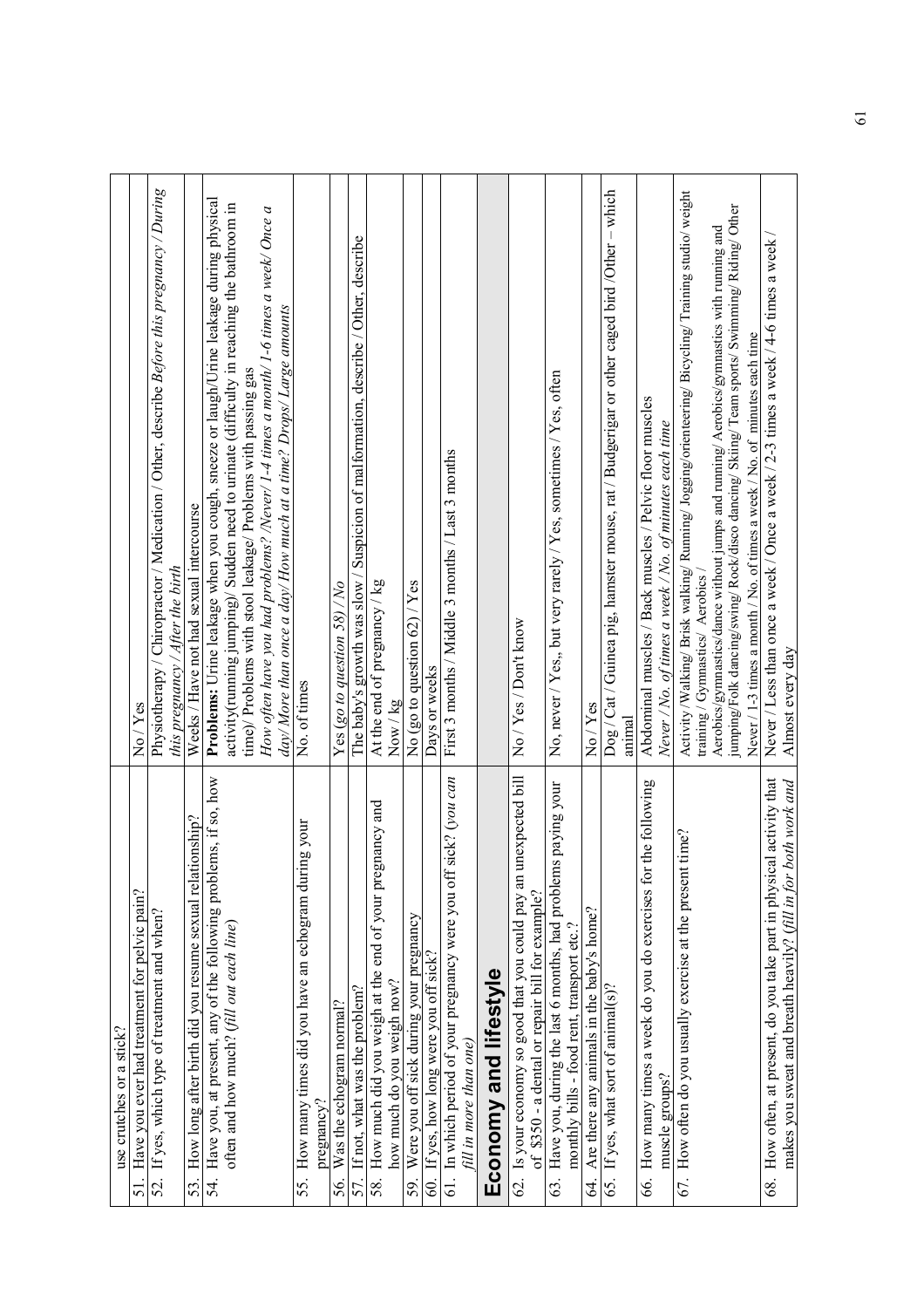| leisure)                                                                                                                                                             |                                                                                                                                                                                                                                                                                                                                                                     |
|----------------------------------------------------------------------------------------------------------------------------------------------------------------------|---------------------------------------------------------------------------------------------------------------------------------------------------------------------------------------------------------------------------------------------------------------------------------------------------------------------------------------------------------------------|
| What were your smoking habits while you were pregnant and<br>in the period following the birth? (fill in for each period)<br>69.                                     | First 3 months of pregnancy /Middle 3 months / Last 3 months /After the birth /First 3<br>Non-smoker / Smoked occasionally / Smoked daily<br>months / Last 3 months / No. of cigarettes a day                                                                                                                                                                       |
| were pregnant and in the period following the birth? $\frac{f}{d}$ in for<br>What were the smoking habits of the baby's father while you<br>each period)<br>70.      | First 3 months of pregnancy Middle 3 months / Last 3 months / After the birth /First 3<br>Non-smoker / Smoked occasionally / Smoked daily<br>months / Last 3 months / No. of cigarettes a day                                                                                                                                                                       |
| Is the baby in a room where people smoke?<br>$\overline{71}$                                                                                                         | No / Yes sometimes /Yes several times a week / Yes daily / If yes, how many hours a day                                                                                                                                                                                                                                                                             |
| Have you used any of the following substances before or since<br>72.                                                                                                 | Hash / Amphetamine / Ecstacy / Cocaine / Heroin / Other, describe                                                                                                                                                                                                                                                                                                   |
| you gave birth?                                                                                                                                                      | No / Yes the last part of pregnancy / Yes after the birth                                                                                                                                                                                                                                                                                                           |
| pregnant and<br>73. How often did you drink alcohol while you were<br>how often do you drink now?                                                                    | While pregnant / First 3 months / Middle 3 months / Last 3 months / After the birth / First 3<br>Approx. 6-7 times a week $/4$ -5 times a week $/2$ -3 times a week $/$ Once a week $/1$ -3 times a<br>month / Less than once a month / Never<br>months / Last 3 months                                                                                             |
| In order to compare the different types of alcohol, we ask about what we<br>call alcohol units (= 1.5 cl. pure alcohol). 1 alcohol unit means:                       |                                                                                                                                                                                                                                                                                                                                                                     |
| $= 1$ alcohol unit<br>1 beer glass of beer                                                                                                                           |                                                                                                                                                                                                                                                                                                                                                                     |
| $= 1$ alcohol unit<br>1 wine glass red or white wine                                                                                                                 |                                                                                                                                                                                                                                                                                                                                                                     |
| $ $ unit<br>$= 1$ alcohol<br>1 wine glass sherry or other fortified wine                                                                                             |                                                                                                                                                                                                                                                                                                                                                                     |
| unit<br>$= 1$ alcohol<br>1 snaps glass spirits or liqueur                                                                                                            |                                                                                                                                                                                                                                                                                                                                                                     |
| $= 1$ alcohol unit<br>1 bottle/can energy drink or cider                                                                                                             |                                                                                                                                                                                                                                                                                                                                                                     |
| you drink? (both when you were pregnant and afterwards) (see<br>How many units of alcohol do you normally consume when<br>above explanation of alcohol units)<br>74. | While pregnant / First 3 months / Middle 3 months / Last 3 months / After the birth /First 3<br>No. of alcohol units / 10 or more $/$ 7-9 / 5-6 / 3-4 / 1-2 / Less than 1<br>months / Last 3 months                                                                                                                                                                 |
| You and your feelings                                                                                                                                                |                                                                                                                                                                                                                                                                                                                                                                     |
| 75. Do you have a partner / husband                                                                                                                                  | Yes/No                                                                                                                                                                                                                                                                                                                                                              |
| 76. How much do you agree with these statements about your<br>relationship with your partner (fill in each line)                                                     | There is a close relationship between me and my partner/ My partner and I have problems in<br>Agree completely/Agree/Agree somewhat/Disagree somewhat/Disagree/Disagree totally<br>generally very understanding/ I often think about ending our relationship/ I am satisfied<br>our relationship/ I am very happy in my relationship with my partner/ My partner is |
|                                                                                                                                                                      | with my relationship with my partner/ We often disagree on important decisions/ I have<br>been lucky in my choice of a partner/We agree on how to bring up children/ I think my<br>partner is satisfied with our relationship                                                                                                                                       |
| 77. How do you feel at the moment?                                                                                                                                   | Incorrect/ Partly correct/ Almost correct/ Completely correct                                                                                                                                                                                                                                                                                                       |
|                                                                                                                                                                      | I often feel happy/ I am usually enthusiastic/ I am often eager/ I often feel in a good mood/ I<br>am usually cheerful                                                                                                                                                                                                                                              |